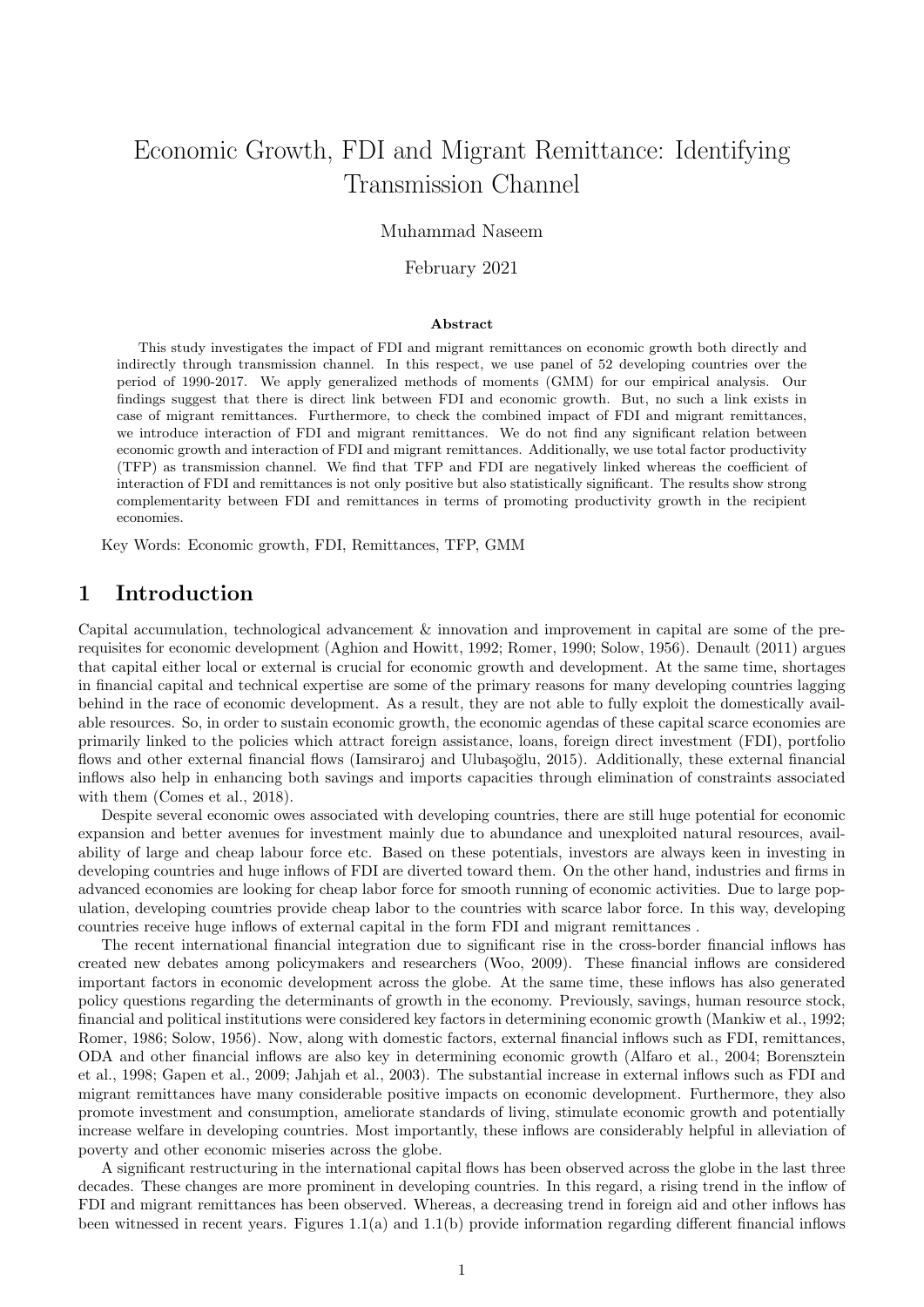to the world and to the developing countries respectively. These graphs show that FDI and migrant remittances are still major inflows across the globe and to developing countries. In the past, foreign aid or official development assistance (ODA) was considered one of the most important sources of foreign exchange for developing countries (Joshi, 2016). But, with the rising importance of FDI and migrant remittances as sources of developing finance, accordingly, the focus has been shifted towards these reliable and more stable sources of foreign exchange. These financial inflows are contributing to the economic well-being of developing countries in many ways. Additionally, along with financial support, they also contribute in modernization of the host economy through delivery of modern technology and transfer of technical know-how. Furthermore, they also play a fundamental role in the economic growth through provision of capital and creation of employment opportunities in the host economies (Shahid et al., 2013). Similarly, they also increase the productivity and efficiency of domestic firms by adopting foreign technology and innovation.



(a) External inflow in the world (b) External inflow in the Developing countries

Figure 1.1: Inflows of FDI, Remittances and ODA to the world and developing countries

### 1.1 Objectives of the study

In view of the growing importance and potential surge in the inflow of FDI and migrant remittances to the developing countries, it is imperative to study the possible impact of these capital inflows on economic development in general and economic growth in particular. This study focuses primarily on the role of FDI and migrant remittances with economic growth in the sample of developing countries. Furthermore, to identify transmission channels through which these external inflows determine the direction of economic growth. It is pertinent to mention here that a handful of research is available in the literature wherein they study the individual impacts of FDI and migrant remittances on economic growth. For instance in case of FDI, (Curwin and Mahutga, 2014; Hansen and Rand, 2006; Lim, 2001; Makki and Somwaru, 2004) and in case of migrant remittances (Gapen et al., 2009; Giuliano and Ruiz-Arranz, 2009; Jahjah et al., 2003). However, knowing the importance of FDI and migrant remittances and their subsequent impact on economic growth, economists have never tried properly the joint impact of these international financial flows on economic growth. Keeping this research gap in mind, this study is an effort to explore empirically the combined impact of these inflows on economic growth. Additionally, identifying transmission channels through which they impact economic growth. Surely, this study will be an addition to the body of available literature.

Rest of the paper is organized as: section 2 highlights some important stylized facts about remittances and FDI. Section 3 provides detail description of the available literature on the subject matter and section 4 demonstrates theoretical standings and economic channels through which remittances and FDI impact economic growth. Section 5 explains empirical strategy and discussion about the data. Section 6 discusses empirical findings and section 7 concludes.

# 2 FDI and Migrant Remittances; some stylized facts

Migrant remittances and FDI are always on the agenda of political and economic managers in the developing countries mainly due to their potential role in the process of economic development. In recent times, special attention has been given to migrant remittances and FDI owing to their potential rise towards developing countries. According to World Bank (2019), a significant growth has been seen in the inflow of remittances and FDI across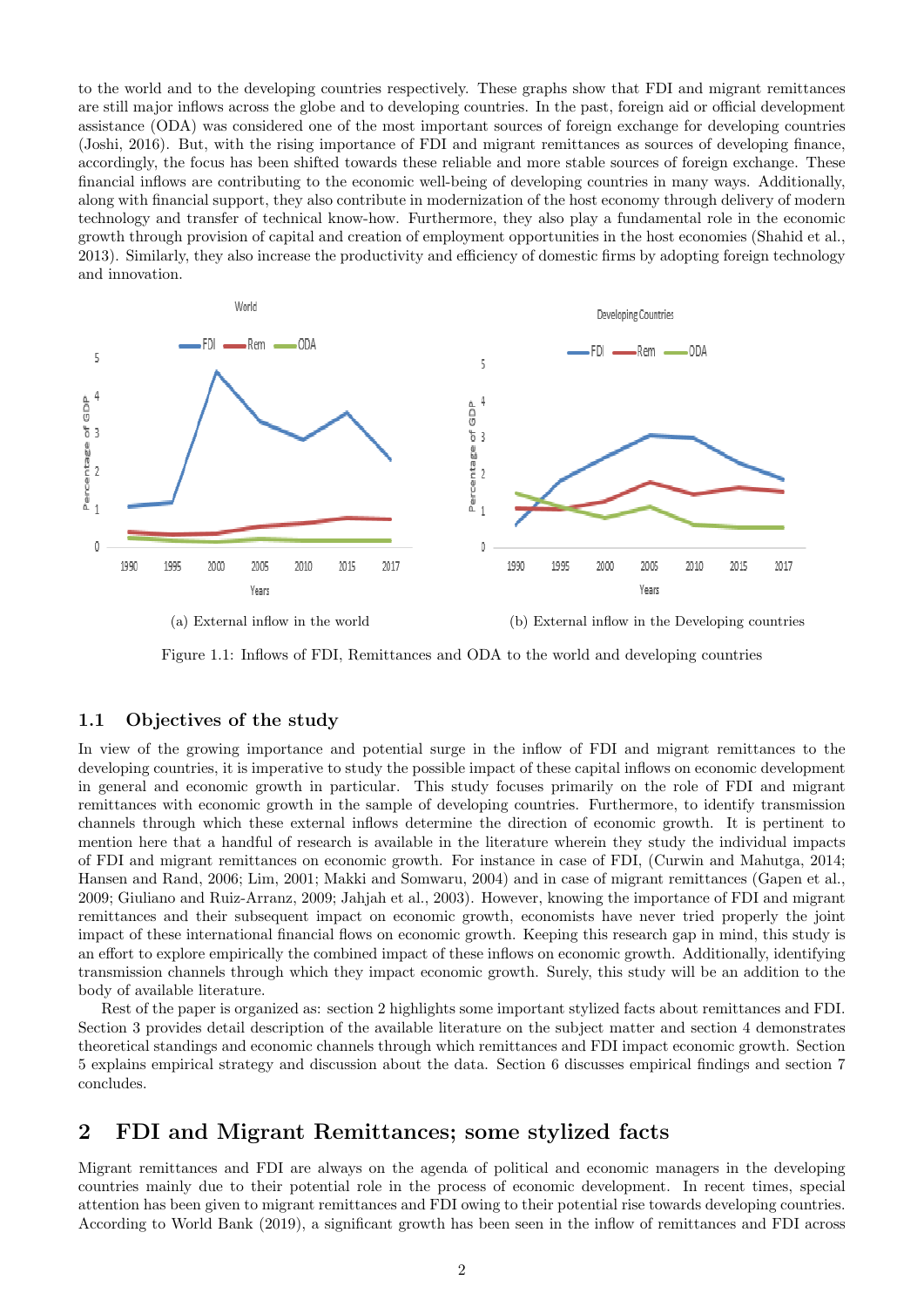the globe. This is evident from the fact that in 1990 only 239 billion USD of FDI inflows were recorded across the world whereas, this amount has increased to 1968 billion USD in 2017. This clearly indicates multiple folds rise of FDI. Similarly, if we glance at the inflow of FDI to developing countries, we can easily find visible growth in this inflow from 21 billion UDS to 549 billion USD from 1990 to 2017 respectively. In similar manner, a potential rise in the inflow of migrant remittances has been witnessed in the last three decades. In this context, total amount of remittances in the world was 68 billion USD in 1990 which has increased to 594 billion USD in 2017. Similarly, huge inflows of remittances are also diverted towards developing countries. In this respect, in 1990, the amount of remittances received by developing countries was 29 billion USD only which has increased to 455 billion USD in 2017. This is evident from the fact that out of 594 billion USD, 455 billion USD of remittances are received by developing countries. Table 2.1 provides details regarding the inflow of FDI and migrant remittances to the world and developing countries.

It is also very important to survey and compare the inflows of migrant remittances and FDI across regions and income groups. In some regions, remittances are more prevalent than that of FDI. According to Dzeha et al. (2018), remittances are certainly a lifeline in many African countries and over the past decades, remittances remain an issue for policymakers and researchers. In this respect, we highlight the inflows of migrant remittances and FDI to different regions and income groups. Figure 2.1(a) and 2.1(b) provide insights regarding the inflow of remittances and FDI to the different regions across the globe, respectively. In similar vein, figure  $2.2(a)$  and  $2.2(b)$  provide information in respect of inflows of remittances and FDI to different income groups, respectively.

Policymakers and researchers are keen in identifying potential benefits associated with these inflows in the promotion of economic development processes. If we glance at the individual impacts of these two external inflows, there are several widespread economic and social significance associated with them both for host as well as for recipient countries. In this regard, several theoretical and empirical studies have been carried out in the last three decades. Now, let's, first look at economic impacts of foreign remittances. Foreign remittances play an important role in increasing foreign exchange reserves in developing countries. Migrant remittances are more stable in nature in comparison with other capital inflows (Gopalan and Rajan, 2009; Ratha, 2003), reduce poverty (Adams Jr and Page, 2005; Imai et al., 2014), ensure consumption against negative shocks (Combes and Ebeke, 2011; Pozo, 2006), reduce macroeconomic volatility ((Fullenkamp et al., 2008; Jawaid and Raza, 2016). Similarly, remittances are also countercyclical in nature (Schiantarelli, 2005; Vargas-Silva et al., 2009) and increase savings (Richard, 2002; Ziesemer, 2012). In a similar fashion, remittances also enhance investment in physical (Connell and Brown, 1995) as well as in human capital (Barguellil et al., 2013), improve welfare of households and alleviate credit constraints (Fullenkamp et al., 2008) and increase income of recipient families (Taylor, 1999).

|       |      | World              | <b>Developing Countries</b> |             |  |
|-------|------|--------------------|-----------------------------|-------------|--|
| Years | FDI  | <b>Remittances</b> | FDI                         | Remittances |  |
| 1990  | 239  | 68                 | 21                          | 29          |  |
| 1995  | 362  | 95                 | 91                          | 50          |  |
| 2000  | 1569 | 122                | 146                         | 74          |  |
| 2005  | 1563 | 253                | 300                         | 172         |  |
| 2010  | 1917 | 419                | 616                         | 302         |  |
| 2015  | 2680 | 566                | 619                         | 434         |  |
| 2017  | 1968 | 594                | 549                         | 455         |  |

Table 2.1: The inflow of FDI and migrant remittances to the world and to the developing countries

Source: Data are taken from WDI, World Bank. Authors' own construction.

Along with several benefits, there are also some disadvantages associated with inflows of migrant remittances as well, such as, brain drain, where highly educated and skilled labour leave their country of origin with motive to find high paid jobs in other countries. This brain drain has twofold disadvantages. On the one hand, highly qualified and skilled labour are scarce resource in developing countries. On the other hand, the government has also invested huge amount of money and time in their trainings and education. When these people leave their countries, they not only deprive countries of their services but also require huge time and investment for the government to produce their replacements (Pradhan et al., 2008). Remittances cause inflation (Narayan et al., 2011) and also lead to appreciation of foreign exchange rate (Pozo, 2006). This may hamper international competiveness and generate adverse influences on manufacturing and tradable goods (Acosta et al., 2009) in (Tahir et al., 2019). There are also possibility of moral hazard and Dutch disease like problems which might slowdown economic activities in the remittance recipients' economies (Jahjah et al., 2003). As it is evident from the literature that remittances are primarily used for consumption purposes, so large amount of remittances may lead to surge in the consumption of imported goods and services (Lipton, 1980; Russell, 1986). This might reduce demand for domestically produced goods and services.

In recent years, an unprecedented surge in the inflow of FDI has been witnessed (Escaleras and Register, 2011). It is still one of the largest and stable sources of external finance and exceeding by far the sum of commercial bank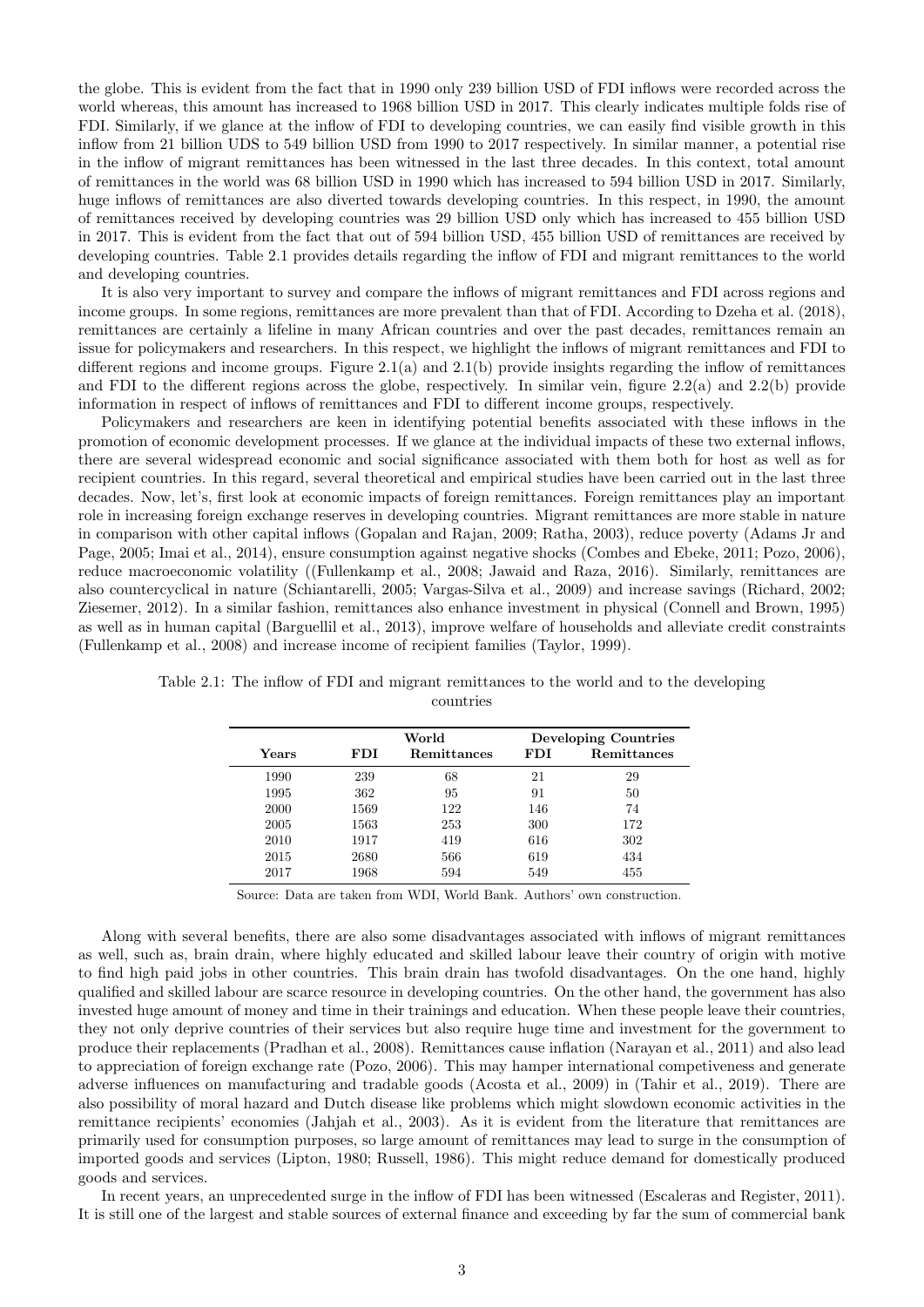

Figure 2.1: Inflows of FDI and Remittances to the different regions

loans and official inflows (Kosack and Tobin, 2006). In addition to this, numerous direct and indirect advantages are associated with inflow of FDI in advancing economic development across the globe. Firstly, FDI is viewed as an important agent for technological change and brings modern technology to the host country. Secondly, it is also an important source of investment. Thirdly, it also brings new knowledge and skills to local firms (Iamsiraroj and Ulubaşoğlu, 2015). It also promotes economic growth in the host countries (Alfaro et al., 2004; Borensztein et al., 1998). In comparison with other external sources of capital, FDI is considered potentially more beneficial to developing countries due to numerous advantages. FDI helps in boosting productive capacity, supplement employment and trade. Furthermore, it brings knowledge through the acquisition of skills and training of labour. Additionally, FDI introduces new production processes and creates backward and forward linkages. Lastly, it provides domestic firms access to foreign markets (Iamsiraroj and Ulubaşoğlu, 2015). FDI helps in stimulating capital accumulation in the economy through well-developed financial system (Wang and Wong, 2009).



(a) Inflows of remittances to different income groups (b) Inflows of FDI to different income groups

Figure 2.2: Inflows of FDI and Remittances to the different income groups

Along with several advantages of FDI to host countries, some adverse impacts of FDI are also highlighted in the recent literature. According to (Blomström et al., 2003; Globerman and Shapiro, 1999; Mencinger, 2003) several social repercussions are associated with inflow of FDI to host countries. Haddad and Harrison (1993) are not even certain about the existence of spillover effects from FDI. In addition to these, there are several types of FDI which have different effects on accumulation of capital and economic growth. In this respect, some may have no impact on the accumulation of capital such as mergers and acquisitions (Agosin and Machado, 2005). According to Driffield and Jones (2013), impact of FDI through spillover effect may have no outcome on domestic productivity rather just transfer of resources from domestic to foreign residents.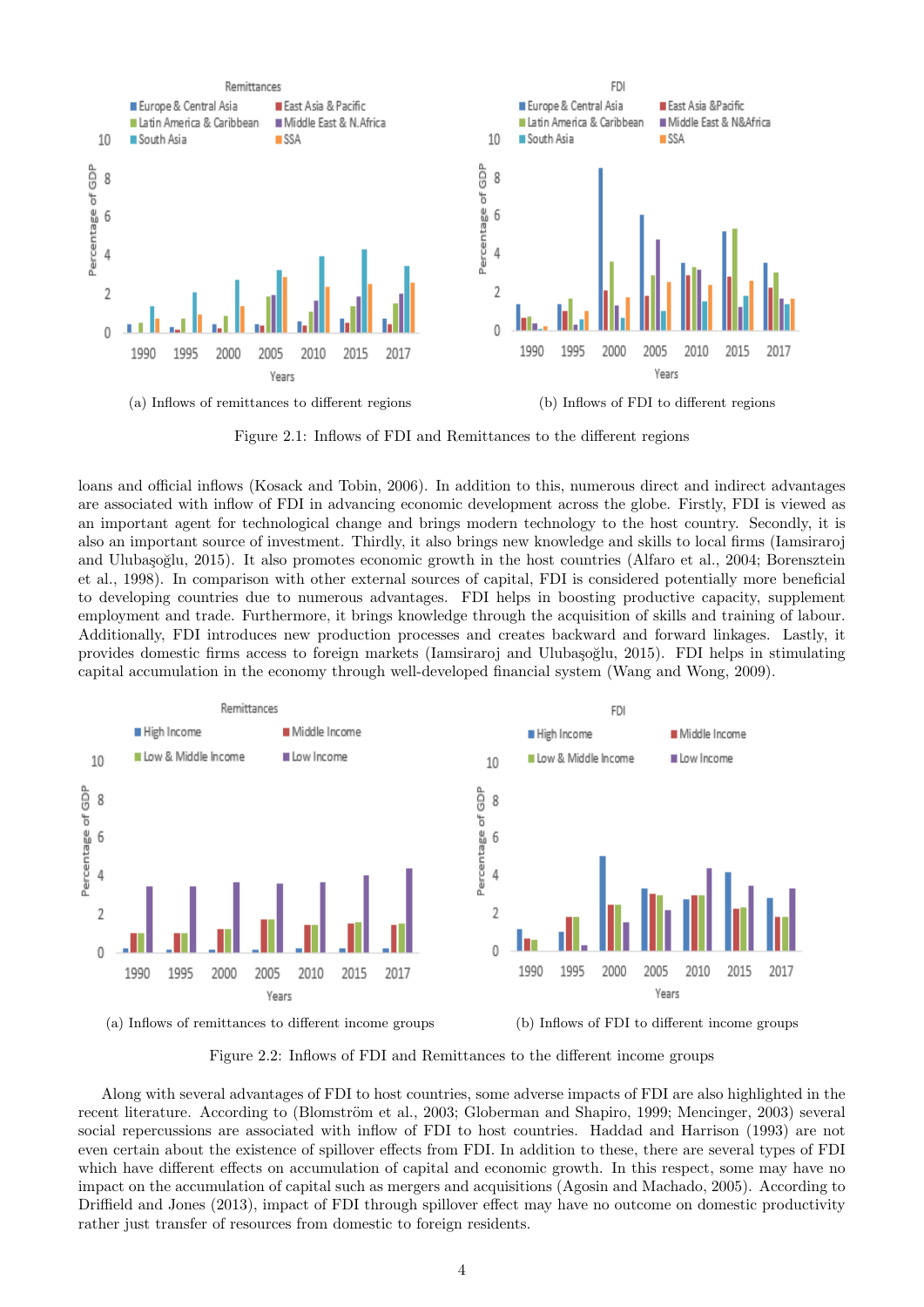### 3 Review of literature

The potential rise in the inflow of external financial inflows in recent times has originated new discussion among policymakers and academic scholars. They are more interested in pros and cons associated with these inflows to host and source countries. Among all, FDI and migrant remittances get special attention in the eyes of policymakers and researchers in recent times. In this regard, rigorous efforts have been made by international organizations (World Bank, IMF, and OECD), individual countries and academic institutions (Universities/ Research Institutions) to explore the real potentials associated with these inflows in last three decades. As result of these efforts, a huge body of literature has been available both for FDI and migrant remittances and their subsequent relationship with economic growth. Although, there is no clear agreement among researchers on the link of FDI and migrant remittances with economic growth and still exists ambiguity. It is, therefore, we split the available literature into three parts. In the first part, we discuss FDI and its link with economic growth. In the second part, we shed light on migrant remittances and their association with economic growth. Lastly, we check the available literature on the combined effect of FDI and migrant remittance on economic growth, if any.

#### 3.1 FDI and Economic Growth

The literature related to FDI-growth relationship is prolific. According to Comes et al. (2018), the available literature can be classified into three main strands. The first strand shows positive association between economic growth and FDI, the second strand ascertains negative link between FDI and economic growth, whereas the third strand shows no link between economic growth and FDI. In theoretical underpinning, FDI is generally viewed as an important agent of economic growth (Aitken and Harrison, 1999; Azman-Saini et al., 2010; Grossman and Helpman, 1991; Makiela and Ouattara, 2018). However, in empirical literature, this association is not that straightforward as described in the theoretical framework despite the fact that FDI helps in the accumulation of capital (Neuhaus, 2006), promotion of technology and transfer of knowledge (De Mello, 1999). According to Almfraji and Almsafir (2014), sample selection, time period, model selection/ econometric methodologies etc. are some of the factors mainly responsible for variation in the empirical results in FDI-growth literature.

There are several empirical studies which identify positive relationship between FDI and economic growth. For instance, Balasubramanyam et al. (1996); Makki and Somwaru (2004); Hansen and Rand (2006); Vadlamannati and Tamazian (2009);Tiwari and Mutascu (2011) and Pegkas (2015). In this respect, Balasubramanyam et al. (1996) examine the effectiveness of FDI on economic growth and show that FDI is more effective in countries with export-oriented policies. In the same way, De Mello (1999) succinctly explores the link between economic growth and FDI in OECD and non-OECD countries during 1970-1990. They show that there is direct effect of FDI on economic growth in the OECD countries whereas, there is no such link to non-OECD countries. He also argues that spillovers and knowledge transfer from host country primarily determine long-term growth in the recipient countries. Furthermore, the author posit that the extent of effectiveness is determined by the complementarity (substitution) between FDI and domestic investment. While, analyzing the role of FDI and trade in boosting economic growth in a set of 66 selected developing countries over the period of 1970-2000, Makki and Somwaru (2004) show that FDI and trade are some of the most important determinants of economic growth. They further show that there is strong positive interaction between FDI and trade in determining economic growth. In addition to this, they also argue that well developed human capital, sound macroeconomic policies and institutional stability are some of the pre-requisites for FDI-led growth.

Additionally, Hansen and Rand (2006) empirically show bidirectional causality between GDP and FDI in a set of 31 countries during time period of 1970-2000. Moreover, Vadlamannati and Tamazian (2009) using panel of 80 countries over a period of 1980-2006, show that FDI, political reforms and institutional reforms promote economic growth. According to Tiwari and Mutascu (2011), FDI and exports boost economic growth. Nonetheless, FDI oriented policies are less effective than that of export-oriented development policies in this respect. Pegkas (2015) finds positive association between FDI and economic growth in Eurozone countries by employing fully modified OLS (FMOLS) and Dynamic OLS (DOLS).

On the contrary, Carkovic and Levine (2005); Alvarado et al. (2017); Curwin and Mahutga (2014); Durham (2004); Feeny et al. (2014a) find negative or no association between FDI and economic growth. According to Carkovic and Levine (2005), there is no direct robust link between FDI and economic growth. Another research done by Alvarado et al. (2017) where they examine the link between economic growth and FDI in 19 Latin American countries over the period of 1980-2014. They find no association between economic growth and FDI. However, by splitting the sample into high, middle and low income countries, they argue that FDI cause growth in high income countries only. Furthermore, Curwin and Mahutga (2014) while studying the role of FDI on economic growth in a sample of post-socialist transition countries show that domestic investment performs better than FDI in causing growth in the recipient country. According to them, more FDI penetration leads to economic contraction in the economy. Moreover, Durham (2004) finds no positive link between economic growth and FDI. Likewise, Feeny et al. (2014a) empirically show that impact of FDI is lower in recipient countries than that of host countries while utilizing OLS and GMM methodologies in a sample of Pacific Island countries during 1971-2010.

Together with the above, several transmission channels such as human capital, financial depth, institutional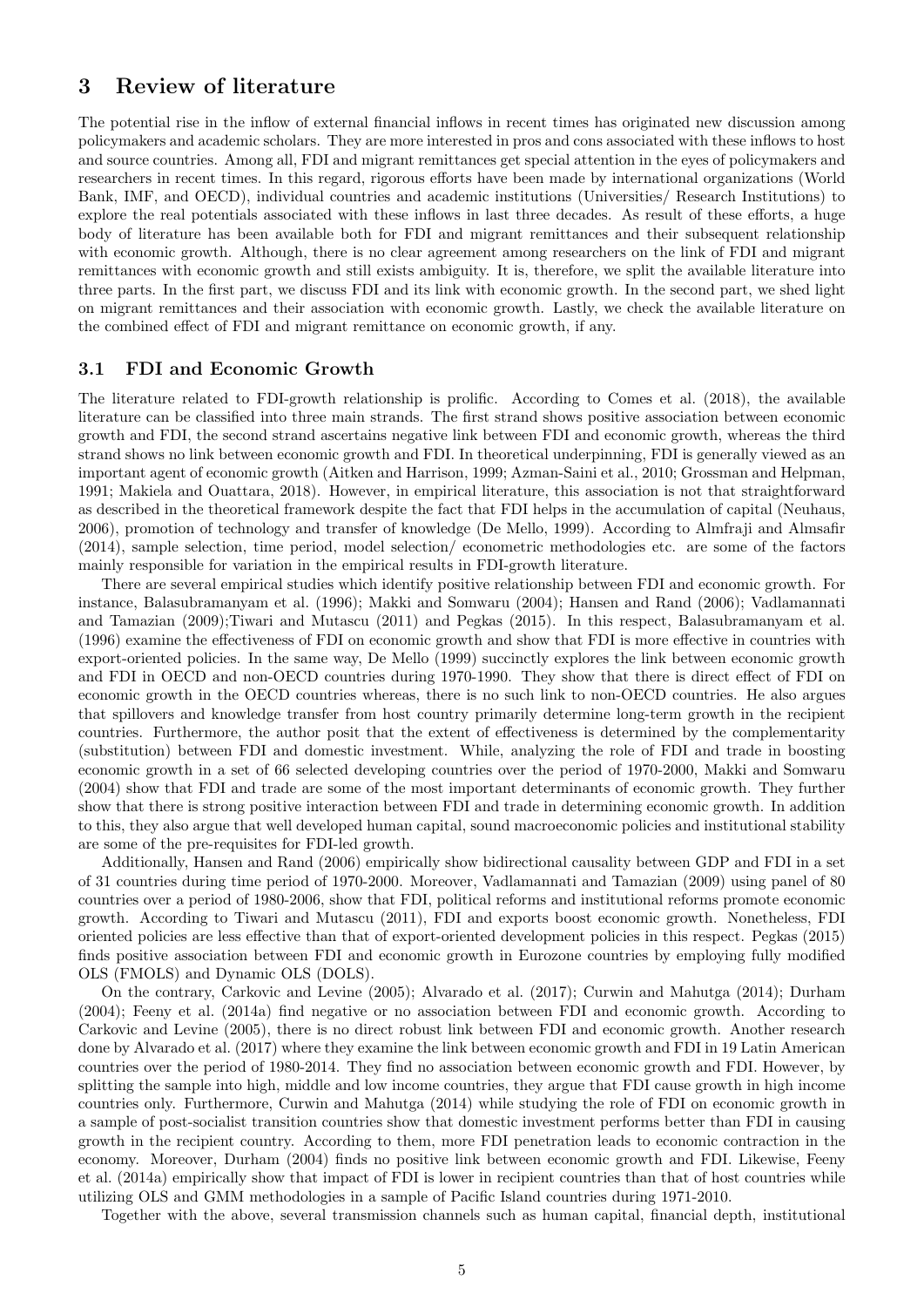quality, economic openness etc. through which FDI causes economic growth are investigated by scholars. In this regard, Borensztein et al. (1998); Xu (2000); (Li and Liu, 2005) and Kottaridi and Stengos (2010) link the effectiveness of FDI with certain minimum threshold of human capital stock availability in the economies. According to Borensztein et al. (1998), FDI is an important determinant of economic growth and plays positive role in transfer of technology but the extent of this relationship is linked to the availability of minimum threshold of human stock, which is necessary to absorb the positive benefits associated with FDI. Similarly, Xu (2000) also links the effectiveness of FDI in realizing economic growth with certain minimum level of human capital stock. Furthermore, Li and Liu (2005) empirically show that FDI positively affects economic growth directly and indirectly through interaction of human capital. In addition to this, (Kottaridi and Stengos, 2010) show that there is strong positive link between FDI and economic growth in the presence of nonlinear human development.

Another key channel through which FDI impact economic growth is financial development. Financial development and financial depth are some of the key factors which help in determining sustainable economic growth in an economy. Keeping this in mind, Alfaro et al. (2004) and Samargandi et al. (2015) examine the relationship between FDI and economic growth through channel of financial development. In this respect, Alfaro et al. (2004) study the role of FDI and economic growth while considering local financial markets in the cross country regression model. According to them, FDI significantly improves economic growth subject to the well-functioning and developed financial markets. In a similar manner, Samargandi et al. (2015) examine the link between FDI and economic growth in 52 countries over the period of 1980-2008. They employ PCA and ARDL models and show that FDI contributes positively to economic growth in the presence of well-functioning financial system.

Total factor productivity (TFP) is another important aspect of economic growth theories. It is widely recognized in the literature that FDI boost economic growth through improvement in the TFP. In this regard, Bitzer and Görg (2009); Woo (2009); Wang and Wong (2009); Azman-Saini et al. (2010); Makiela and Ouattara (2018); Malikane and Chitambara (2017); Li and Tanna (2019) and Ng (2006) study the link between FDI and TFP. In this regard, Bitzer and Görg (2009) examine the link between FDI and TFP at industry level. They utilize 10 manufacturing sectors for 17 OECD countries over the period of 1973-2001. According to the authors, inward FDI positively impact domestic productivity whereas outward FDI has negative impact on domestic productivity.

In a similar way, Woo (2009) and Wang and Wong (2009) explore positive association between FDI and TFP. However,Wang and Wong (2009) caution that this positive link is conditioned to two factors such as human capital and financial development. Likewise, Li and Tanna (2019), examine the link between FDI and TFP in the cross country analysis of 51 low and lower middle income countries over the period of 1984-2010. They show weak but direct effect of FDI on TFP. However, this impact is enhanced through introduction of interaction terms in the model. They also argue that strong institutions are prerequisite in attaining the fruits of FDI-TFP led growth. In contrast to above, Ng (2006) study the link between FDI and TFP in a sample of eight Asian countries and shows weak evidence of FDI causing technical changing in the sample countries.

Whereas, Azman-Saini et al. (2010) link the impact of FDI on economic growth with economic freedom. According to them, FDI has no direct effect on economic growth rather the effect of FDI depends on the host country level of economic freedom. According to the authors, open economies enjoy the benefits of external financial inflows. Whereas, Makiela and Ouattara (2018) consider the role of FDI on economic growth through identification of different transmission channels in a sample of selected developing countries from 1970-2007. They show that FDI impacts economic growth through input accumulation rather than TFP. While, Malikane and Chitambara (2017) investigate the impact of FDI on productivity growth by utilizing a panel of 45 African countries over the period of 1980-2012. They apply two measures of backwardness such as the distance from technological frontier and income gap. To obtain results, they apply fixed effect and system GMM methodologies. They show weak but positive effect of FDI on productivity growth in African countries.

To proceed further, some scholars also try to explain the impact of FDI on economic growth in different regions and individual countries. At regional level, Rothgeb Jr (1988) study this relationship in Latin American and African countries whereas Sadik and Bolbol (2001) in Arab countries. Likewise, Bevan et al. (2004) study the impact of FDI in transition economies and Adams (2009) in SSA countries. In this respect, Rothgeb Jr (1988) finds positive association between FDI and economic growth during time period of 1967-1978 in Latin American and African countries by utilizing multiple regression analysis. Furthermore, he also shows that FDI significantly affect economic growth in transport, telecommunication and construction sectors whereas negative/no impact in case of mining sector.

Additionally, Sadik and Bolbol (2001) show positive link between FDI and economic growth in six Arab countries. While, Adams (2009) study the link among FDI, private investment and economic growth. He utilizes data from 42 Sub-Saharan African countries (SSA) for the time period of 1990-2003 and empirically shows the link between FDI and domestic investment. Furthermore, he shows that FDI inflows erode domestic investment. In the same manner, there are several papers which link the relationship between FDI and economic growth at individual country level. These include Aitken and Harrison (1999) for Venezuela; Liu and Wang (2003) for china; Kathuria (2001) for India and all these papers conclude that FDI helps in increasing productivity in the countries under study.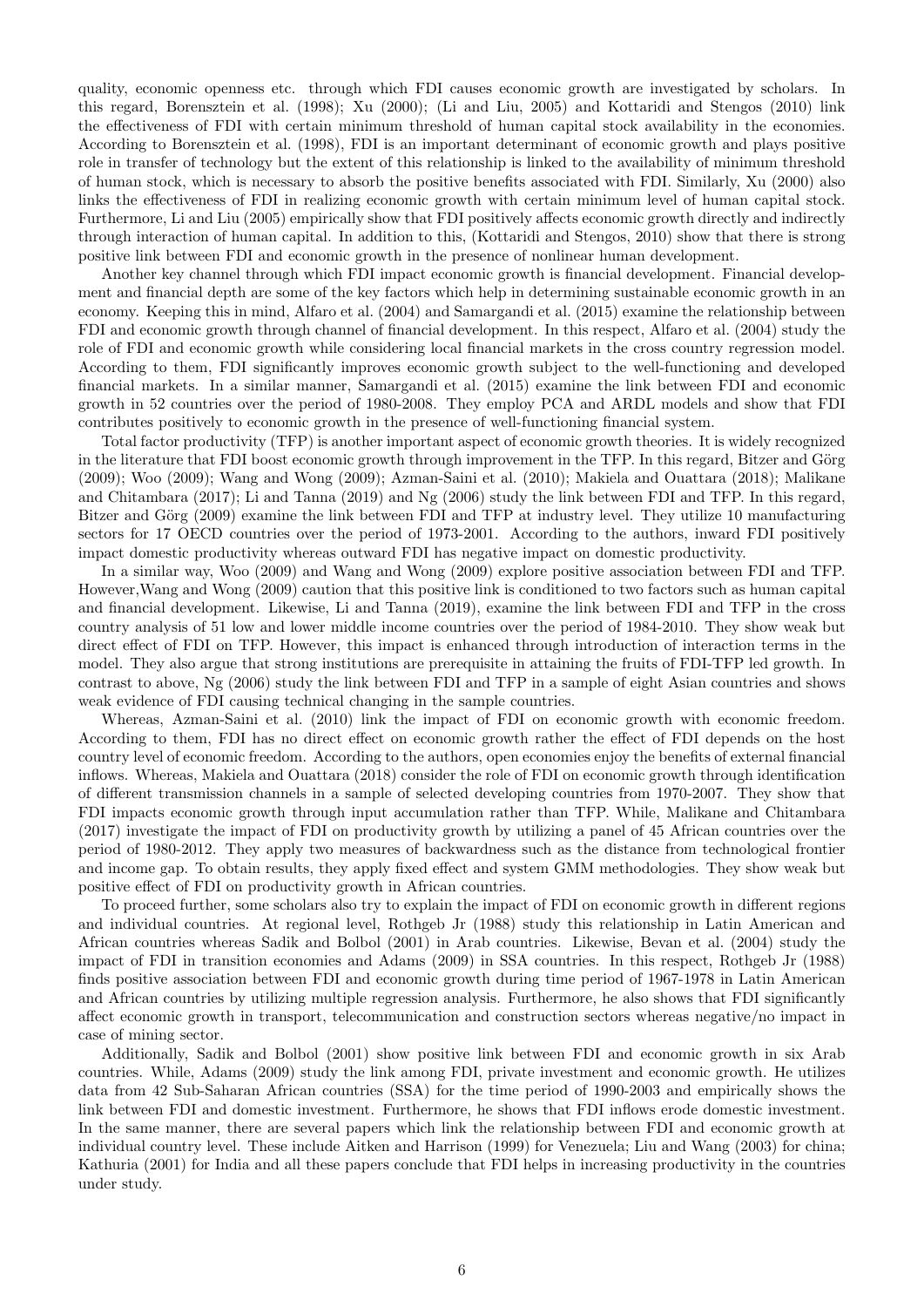#### 3.2 Remittances and economic growth

The effects of remittances on growth have been discussed extensively in the remittance-growth literature. Like FDI, migrant remittances are not only important for migrant households but also key financial inflows to developing countries. After all, the primary difference between remittances and FDI is that remittances are small individual transactions from migrants to their families. Thus, utilization of remittances is solely based on the decision of remittance-recipient households. Therefore, remittances are primarily used for consumption, accumulation of assets and productive investment at household level. But, we cannot deny the role of remittances at macro level. Remittances are also an important source of foreign exchange for developing countries. In this respect, several attempts have been made to ascertain the link between remittances and economic growth. Strikingly, a clear division exists in the extant literature regarding the association between remittances and economic growth. Like FDI, this relationship is either positive, negative or no relationship exists at all. According to Gapen et al. (2009), factors such as discrepancy in data on remittances, different time periods, use of different control variables (most probably a case of omitting variables) and choice of variables as instruments are mainly responsible for the ambiguous relationship between remittances and economic in the available literature.

As discussed previously, the relationship between remittances and economic growth is not clear in the literature. In this regard, one branch of literature try to find positive effects of remittances on economic growth. Accordingly, Pradhan et al. (2008) examine the link between remittances and economic growth in 39 developing countries over the period of 1980-2004. They apply fixed and random effect models and show positive association between remittances and economic growth. Along similar lines, Ziesemer (2012) observes the link between remittances and economic growth in a panel of 52 countries whose per capita income is not more than \$1200 USD. By employing GMM estimation methodology, he finds positive association between remittances and economic growth directly and indirectly through interaction of saving and expenditure on education. In addition to this, Chowdhury (2016) investigates the effect of remittances on economic growth through financial development by utilizing system GMM model in 33 top remittance receiving countries over the period of 1979-2011. He shows positive association between remittances and economic growth in the selected countries.

In opposite to what has been mentioned above, many scholars show that remittances exert negative impact on economic growth (Bettin and Zazzaro, 2012; Feeny et al., 2014b; Gapen et al., 2009; Jahjah et al., 2003; Rao and Hassan, 2011). In this respect, Jahjah et al. (2003)in their seminal paper show negative/ no link between remittances and economic growth. According to them, this is linked to the fact that remittances discourage efforts by labor in the remittance recipients' countries and they referred this phenomenon as moral hazard problem. Ultimately, undermines economic activities in the economy.

In like manner, Gapen et al. (2009) by using fixed effect and instrumental variable estimation techniques in a sample of 84 recipient countries over the period of 1970-2004 show that remittances have no significant positive and robust impact on long term economic growth rather exert negative effects. To further elaborate this point of view, Rao and Hassan (2011) examine the role of remittances on economic growth by using panel data for 40 countries where remittance to GDP ratio is one percent or more. They apply system GMM introduced by Arellano and Bover (1995) and Blundell and Bond (1998). According to them, there is no direct link between remittances and economic growth. Likewise, Bettin and Zazzaro (2012) and Feeny et al. (2014b) show no clear bond between remittances and economic growth.

Keeping in mind this ambiguous link between remittances and economic growth in the literature, Giuliano and Ruiz-Arranz (2009) reexamine the relationship between remittances and economic growth through introduction of financial development as transmission channel. They use panel data of 73 countries over the period of 1975-2002 and employ OLS and SGMM (control for endogeneity) methods. Their results clearly indicate that remittances perform well in countries with weak financial system and provide incentives to finance their investment. In addition to this, they also argue that remittances work as an alternative for ineffective credit markets and help in reducing credit constraints in poor countries. Similarly, Kratou and Gazdar (2018) explore the link between remittances and economic growth in 24 African countries by utilizing SGMM in their analysis over the period of 1998-2011. According to them, remittances enhance economic growth in countries with well-developed financial system.

In same vein, Barguellil et al. (2013) investigate the impact of remittances on economic growth through education in panel data analysis for the period of 1990-2006. They split their data into two samples. First sample includes ten economies with largest amount of remittances in terms of GDP, whereas second sample includes 18 countries with highest amount of remittances in absolute terms. According to the authors, remittances show positive impact on economic growth in the first sample through channel of education whereas, no effect in case of second sample. Nsiah and Fayissa (2013) show positive and statistically significant link between remittances and economic growth in 64 developing countries. It is generally believed that remittances help in increasing migrants' household income which in turn help in reducing poverty among households. In this regard, Imai et al. (2014) show positive link between remittances and economic growth in the panel of 24 Asian countries. They further argue that remittances help in eradication of poverty by supplementing households' consumption. Likewise, Inoue (2018) empirically analyzes the effects of financial development and remittances on poverty situation in developing countries. He applies GMM for the panel data of 102 countries over the period of 1980-2013. His results show positive and significant connection between financial development and remittance in reduction of poverty in developing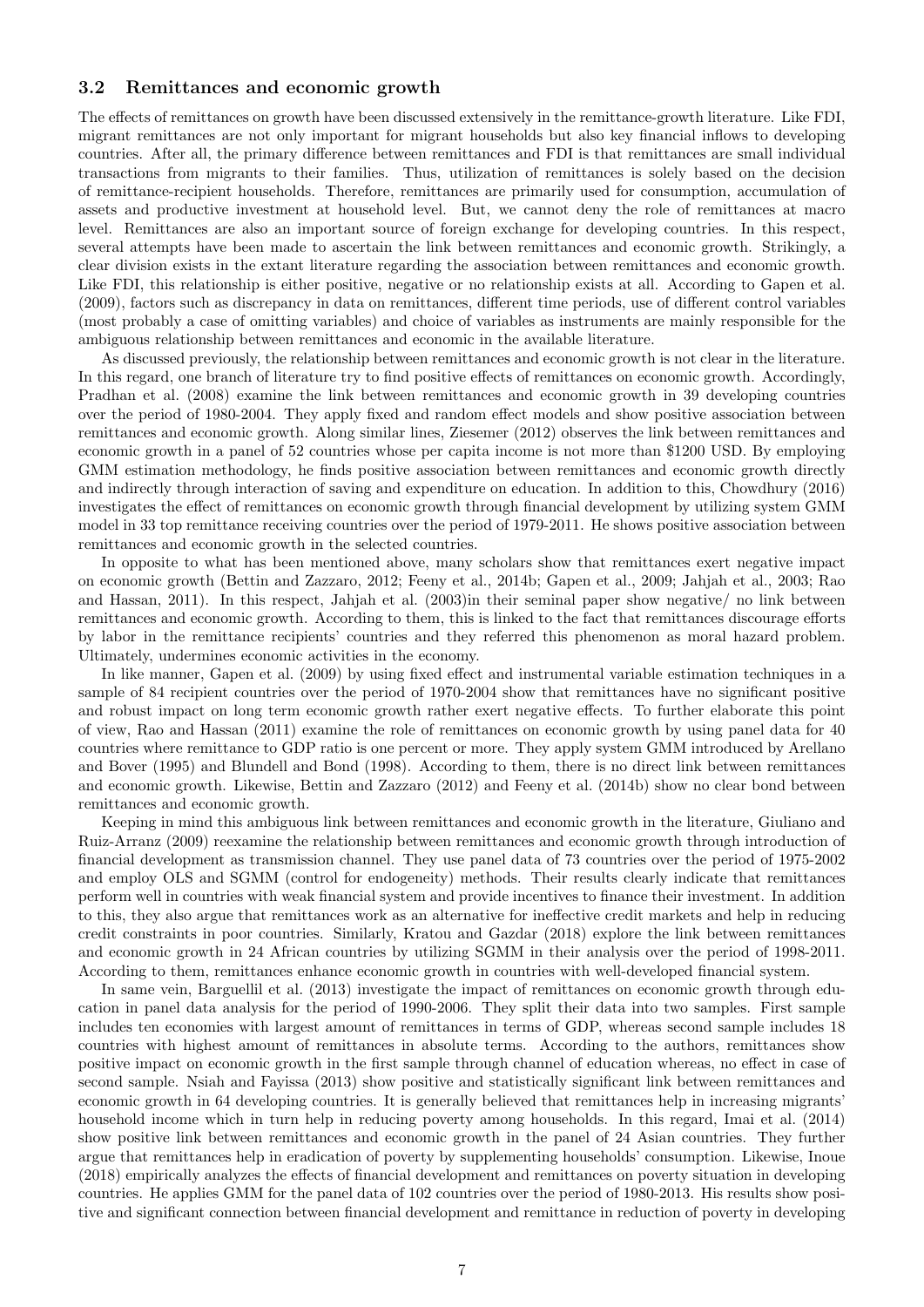countries.

La Porta et al. (1997); Acemoglu et al. (2001) and Rodrik et al. (2004) greatly emphasis the role of institutions in promotion of economic development. In this regard, researchers try to establish connection between remittances and economic growth through inclusion of institutional variables in their analysis. To this end, Catrinescu et al. (2009) and Le (2009) show positive link between remittances and economic growth by including policy and institutional variables in their empirical analysis. Whereas, on the other hand, Abdih et al. (2012) show that abundance of remittances are not beneficial for institutional development in developing countries. They argue that with abundance of remittances, public institutions are more inclined to corrupt practices as citizens do not make them accountable for delivery of public services because remittances act as buffer between public institutions and citizens. In the same order, Adams and Klobodu (2016) examine the relation among economic growth, remittances and regime durability in 33 Sub Saharan African countries over the time period of 1970-2012. They use SGMM and show that there is no positive link between remittances and economic growth in the selected set of countries.

In remittance-growth literature, very little focus has been given to the role of TFP in establishing relationship between remittances and economic growth. In this regard, Gapen et al. (2009) conceptually analyze the channel of TFP through which remittances may cause economic growth. On empirical grounds, Kumar et al. (2018) examine the link between remittances and TFP in Bangladesh and India. They show that there is inverted 'U' shaped link in case of India whereas 'U' shaped link in case of Bangladesh. Similarly, Hassan et al. (2016) examine the link between long term economic growth and remittances using TFP as dependent variable in their empirical model for Bangladesh. They show that link between remittances and long-term economic growth is 'U' shaped.They argue that this 'U' shaped relationship is due to the fact that substantial amount of time is required for remittances to offset the cost associated with remittances.

Along similar lines, Dzeha et al. (2018) examine the link between human development, remittances and TFP in the sample of 21 SSA countries over the period of 2010-2014. To obtain empirical results, they use fixed effect, random effect and SGGM models (to cater for endogeneity). Their empirical results show that there is positive link between remittances and human development whereas negative link between TFP and human resource development. Additionally, they also introduce interaction of remittances and TFP into their empirical analysis and show positive association with human development in high remittance receiving countries. They further claim that countries with higher remittances can change the negative association of TFP into positive.

#### 3.3 Combined Effects of Remittances and FDI

In previous two sections, we discuss the available literature wherein the effect of FDI and remittances on economic growth are separately studied. Whereas, in this section, we are going to shed light on the available literature which discusses the combined effect of remittances, FDI and economic growth. In this connection, Benmamoun and Lehnert (2013) examine the link between remittances, FDI and ODA in panel of developing countries over the period 1990-2006. They use SGMM and show that there is positive link of remittances, FDI and ODA with economic growth in the sample of developing countries. They further argue that this impact has increased with migrant remittances and clearly speaks of the importance of migrant remittances in contribution to economic growth. Likewise, Driffield and Jones (2013) study the effects of migrant remittances, FDI and ODA on economic growth in the sample of developing countries over the period of 1984-2007. In their empirical analysis, they use 3SLS and introduce several institutional interaction terms. They show positive effects of remittances and FDI on economic growth and negative in case of ODA. In same vein, Golitsis et al. (2018) analyze the impact of migrant remittances and FDI on economic growth over the period 1996-2004 for Albania. They show that there is positive link between remittances and economic growth both in short and long-run whereas no link with FDI.

By the same token, Javorcik et al. (2011) examine the connection between migrant networks and FDI using data on migrants present in USA. According to them, migrant networks play pivotal role in attracting FDI to the migrants' country of origin. Likewise, Makun (2018) notes positive relationship of migrant remittances and FDI on economic growth but imports do not cause growth. According to Tahir et al. (2015), there is positive link among remittances, FDI and economic growth whereas imports has negative association with economic growth. Coon and Neumann (2018), study the effect of FDI flows on migrant remittances in a sample of 118 countries over the period of 1980-2010. To obtain empirical results, they employ Random effect and show positive and significant effect of FDI on migrant remittances. In addition to this, to cater for endogeneity in the model, they employ two stage instrumental variables approach. Their findings suggest complementary link between FDI and migrant remittances. Furthermore, by splitting the sample into four income group, they show that this relationship is pronounced for low income countries, which clearly indicates the importance of migrant remittances to these countries.

Comes et al. (2018) also study the effect of FDI and migrant remittances on economic growth using OLS and Fixed effect models by utilizing panel data from seven central and Eastern Europe. According to them, FDI and migrant remittances are positively associated with economic growth. Although, the influence of FDI is stronger than migrant remittances. To check the impact of overseas capital inflows, Ferdaous (2016) investigates the relationship between remittances, FDI, and economic growth in 33 developing countries using panel data over the period of 2003-2013. He applies both static and dynamic panel estimation methodologies. He finds statistically significant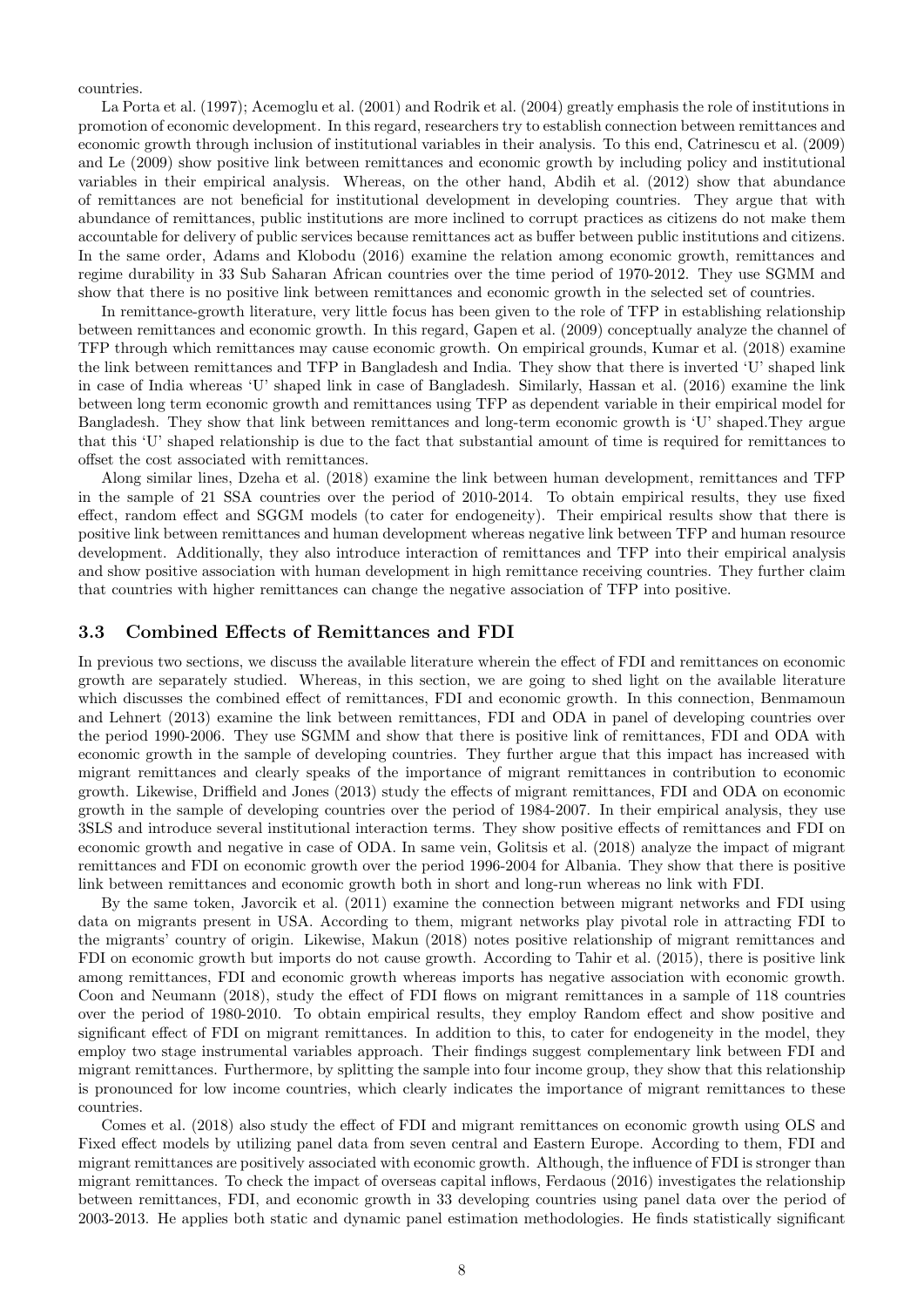positive link between FDI and economic growth whereas negative link between remittances and economic growth. According to Mustafa and Anwar (2017), FDI and remittances are positively associated with economic growth. Whereas, Shahid et al. (2013) show positive relation between economic growth and remittances and negative link between FDI and economic growth.

### 4 Theoretical and Conceptual Framework

Persistent increase in investment and savings, improvement in human capital, adapting new technologies and rise in output are some of the pre-requisites for sustainable economic growth. In this regard, different theories have been presented over the period of time for understanding economic growth processes and identifying factors that are contributing to the mechanism through which these factors affect economic growth. The early models in this regard are Harrod-Domar growth model and Lewis two-sector model. These models explain growth mechanism through investment (Todaro and Smith, 2012). In a similar way, Solow (1956) presented his growth model, which is also considered as beginning of modern literature on economic growth and also called Neo-classical growth model. In Solow's growth model (1956), much of the growth in the economy is explained by changes in the amount of labor with emphasizing the role of investment. In mid-1980s, endogenous growth models have been developed in which technical progress and technological change (Lucas Jr, 1988; Romer, 1986) have been included in the growth models. In addition to the above, Barro (1991); Grossman and Helpman (1991) and Mankiw et al. (1992) have considered human capital and research development as some of the important determinants of growth. Despite these breakthroughs, it is still very difficult to fix problem regarding determinants of economic growth because several factors are responsible in determining economic growth. The question regarding determinants of economic growth is yet to be answered (Tahir et al., 2015). It is rightly observed by Lucas Jr (1988) in his famous lectures regarding the determinants of economic growth, "Economic growth, is a summary measure of all the activities of an entire society, necessarily depends, in some way, on everything that goes on in a society. Societies differ in many easily observed ways, and it is easy to identify various economic and cultural peculiarities and imagine they are key growth performers". Hence, along with savings, investment and human capital; external factors like foreign remittances, FDI and ODA are also pivotal in determining economic growth in countries/ regions (Gapen et al., 2009; Lueth and Ruiz-Arranz, 2006).

According to two gap model, most of the developing countries are constraints with low savings to compensate for their domestic investment or facing foreign exchange constraints to finance their import bills. The magnitude of saving and foreign exchange gaps might be different across countries (Todaro and Smith, 2012). Lack of financial resources is one of the major obstacles for under development of developing countries despite rich in natural resources and availability of large labor force. In this regard, external financial inflows such as FDI, remittances, and ODA play significant role in overcoming these problems and give impetus to economic growth. Among other financial inflows, FDI and migrant remittances are key in bringing financial capital to countries with low saving rates and foreign exchange shortages. Below, we try to explain the mechanism through which FDI and migrant remittances impact economic growth directly and indirectly through different channels.

In this respect, FDI is commonly regarded as a catalyst for economic growth (Li and Tanna, 2019). In view of exogenous growth theories. FDI through capital accumulation, brings new technologies and diversification in the production of goods to boost the host country's economy. While, endogenous growth theorist view FDI an important agent in transfer of skills through acquiring knowledge, which in turn help in enhancing the stock of human capital (Elboiashi, 2011). Additionally, FDI is also a potential source of financial investment and transfer of new technology. According to Azman-Saini et al. (2010) countries with FDIs are more likely to get access to new technologies and innovations. This might increase productive efficiency and ameliorate overall economic activities in the economies. Likewise, Sodu (2002) explicitly explains mechanism through which FDI impact economic growth. According to Sodu (2002) " Beyond the initial macroeconomic stimulus from the actual investment, FDI influences growth by raising total factor productivity and more generally, the efficiency of resource use in the recipient economy. This works through three channels: the linkages between FDI and foreign trade flows, the spillovers and other externalities vis-à-vis the host country business sector, and the direct impact on structural factors in the host economy".

In view of Woo (2009), several positive effects are associated with FDI such as transfer of technology, introducing new production processes, and improvement in managerial skills. In addition to these, FDI also helps in increasing labor productivity (Azman-Saini et al., 2010). Technological diffusion is another channel through which FDI impact economic growth (Eaton and Kortum, 2001; Woo, 2009). It is also shown in the available literature that FDI through vertical linkages improve domestic productivity (Smarzynska Javorcik, 2004). Hence, there are several mechanisms through which FDI might affect economic growth and brings economic benefits in the form of capital accumulation, technological transfer and better administrative procedures.

Likewise, there are several ways through that remittances influence economic growth in recipient countries. In this regard, remittances are primarily used to supplement consumption expenditures of migrant households (Glytsos, 1993; Jahjah et al., 2003; Pozo, 2006) which lead to increase in demand for goods and services in the economy. Similarly, migrant remittances are also used for productive investment which boost economic develop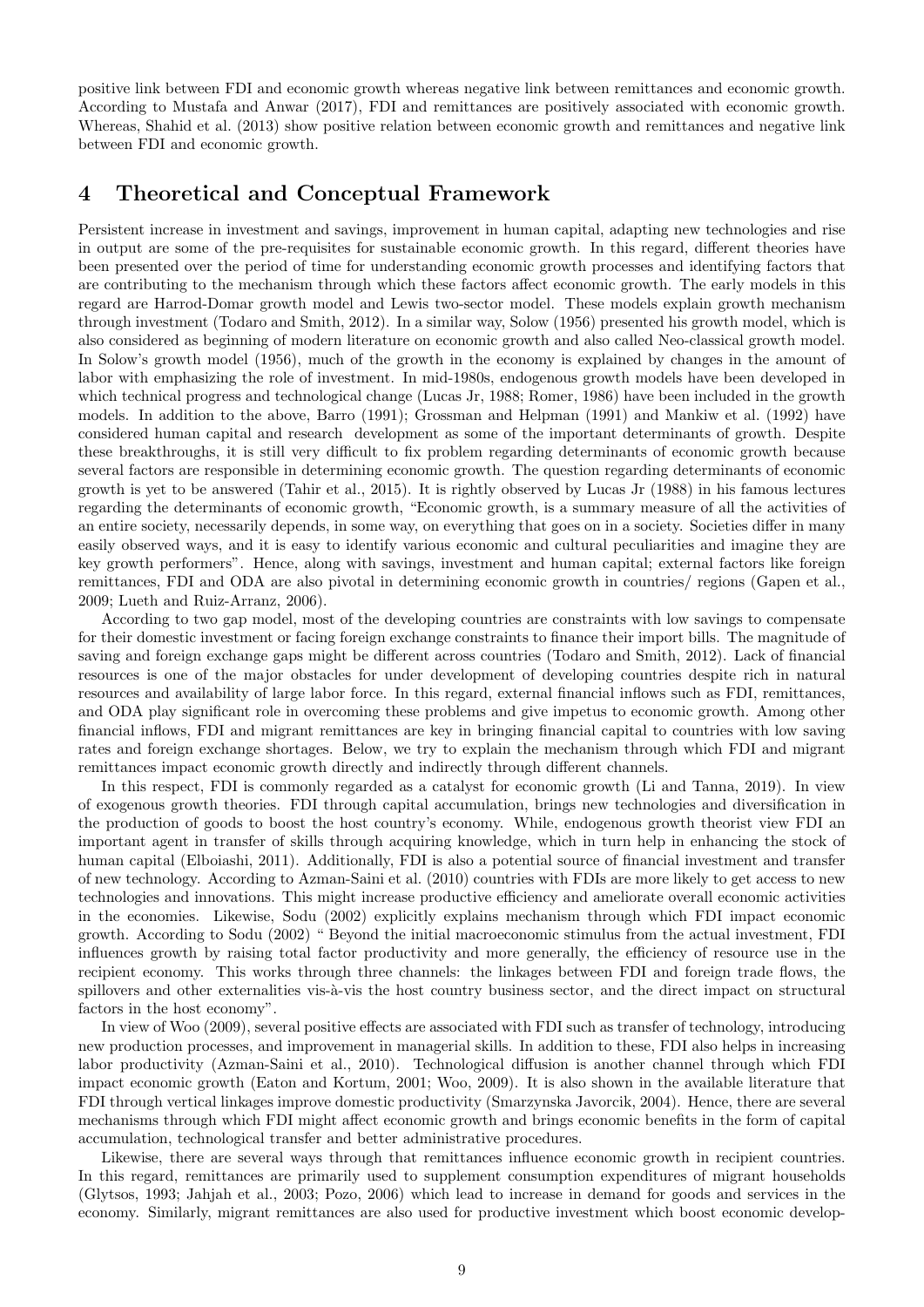ment in developing countries. Remittances also help in bringing and adapting cutting-edge technologies which in turn bring innovation to the industries in the recipient economies (Dzeha et al., 2018). Thus, remittances not only enhance aggregate consumption but also bring productive investment through raising saving capacity of the remittance receiving households (Chowdhury, 2016; Etowa et al., 2014). Resultantly, all these factors lead to cause economic growth.

According to Giuliano and Ruiz-Arranz (2009), remittances not only stimulate investment but also help in reducing credit constraints in the absence of formal credit markets in low income countries. In a similar manner, there are several other potential channels through which remittances may directly or indirectly impact economic growth (Chowdhury, 2016). For example, remittances can be used as investment to enhance capital accumulation in an economy. Remittances sent through formal banking system is another channel which helps in increasing aggregate amount of deposit that might affect credits in the economy and ultimately lead to capital accumulation (Dzeha et al., 2018).

According to Le and Bodman (2011), remittances bring technological diffusion which in turn entails positive externalities necessary for growth. The amount sent by migrants are also used to attain education, acquiring required skills and trainings to enhance chances to get employment (Kunz, 2008; Lutz, 2010; Pozo, 2006). In this respect, many scholars show positive impacts of remittances on child education (Córdova, 2006; Edwards and Ureta, 2003). In the empirical literature, there are several studies (Burnside and Dollar, 2000; Catrinescu et al., 2009; Driffield and Jones, 2013; Gapen et al., 2009) where migrant remittances along with other financial inflows have been used as a component of investment. According to Driffield and Jones (2013), investment primarily consist of public and private investment, wherein public investment is partly financed by ODA and private investment is financed by FDI and migrant remittances.

TFP is another determinant of economic growth. Solow (1956) in his classical growth model emphasizes the importance of TFP in determining growth in an economy which he called unexplained part in economic growth equation. According to Prescott (1998), TFP is considered an important factor in determining the productivity of labor directly and indirectly through productivity of capital per worker. Within the growth literature, several studies, like Klenow and Rodriguez-Clare (1997) and Hall and Jones (1999), reveal that differences in TFP are key in understanding cross-country income differences. A stark distinction in the variation of economic growth in countries is mainly related to differences in their TFP (Acemoglu and Robinson, 2010; Caselli, 2005; Easterly and Levine, 2002). According to Easterly and Levine (2001), 60 % variation in growth is explained by TFP. So along with direct effects of FDI and remittances on economic growth, we will also try to identify indirect link through channel of TFP.

### 5 Empirical strategy, Data and variables description

In this section, we will try to explain model specification, data and description of variables used in the analysis.

### 5.1 Model specification

According to neoclassical Solow growth model (1956), the process of production in an economy depends upon labor, capital and technology. But, this model fails to describe the differences in international income across countries due to its restrictive framework (Mankiw et al., 1992). However, the recent empirical work on economic growth suggests that along with labor, capital and technology, there are several other factors which are also important in determining economic growth, such as stock of human capital, well-functioning financial system, institutional development, FDI, migrant remittances and foreign aid across countries (Hansen and Tarp, 2001; Mankiw et al., 1992; Pradhan et al., 2008).

To examine the impact of remittances, FDI on economic growth, we split the sample into 9 non-overlapping 3 years period averages except for last period which we average for 4 years. For our empirical strategy, we follow the seminal work of Mankiw et al. (1992), Giuliano and Ruiz-Arranz (2009) and Driffield and Jones (2013). Our empirical equations as follow,

$$
GDPG_{i,t} = \beta_0 + \beta_1 GDPG_{i,t-1} + \beta_2 FDIg_{i,t} + \beta_3 Rem_{i,t} + \beta_4 X_{i,t} + \mu_t + \eta_i + \varepsilon_{i,t}
$$
\n(1)

$$
GDPG_{i,t} = \beta_0 + \beta_1 GDPG_{i,t-1} + \beta_2 FDIg_{i,t} + \beta_3 Rem_{i,t} + \beta_4 Rem * FDI_{i,t} + \beta_4 X_{i,t} + \mu_t + \eta_i + \varepsilon_{i,t} \tag{2}
$$

Where GDPG is per capita GDP growth,  $GDPG_{i,t-1}$  is lagged per capita GDP, FDIg is gross FDI as percentage of GDP, and Rem is inflow of migrant remittances as percentage of GDP,  $X_{i,t}$  is matrix of control variables,  $\mu_t$  is time specific effect, $\eta_i$  is unobserved country fixed effect and  $\varepsilon_{i,t}$  is the error term. We use lagged per capita GDP growth to control for initial economic conditions. According to convergence theory, growth rate per capita will eventually equalize. The coefficient of the lagged per capita GDP growth variable will be negative, if convergence theory holds (Feeny et al., 2014a). As a preliminary exercise, we first estimate the impact of remittances and FDI on economic growth with pooled OLS and Fixed effect models and then introduce SGMM in our analysis.

In the equation (2), we introduce interaction of remittances and FDI. We believe that interaction of remittances and FDI might have some complementary or substitution effect in determining economic growth. In this respect,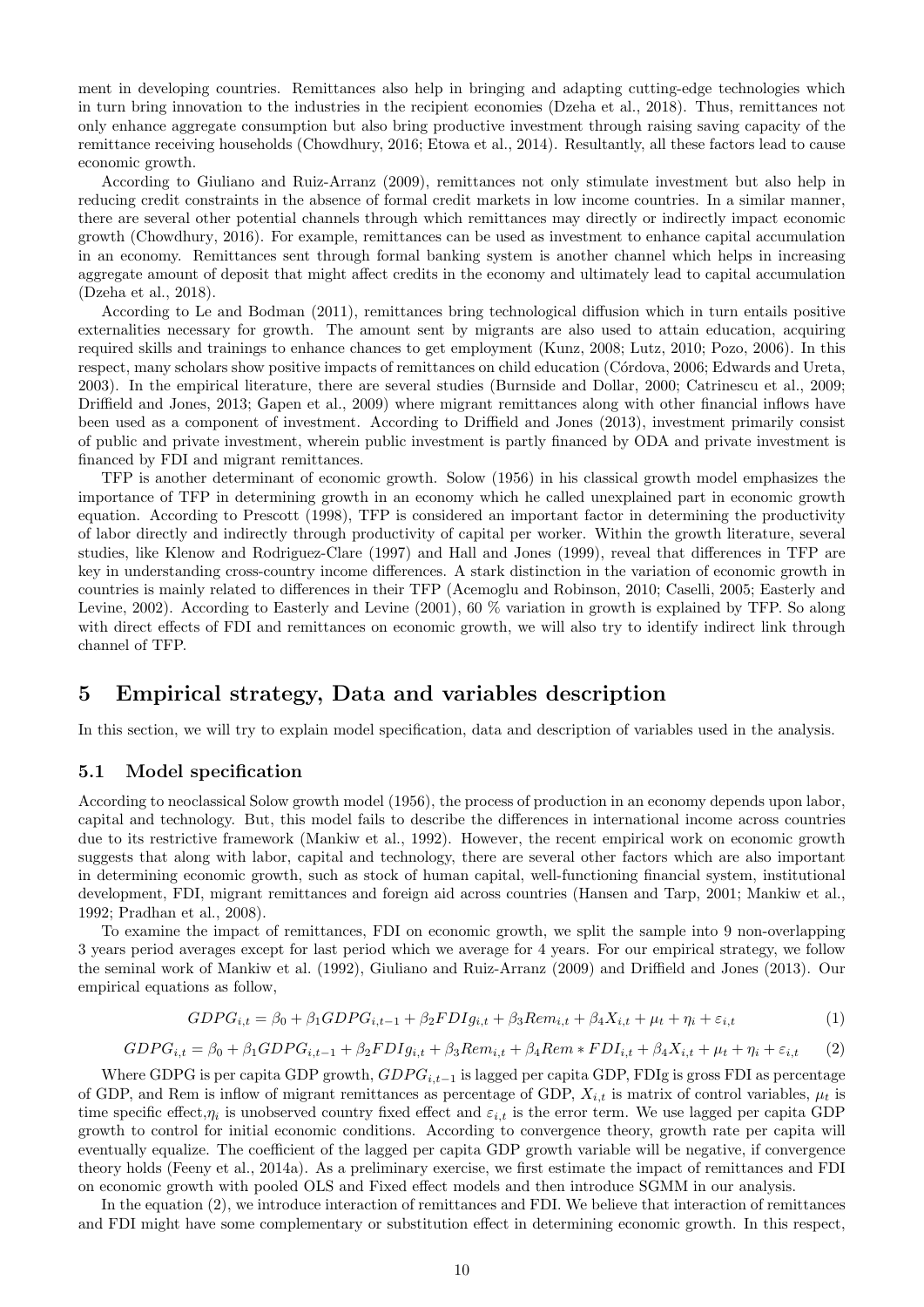we interact remittances with FDI to check for the complementary/substitution between them. A positive coefficient would indicate that increase in one inflow will complement the rise in the inflow of other as well. While, negative sign for interaction term would indicate substitution of one inflow for the other.

As next step, we will try to identify transmission channel through which remittances and FDI might indirectly impact economic growth. For this purpose, we use TFP as transmission channel to check the impact of FDI and migrant remittances on economic growth. We use TFP as dependent variable and include same variables from the growth equation. If the sign of the coefficient is positive, it would be considered that remittances and FDI help in acceleration of economic growth through TFP and if the sign for the coefficient is negative, it would be indicated that impact of FDI and remittances on economic growth through FDI is depressing.

$$
TFP_{i,t} = \beta_0 + \beta_1 TFP_{i,t-1} + \beta_2 FDIg_{i,t} + \beta_3 Rem_{i,t} + \beta_4 Remit * FDI_{i,t} + \beta_5 X_{i,t} + \mu_t + \eta_i + \varepsilon_{i,t} \tag{3}
$$

Apart from above, we also introduce regional and income dummies into our analysis to check for regional and income heterogeneities. In this respect, we use four regional dummies such as dummy for Asia, dummy for Europe & central Asia, dummy for Latin Caribbean and dummy for Africa & Middle East. In a similar vein, three income dummies are also included; dummy for low income, lower middle income and upper middle income countries.

#### 5.2 Problem of Endogeneity

According to Temple (1999), the problem that is frequently faced in cross-country study is the endogeneity among variables considered for analysis. Although, the endogeneity problem can be avoided by applying instrumental variables (Borensztein et al., 1998). The instruments should be exogenous (H Greene, 2002) i.e. it should be correlated with explanatory variables but not with the error term. In the available literature, lags of dependent and independent variables are mostly used as internal instruments (Alfaro et al., 2010; Borensztein et al., 1998). Bearing this in mind, this study utilizes Generalized Method of Moments (GMM) approach proposed by Arellano and Bond (1991), Arellano and Bover (1995) and Blundell and Bond (1998) to investigate the empirical link between FDI, migrant remittances and economic growth.

In the empirical literature, GMM approach is considered more efficient than other econometric methodologies for dynamic panel data analysis. It is pertinent to mention here that, using GMM has some advantages which are as under. First, to take care of problem of endogeneity, GMM includes lagged values of dependent variable among other independent variables. Second, GMM estimators also help in removing potential bias caused by omitted heterogeneity. (Wooldridge, 2010). Third, Arellano and Bond (1991), Arellano and Bover (1995) and Blundell and Bond (1998) GMM estimators perform well where time period (T) is shorter than number of countries (N) in a panel setting (Roodman, 2009) .

Apart from the lags of dependent and independent variables as instruments, we also use three unique external instruments. Firstly, to cater for the endogeneity of migrant remittances in the growth equation, we use weighted GDP per capita of migrants' host countries<sup>1</sup>. In similar fashion, we construct instrument for FDI using different geographical and demographical factors that might impact FDI inflows to take into account for endogeneity of FDI. Using the method of Davies and Voy (2009), we construct an instrument for FDI to cater for endogeneity of FDI in our model. For this purpose, we use latitude of country, total population, share of population living in rural areas, total area in square kilometers and political index from freedom house. In addition to the above, two other variables are also included into the model to measure the attractiveness of country towards FDI. The first is proximity, which is the sum of real GDP for all countries weighted by the distance in kilometers between country j and i. The second is the colonial link, which is sum of GDP for all countries with those country j has a colonial link. After regressing FDI on the above stated factors, we take the fitted values of FDI as instrument. The information regarding colonial link, distance, area and latitude are taken from CEPII website. Thirdly, we use the unemployment rate in the host countries as an instrument.

After applying instruments, it is very important to check for their validity and consistency. In this respect, several tests are available in the econometric literature mainly used for the purpose of consistency of GMM estimator which consequently depend upon the validity of the instruments. In this respect, two specification tests proposed by Arellano and Bond (1991), Arellano and Bover (1995) and Blundell and Bond (1998) are used in the literature. The Sargan and Hansen tests of over-identification to check overall validity of instruments and Arellano-Bond test to check for serial correlation in the model (Carkovic and Levine, 2005). Additionally, we also include orthogonal transformation as it produces efficient results in case of missing values in the panel (Hayakawa et al., 2009).

 $1$ This idea is borrowed from Combes and Ebeke (2011) where they use this variable as instrument to avoid endogeneity.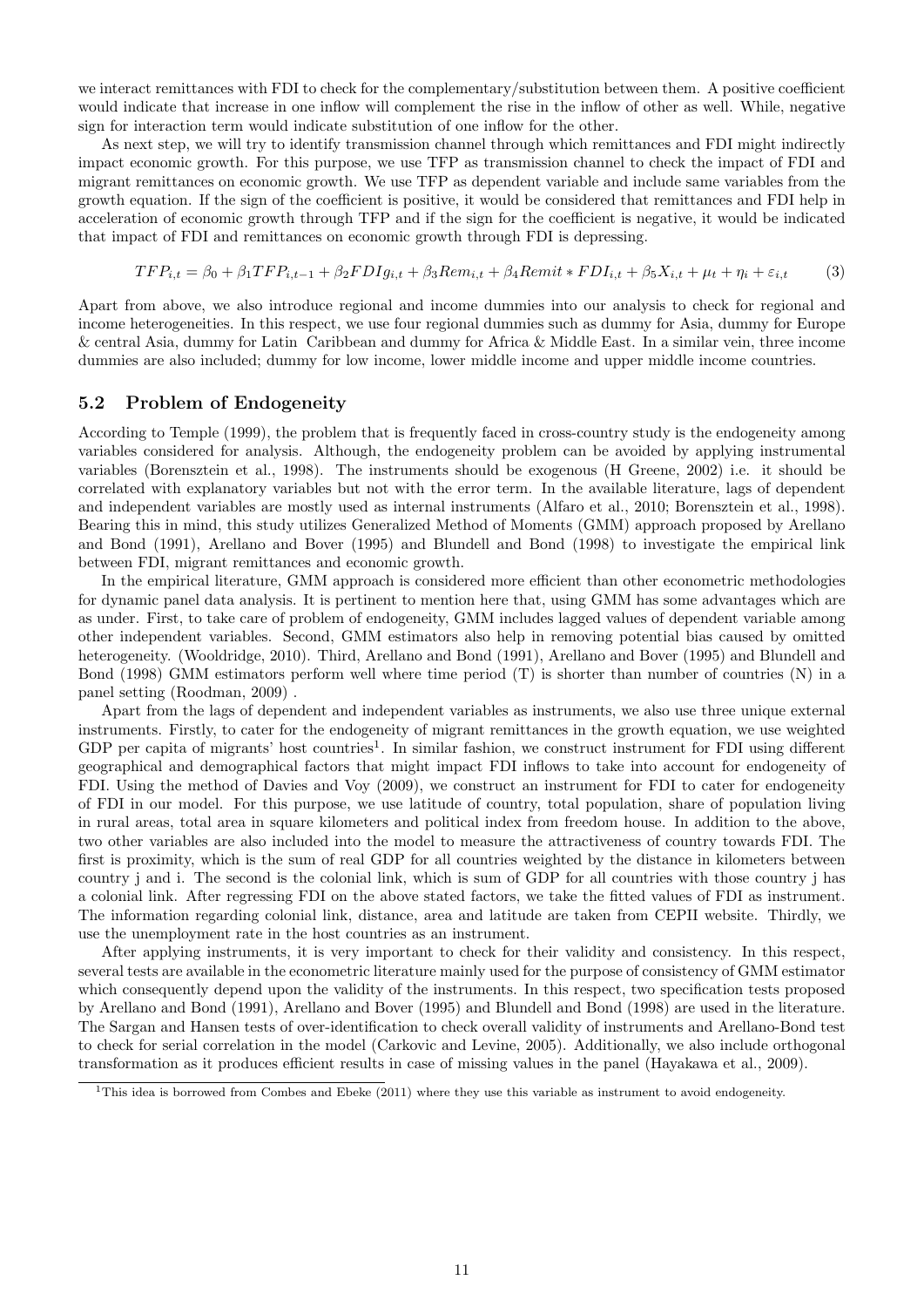| Africa and Middle East |              | Asia and pacific | Europe<br>And             | America<br>Latin   |
|------------------------|--------------|------------------|---------------------------|--------------------|
|                        |              |                  | Central Asia              | and Caribbean      |
| Algeria                | Malawi       | Bangladesh       | Albania                   | <b>Bolivia</b>     |
| Angola                 | Mali         | China.           | Armenia.                  | Brazil             |
| Burkina Faso           | Morocco      | India.           | Belarus                   | Colombia           |
| Cameroon               | Niger        | Indonesia        | Bulgaria                  | Costa Rica         |
| Congo, Dem. Rep.       | Nigeria      | Malaysia         | Kazakhstan                | Dominican Republic |
| Cote d'Ivoire          | Senegal      | Pakistan         | Romania                   | Ecuador            |
| Egypt, Arab Rep.       | South Africa | Philippines      | <b>Russian Federation</b> | Guatemala          |
| Ghana.                 | Tanzania     | Sri Lanka        | Turkey                    | Jamaica            |
| Iran, Islamic Rep.     | Tunisia.     | Thailand         | Ukraine                   | Mexico             |
| Jordan                 | Uganda       |                  |                           | Peru               |
| Kenya                  | Zimbabwe     |                  |                           | Venezuela, RB      |
| Madagascar             |              |                  |                           |                    |

Table 5.1: List of Selected Developing Countries

### 5.3 Data

We use unbalanced panel data consist of 52 low and middle income countries over the period of 1990-2017. The list of countries are given in table the 5.1. The rationale behind using low and middle income countries is due to the fact that most of the remittances are received by these countries. Likewise, to pursue their development agendas and to overcome financial constraints, developing countries are also in dire need for FDI. It is pertinent to mention here that selection of these developing countries is solely based on the availability of data. The selected time period is also relevant to our study owing to the potential surge in the inflow of FDI and migrant remittance during this time period towards developing countries. A significant rise in the inflow of FDI and migrant remittances has been observed since 1990. We use non-overlapping three year averages to avoid business cycle fluctuations. Short-run or cyclical fluctuations in annual data may not properly help in identifying the long-run impact of economic growth (Harrison, 1996). Most of the data for our sample come from World Development indicators (WDI), World Bank. The data for gross FDI and institutional variables are from UNCTAD database and ICRG database, respectively. We use Chinn-Ito database to get data on financial development whereas data for TFP come from conference board database.

### 5.4 Description of variables

Macroeconomic variables: In our analysis, the following macroeconomic variables are included in the model. Such as, size of the government (proxied by government consumption as a share of GDP). This variable takes into account the capacity of government in provision of public goods. However, it might also give insights into the distortionary effects of public spending and taxation (Samargandi et al., 2015). In this regard, it is rightly pointed by Barro (1997), that "big government is bad for growth". Trade which is measured by the sum of imports and exports (as share of GDP). Sachs et al. (1995) show that open economies grow faster than that of closed ones. Financial development is also an important determinant of economic growth and great emphasis has been put in the recent literature. According to King and Levine (1993), financial development is of vital importance in achieving long-term productivity. We use KAOPEN Index from Chinn and Ito (2006) for financial openness. Similarly, TFP is another important factor in promotion of economic growth. (Aghion et al., 2005; Alfaro et al., 2010) have put great emphasis on the importance of TFP. Likewise, macroeconomic and policy stability are also vital for long-term economic growth. Inflation is used as proxy to cater for macroeconomic and policy stability. Inflation may have positive or negative impact on economic growth (Gossel, 2018). Lower inflation rate is favorable for investment, trade and ultimately for overall economic growth (Fisher and Modigliani, 1978). Alternatively, as pointed by Gossel (2018), increasing inflation may necessitate upward push in the interest rate, which certainly bring equity based FDI due to possibility of higher profits.

Factor supply variables: Human and physical capital are mainly included in this category. In this analysis, physical capital (investment) is proxied by gross fixed capital formation. In the process of economic development, capital accumulation is key for economic growth. In addition to physical capital, human capital refers to "the ability and skill level of a country's workforce, and is usually measured by using education enrollment rates" (Barro, 2001). It has been empirically shown that human capital affects economic growth positively as it helps in technological development and diffusion (Lucas Jr, 1988; Nelson and Phelps, 1966; Romer, 1990). In this regard, secondary school enrollment, is better proxy for human capital. (Barro, 1991; Curwin and Mahutga, 2014; Ferdaous, 2016; Mankiw et al., 1992). We also include age-dependence ratio in list of our control variables.

Institutional variables: Several studies have highlighted the importance of institutions in the process of development and their subsequent impact on aggregate productivity growth such as, Acemoglu et al. (2001). The purpose of including these variables is to gauge the quality of institutions and their subsequent impact on the overall economic development in the developing countries. There are several valid arguments put forward by eminent economists such as La Porta et al. (1997) and Acemoglu et al. (2001) to highlight the role of institutions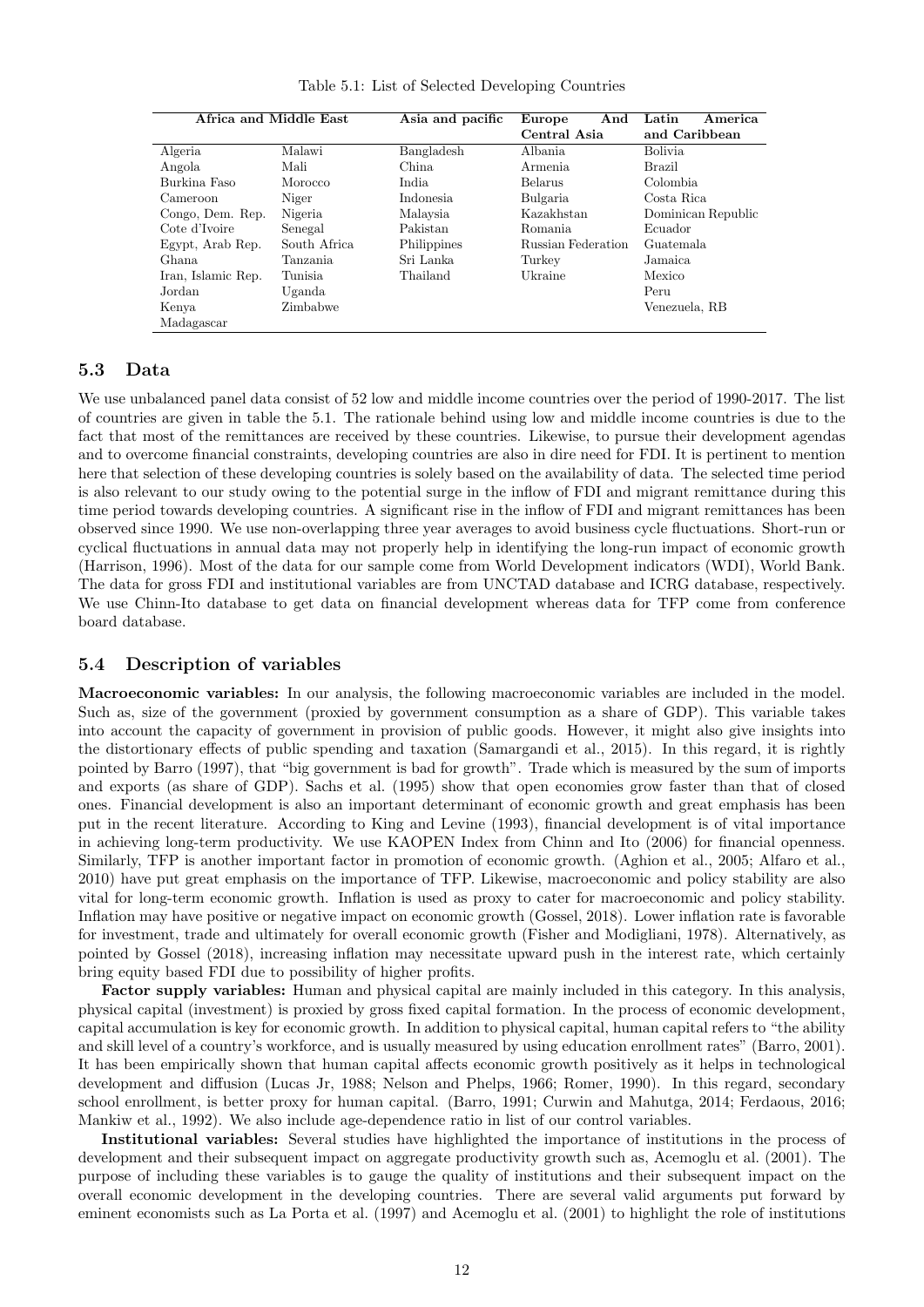in the process of development. We construct an index of institutional variables using principal component analysis (PCA). PCA is a statistical technique which is used to identify principal components. In this regard, we use the following variables from ICRG database for construction of our institutional index such as Government Stability (govsta), Investment Profile (invpro), Law and Order (Law & order), Democratic Accountability (demacc) and Bureaucratic Stability (burqua). So our institutional index as follows;

#### $INS = f(govsta, invpro, Laworder, demacc, burqua)$  (4)

#### Table 5.2: List of Variables

| <b>Variables</b>                        | Name<br>used in<br><b>Tables</b> | Description                                                                                                                                                       | <b>Sources</b>                                              |
|-----------------------------------------|----------------------------------|-------------------------------------------------------------------------------------------------------------------------------------------------------------------|-------------------------------------------------------------|
| <b>GDPPC Growth</b>                     | GDPG                             | Gross Domestic Product per capita growth (Annual)                                                                                                                 | Data extracted from<br>World Development<br>Indicators(WDI) |
| Remittances                             | <b>REM</b>                       | Inflow of migrant remittances as percentage of GDP                                                                                                                |                                                             |
| General<br>Government                   | <b>GFC</b>                       | General Government final consumption expenditure                                                                                                                  |                                                             |
| Final Consumption                       |                                  | as a percentage of GDP used as a proxy for govern-<br>ment policy                                                                                                 |                                                             |
| Gross Fixed<br>Capital<br>Formation     | <b>GCF</b>                       | Gross Fixed capital formation $(\%$ of GDP), used as<br>proxy for capital.                                                                                        |                                                             |
| Inflation                               | <b>INF</b>                       | Inflation, consumer prices (annual $\%$ ) for economic<br>stability                                                                                               |                                                             |
| Trade                                   | <b>TRA</b>                       | Trade $(\%$ of GDP) to gauge the extent of openness of<br>an economy.                                                                                             |                                                             |
| Migrant Stock                           | <b>MST</b>                       | International migrant stock $(\%$ of population)                                                                                                                  |                                                             |
| Population Growth                       | POP                              | Population growth (annual $\%$ )                                                                                                                                  |                                                             |
| Secondary School En-<br>rollment        | <b>SCH</b>                       | School enrollment, secondary $(\%$ gross) use as proxy<br>for human capital.                                                                                      |                                                             |
| Total<br>Natural<br>Re-<br>sources Rent | <b>NRR</b>                       | Total natural resources rents are the sum of oil rents,<br>natural gas rents, coal rents (hard and soft), mineral<br>rents, and forest rents as percentage of GDP |                                                             |
| Age Dependency Ratio                    | AGE                              | Age dependency ratio ( $\%$ of working-age population)                                                                                                            |                                                             |
| Total Factor Productiv-                 | TFP                              | Total factor productivity growth                                                                                                                                  | Data extracted from                                         |
| ity                                     |                                  |                                                                                                                                                                   | Conference<br><b>Board</b>                                  |
|                                         |                                  |                                                                                                                                                                   | data base.                                                  |
| Index for Institutional                 | <b>INS</b>                       | We use five variables from ICRG database to create                                                                                                                | Data extracted from                                         |
| Quality                                 |                                  | an index of Institutional quality.                                                                                                                                | ICRG database.                                              |
| <b>KOPEAN</b>                           | <b>KOP</b>                       | The Chinn-Ito index (2006) is measure of financial                                                                                                                | Data.<br>taken<br>are                                       |
|                                         |                                  | openness.                                                                                                                                                         | Chinn-Ito database.                                         |
| Gross FDI                               | FDIg                             | Gross Foreign direct Investment as percentage of<br>GDP                                                                                                           | taken<br>from<br>Data.<br>UNCTAD database                   |

Demographic variables: Along with economic variables, recent literature also emphasizes the importance of demographic characteristics in econometric modellings in order to best fit the empirical models. In this domain, we include following demographic variables such as population growth to cater for demographic characteristics. Population growth, which is exogenous in the standard growth theory, is a key factor in determining long-run growth in an economy (Barro, 1997). There is no disagreement in the available economic growth literature regarding the role of population growth in the economic growth process. It is, therefore, population growth is considered a key variable in economic growth models. In addition to the above demographic variables, International migrant stocks as percentage of population is also included. On one side, these migrants in host counties send remittances to their respective countries. On the other side, these migrant stock might also influence the inflow of FDI by creating social networking in source the countries. In addition to the above stated variables, we also include regional and income dummies to cater for heterogeneity in the sample. Moreover, the coefficient of regional dummies take into account any residual variation that are not already explained by the variables specified in the model (Carkovic and Levine, 2005). Likewise, we also use time dummies as rightly pointed by Roodman (2009) for GMM specifications, "The autocorrelation test and the robust estimates of the coefficient standard errors assume no correlation across individuals in the idiosyncratic disturbances. Time dummies make this assumption more likely to hold".

### 6 Results and discussion

Table 6.1 presents descriptive statistics and table 6.2 reports information regarding pairwise correlation matrix. The correlation between per capita GDP growth rate and FDI is positive and statistically significant whereas no significant correlation with migrant remittances. We also perform panel unit root test in order to check for the stationarity properties of our variables (See table A1 at appendix). After presenting descriptive statistics and correlation matrix, in model 1 and model 2 of table 6.3, we provide results regarding our analysis with pooled OLS and Fixed effect as preliminary exercise. Whereas, model 3 and model 4 report results regarding SGMM and inclusion of interaction FDI and remittances in the analysis. In first two specifications, we do not include lagged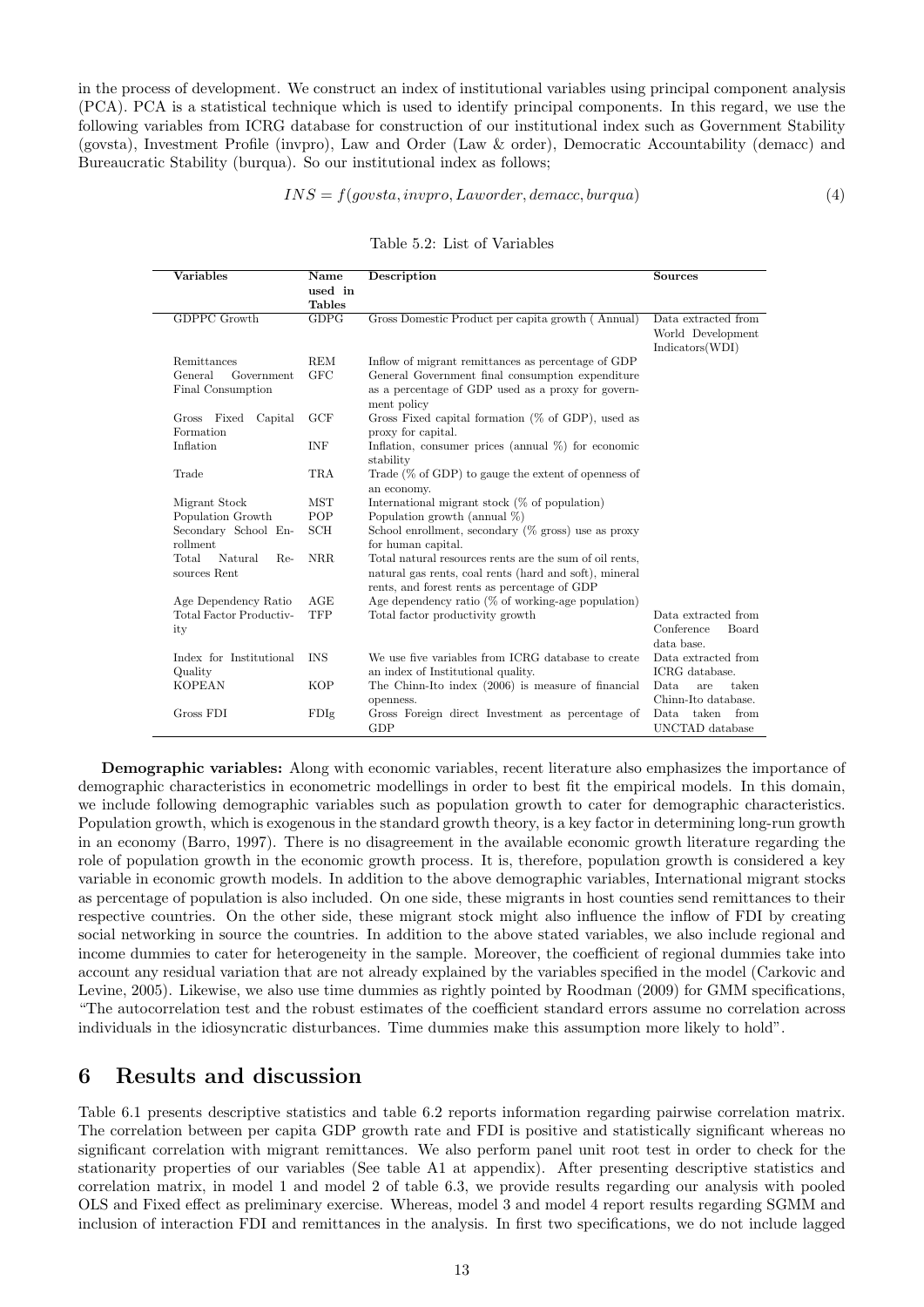value of dependent variable due to the Nickell bias<sup>2</sup>. According to convergence theory, per capita growth rate will eventually equalize. The coefficient of the lagged GDP per capita variable will be negative, if convergence theory holds (Feeny et al., 2014a). In our case, the sign for the coefficient for lagged per capita GDP growth is negative but not significant.

| Variables                       | N   | Mean    | St.Dev | min      | max     |
|---------------------------------|-----|---------|--------|----------|---------|
| GDPPC Growth                    | 468 | 1.98    | 3.92   | $-25.81$ | 14.47   |
| Gross FDI                       | 436 | 3.04    | 3.07   | $-1.62$  | 30.04   |
| Remittances                     | 439 | 3.57    | 4.49   | 0.00     | 23.28   |
| Gross Capital Formation         | 466 | 23.49   | 7.55   | 0.00     | 48.88   |
| Secondary Edu(Enr)              | 405 | 63.09   | 28.01  | 5.33     | 123.16  |
| General Government Expenditures | 464 | 13.41   | 4.30   | 1.07     | 25.15   |
| Trade                           | 464 | 64.82   | 30.16  | 16.22    | 213.78  |
| Population Growth               | 468 | 1.69    | 1.22   | $-2.26$  | 5.27    |
| <b>KOPEAN</b>                   | 454 | $-0.29$ | 1.15   | $-2.00$  | 2.00    |
| Institutional Index             | 458 | 0.00    | 0.91   | $-2.57$  | 1.90    |
| TFP                             | 468 | 0.04    | 3.49   | $-30.28$ | 16.31   |
| Age Dependence                  | 468 | 69.43   | 19.76  | 35.74    | 111.68  |
| Inflation                       | 450 | 73.91   | 485.79 | $-4.35$  | 8767.32 |
| Natural Resource Rents          | 468 | 7.55    | 8.10   | 0.04     | 45.44   |
| Migrant stocks                  | 468 | 3.90    | 6.67   | 0.03     | 43.60   |
| Source: Authors' Construction   |     |         |        |          |         |

Similarly, the coefficient on FDI in the growth equations is statistically significant and positively associated with economic growth. The coefficient of FDI ranges from  $0.12(0.13)$  in FE (Pooled OLS) to  $0.22(0.41)$  in SGMM(Rem\*FDI) specifications. More specifically, in model 3, 1 percentage point rise in FDI improves economic growth by 0.22 percentage points, ceteris paribus. Whereas, this impact increases to 0.41 percentage points by introducing interaction of remittances and FDI in the anaysis. This is indicative of the fact that FDI promotes economic growth. Our results are also in line with the empirical literature on FDI (Alfaro et al., 2004; Makki and Somwaru, 2004; Malikane and Chitambara, 2017). In fact, FDI through transfer of advanced technology and knowledge improves economic growth in developing countries (Makki and Somwaru, 2004). De Mello (1999) argues that spillovers and knowledge transfer from host country primarily determine long-term growth in the recipient countries. Furthermore, the author posits that the extent of effectiveness of FDI is determined by the complementarity (substitution) between FDI and domestic investment.

Table 6.2: Pairwise Correlation Matrix

| <b>Variables</b>        | 1        | $\mathbf 2$ | 3        | 4        | 5        | 6        | $\overline{7}$ | 8        | 9        | 10       | 11       | 12       | 13      | 14      | 15 |
|-------------------------|----------|-------------|----------|----------|----------|----------|----------------|----------|----------|----------|----------|----------|---------|---------|----|
| GDPPC growth            |          |             |          |          |          |          |                |          |          |          |          |          |         |         |    |
| Gross FDI               | $0.20*$  |             |          |          |          |          |                |          |          |          |          |          |         |         |    |
| Remittances             | 0.06     | $0.18*$     |          |          |          |          |                |          |          |          |          |          |         |         |    |
| Gross Fixed Capital     | $0.29*$  | $0.15*$     | 0.01     |          |          |          |                |          |          |          |          |          |         |         |    |
| Secondary Edu(Enr)      | 0.06     | $0.15*$     | $0.14*$  | $0.23*$  |          |          |                |          |          |          |          |          |         |         |    |
| General Gov Expenditure | $-0.14*$ | 0.07        | 0.04     | 0.01     | $0.18*$  |          |                |          |          |          |          |          |         |         |    |
| Trade                   | 0.05     | $0.37*$     | $0.19*$  | $0.15*$  | $0.30*$  | $0.26*$  |                |          |          |          |          |          |         |         |    |
| population Growth       | $-0.15*$ | $-0.09$     | $-0.11*$ | $-0.23*$ | $-0.69*$ | $-0.14*$ | $-0.20*$       |          |          |          |          |          |         |         |    |
| <b>KOPEAN</b>           | $0.11*$  | $0.21*$     | $0.32*$  | $-0.04$  | $0.29*$  | $-0.05$  | $0.12*$        | $-0.13*$ |          |          |          |          |         |         |    |
| Institutional Index     | $0.32*$  | $0.23*$     | 0.02     | $0.18*$  | 0.05     | 0.08     | $0.19*$        | $-0.07$  | 0.03     |          |          |          |         |         |    |
| TFP                     | $0.78*$  | $0.12*$     | $0.11*$  | 0.03     | 0.01     | $-0.09$  | 0.08           | $-0.11*$ | 0.04     | $0.21*$  |          |          |         |         |    |
| Age Dependence          | $-0.22*$ | $-0.10*$    | $-0.05$  | $-0.38*$ | $-0.85*$ | $-0.13*$ | $-0.26*$       | $0.80*$  | $-0.18*$ | $-0.10*$ | $-0.10*$ |          |         |         |    |
| Inflation               | $-0.31*$ | $-0.04$     | $-0.08$  | $-0.13*$ | $-0.05$  | $-0.06$  | $-0.03$        | 0.02     | $-0.09$  | $-0.21*$ | $-0.23*$ | 0.06     |         |         |    |
| Natural Resource Rents  | $-0.04$  | $0.15*$     | $-0.30*$ | 0.09     | $-0.21*$ | $-0.07$  | 0.00           | $0.32*$  | $-0.21*$ | 0.05     | 0.05     | $0.28*$  | $0.13*$ |         |    |
| Migrant stocks          | $-0.07$  | $0.21*$     | $0.31*$  | 0.03     | $0.25*$  | $0.31*$  | $0.41*$        | $-0.04$  | $0.14*$  | $0.12*$  | 0.05     | $-0.10*$ | 0.02    | $-0.08$ |    |

Note: \* indicates significance level at 5 % level.

Whereas, the co-efficient for migrant remittances is not statistically significant in all specifications. So, our empirical findings in respect of migrant remittances are somehow in line with Jahjah et al. (2003) and Gapen et al. (2009), wherein they show that impact of migrant remittances is either negative or no relationship exists at all with economic growth. Jahjah et al. (2003) argue that despite the fact that remittances are compensatory in nature but at the same time remittances are also give rise to moral hazard problems. This moral hazard problem can be severed enough to reduce economic activity in an economy. This fact is further justified by Rao and Hassan (2011) that remittances do not have any direct long-run instead may have indirect short run effect on economic growth. Likewise, Gapen et al. (2009) conclude that there is no robust evidence that remittances support economic growth due to the fact that remittances are not intended primarily for investment.

<sup>&</sup>lt;sup>2</sup>One immediate problem in applying OLS to this empirical problem is that Yt-1 is correlated with fixed effects in the error terms, which give rise to " dynamic panel bias",(Nickell, 1981) taken from (Roodman, 2009)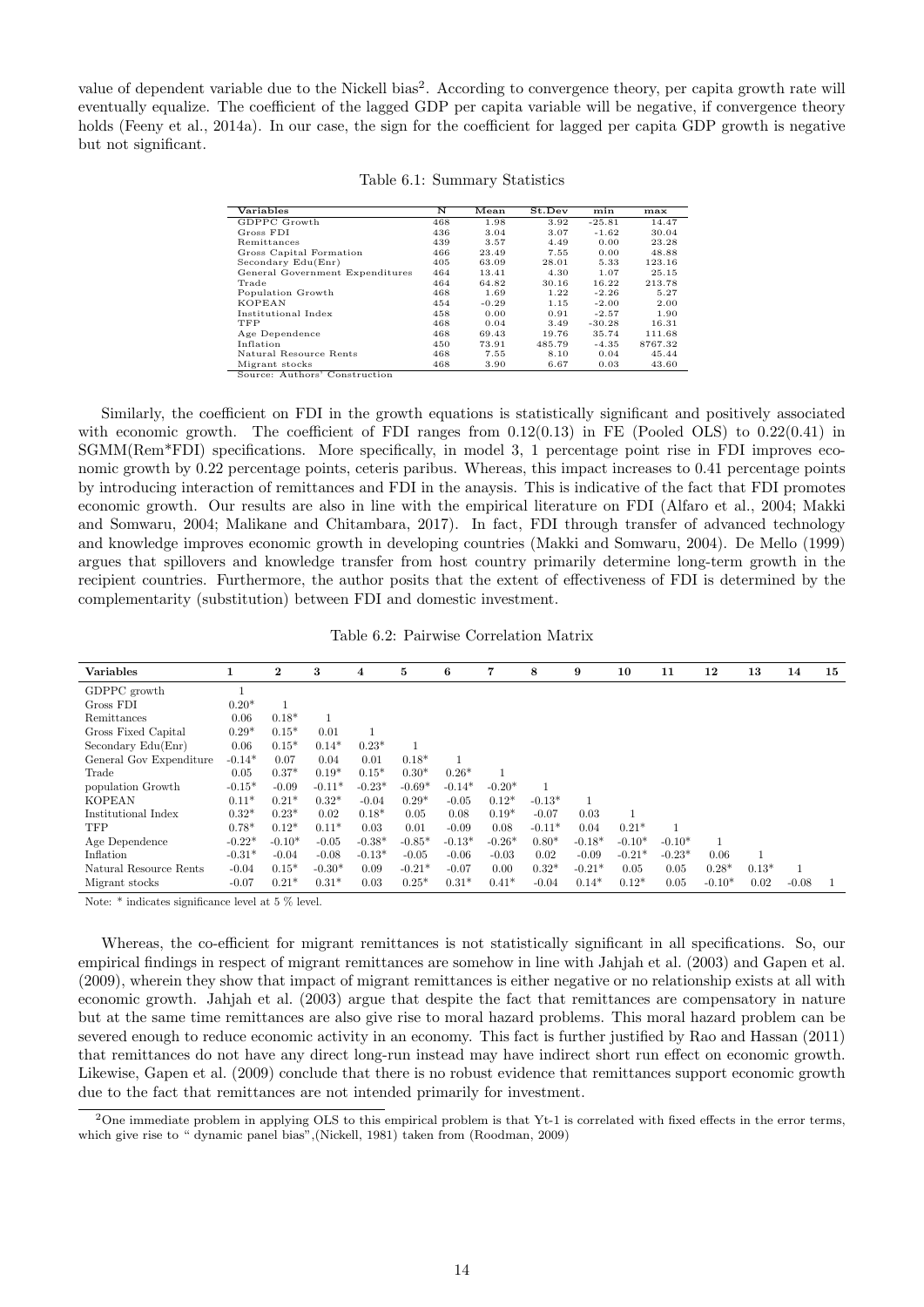|                          | Model 1    | Model 2    | Model 3     | Model 4   |
|--------------------------|------------|------------|-------------|-----------|
| <b>Variables</b>         | <b>OLS</b> | FE         | <b>SGMM</b> | Rem*FDI   |
| Lagged GDPPC Growth      |            |            | 0.00        | $-0.06$   |
|                          |            |            | $(-0.24)$   | $(-0.12)$ |
| Gross FDI                | $0.13**$   | $0.12**$   | $0.23*$     | $0.41**$  |
|                          | $(-0.05)$  | $(-0.05)$  | $(-0.12)$   | $(-0.19)$ |
| Remittances              | $-0.03$    | $-0.09$    | $-0.04$     | 0.02      |
|                          | $(-0.04)$  | $(-0.07)$  | $(-0.12)$   | $(-0.16)$ |
| Gross Fixed Capital      | $0.09***$  | $0.08**$   | 0.00        | 0.00      |
|                          | $(-0.02)$  | $(-0.04)$  | $(-0.10)$   | $(-0.07)$ |
| Secondary Edu(Enr)       | $-0.02**$  | $-0.02$    | 0.02        | 0.00      |
|                          | $(-0.01)$  | $(-0.02)$  | $(-0.04)$   | $(-0.04)$ |
| General Gov Expenditures | $-0.10***$ | $-0.11$    | $-0.04$     | $-0.04$   |
|                          | $(-0.03)$  | $(-0.11)$  | $(-0.15)$   | $(-0.13)$ |
| Trade                    | 0.00       | 0.00       | $-0.03$     | $-0.03$   |
|                          | (0.00)     | $(-0.01)$  | $(-0.02)$   | $(-0.03)$ |
| Population Growth        | $-1.04***$ | $-2.13***$ | $-0.64$     | $-1.25$   |
|                          | $(-0.28)$  | $(-0.46)$  | $(-0.94)$   | $(-1.06)$ |
| <b>KOPEAN</b>            | $-0.10$    | $-0.26$    | $-0.75*$    | $-0.65**$ |
|                          | $(-0.13)$  | $(-0.16)$  | $(-0.44)$   | $(-0.31)$ |
| Institutional Index      | $0.53**$   | $0.60***$  | $1.42***$   | $1.29***$ |
|                          | $(-0.22)$  | $(-0.19)$  | $(-0.42)$   | $(-0.40)$ |
| Age Dependence           | $-0.01$    | 0.04       | 0.01        | 0.00      |
|                          | $(-0.02)$  | $(-0.03)$  | $(-0.05)$   | $(-0.05)$ |
| Inflation                | $-0.00***$ | $-0.00***$ | $-0.01$     | $-0.02$   |
|                          | (0.00)     | (0.00)     | $(-0.01)$   | $(-0.02)$ |
| Natural Resource Rents   | $-0.02$    | $0.13**$   | $-0.05$     | $-0.05$   |
|                          | $(-0.02)$  | $(-0.05)$  | $(-0.05)$   | $(-0.05)$ |
| Migrant stock            | $0.05*$    | 0.04       | 0.07        | 0.15      |
|                          | $(-0.03)$  | $(-0.22)$  | $(-0.15)$   | $(-0.13)$ |
| $Rem*FDI$                |            |            |             | $-0.03$   |
|                          |            |            |             | $(-0.03)$ |
| Observations             | 344        | 344        | 318         | 317       |
| Countries                |            | 52         | 52          | 52        |
| R <sub>2</sub>           | 0.39       | 0.35       |             |           |
| $AR(1)$ test             |            |            | 0.08        | 0.01      |
| $AR(2)$ test             |            |            | 0.46        | 0.34      |
| P-value for Hansen test  |            |            | 0.60        | 0.26      |

Table 6.3: FDI, Remittances, Per Capita GDP growth and inclusion of interaction term of Rem\*FDI

Standard errors in parentheses,  $* p < 0.05$ ,  $** p < 0.01$ ,  $*** p < 0.001$ 

Dependent variable is per capita GDP growth. All regressions include time dummies. Source: Authors' construction.

Recognizing the role of other factors in influencing economic growth, we include some very important control variables in the analysis. We use gross fixed capital formation as proxy for capital that has positive sign but statistically significant in the first two specifications. More specifically, 1 percentage point rise in investment improves economic growth by 0.09 percentage points in model 1 and 0.08 percentage points in the model 2, holding all else constant. In fact, capital plays an important role in impacting economic growth and our findings are in line with both economic theory and empirical literature (Barro et al., 2004; Catrinescu et al., 2009).

Apart from the above, we construct an index of institutional quality using PCA. Our results are statistically significant with positive sign in all four models. As it is clear from theoretical and empirical literature that institutions play an important role in improving economic growth and economic development. In this vein, well established institutions not only bring stability but also help in the proper utilization of economic resources (Acemoglu and Robinson, 2010; Yildirim and Gokalp, 2016). Acemoglu and Robinson (2010) emphasis the importance of institutional development and linked the economic wellbeing with institutional quality.

We also include natural resource rents to ascertain the role of natural resource endowment on economic growth. The sign for coefficient of this variable is positive and statistically significant in one out of four specifications indicates that natural resource endowment may partly improve economic growth. In this respect, several empirical studies are available in the literature wherein they show positive association between economic growth and natural resource endowment. It is in fact true that natural resource is an important factor which helps in improving economic development and brings economic prosperity. There are also some other variables which have significant coefficients. In this regard, Financial inclusion proxied by KOPEAN have negative but significant coefficient in two out of four specifications.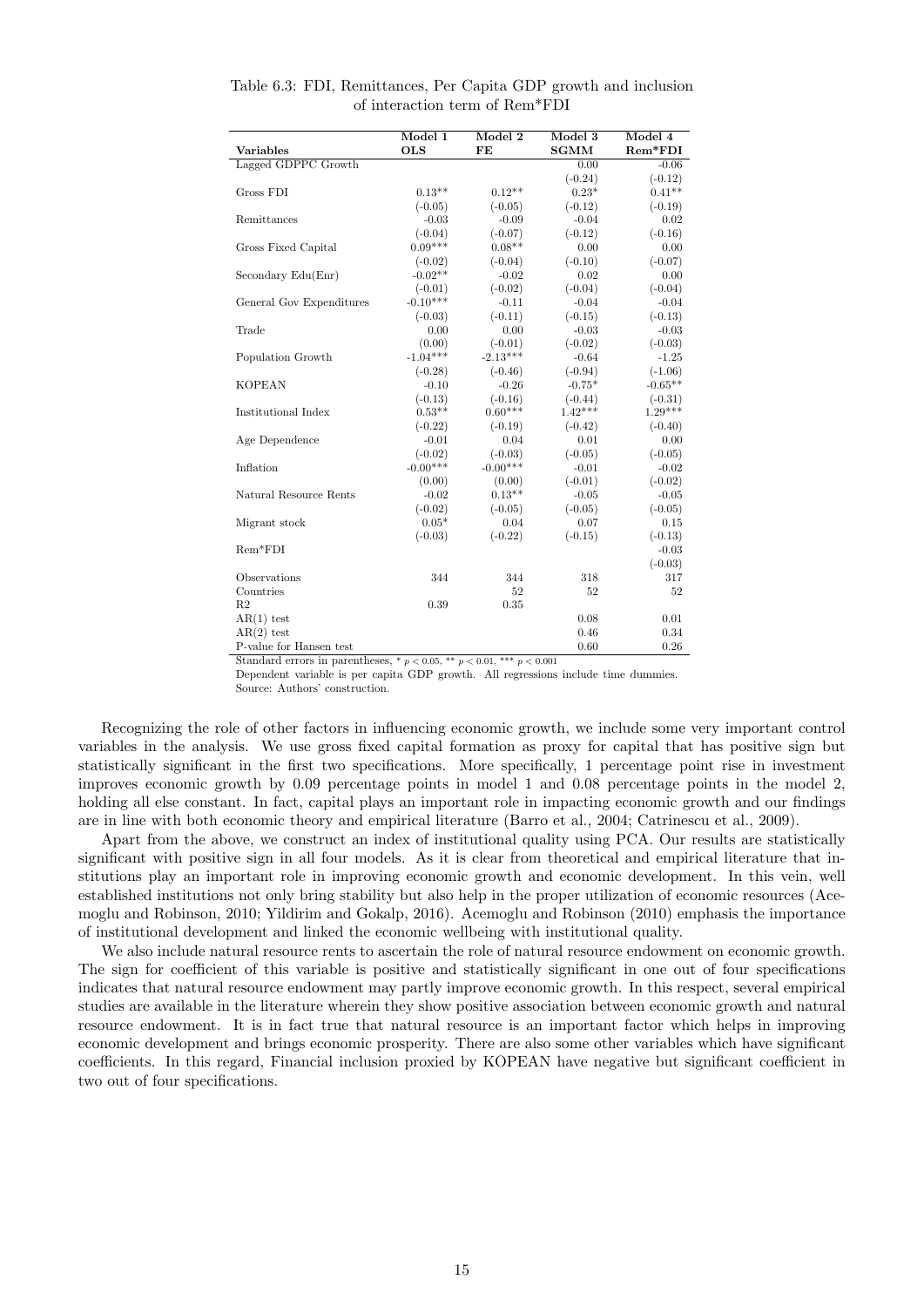|                          | Model 1   | Model 2      | Mpdel 3     | Model 4     |
|--------------------------|-----------|--------------|-------------|-------------|
|                          | DA&ME     | <b>DASIA</b> | <b>DECA</b> | <b>DLCC</b> |
| Lagged GDPPC Growth      | $-0.14$   | $-0.10$      | $-0.01$     | $-0.05$     |
|                          | $(-0.13)$ | $(-0.19)$    | $(-0.16)$   | $(-0.13)$   |
| Gross FDI                | 0.34      | $0.33*$      | $0.41**$    | $0.41**$    |
|                          | $(-0.22)$ | $(-0.17)$    | $(-0.16)$   | $(-0.18)$   |
| Remittances              | $-0.01$   | 0.02         | $-0.03$     | 0.07        |
|                          | $(-0.17)$ | $(-0.17)$    | $(-0.14)$   | $(-0.16)$   |
| Gross Fixed Capital      | 0.03      | $-0.02$      | 0.01        | $-0.01$     |
|                          | $(-0.08)$ | $(-0.07)$    | $(-0.07)$   | $(-0.07)$   |
| Secondary $Edu(Enr)$     | $-0.01$   | 0.05         | $-0.02$     | 0.01        |
|                          | $(-0.05)$ | $(-0.04)$    | $(-0.04)$   | $(-0.05)$   |
| General Gov Expenditures | 0.04      | 0.1          | 0.01        | $-0.04$     |
|                          | $(-0.16)$ | $(-0.19)$    | $(-0.12)$   | $(-0.14)$   |
| Trade                    | $-0.03$   | $-0.03***$   | $-0.04$     | $-0.03$     |
|                          | $(-0.02)$ | $(-0.01)$    | $(-0.03)$   | $(-0.02)$   |
| Population               | $-0.98$   | $-1.38$      | $-2.51*$    | $-1.02$     |
|                          | $(-1.06)$ | $(-0.92)$    | $(-1.28)$   | $(-1.18)$   |
| <b>KOPEAN</b>            | $-0.74**$ | $-0.56$      | $-0.48$     | $-0.58*$    |
|                          | $(-0.36)$ | $(-0.38)$    | $(-0.36)$   | $(-0.33)$   |
| Institutional Index      | $1.25***$ | $1.19***$    | $1.39***$   | $1.31***$   |
|                          | $(-0.40)$ | $(-0.38)$    | $(-0.41)$   | $(-0.39)$   |
| Age Dependence           | 0.01      | $0.08*$      | 0.04        | 0.00        |
|                          | $(-0.05)$ | $(-0.04)$    | $(-0.05)$   | $(-0.05)$   |
| Inflation                | $-0.02$   | $-0.02$      | 0.00        | $-0.02$     |
|                          | $(-0.02)$ | $(-0.03)$    | $(-0.03)$   | $(-0.02)$   |
| Natural Resource Rents   | 0.00      | 0.03         | $-0.05$     | $-0.04$     |
|                          | $(-0.05)$ | $(-0.04)$    | $(-0.04)$   | $(-0.05)$   |
| Migrant Stock            | 0.12      | 0.09         | 0.20        | 0.13        |
|                          | $(-0.13)$ | $(-0.16)$    | $(-0.13)$   | $(-0.15)$   |
| $Rem*FDI$                | $-0.02$   | $-0.01$      | $-0.03$     | $-0.03$     |
|                          | $(-0.04)$ | $(-0.03)$    | $(-0.02)$   | $(-0.03)$   |
| Regional Dummies         | Yes       | Yes          | Yes         | Yes         |
| Observations             | 317       | 317          | 317         | 317         |
| Countries                | 52        | 52           | 52          | 52          |
| $AR(1)$ test             | 0.05      | 0.08         | 0.03        | 0.01        |
| $AR(2)$ test             | 0.2       | 0.44         | 0.39        | 0.34        |
| P- values Hansen test    | 0.28      | 0.38         | 0.28        | 0.31        |

Table 6.4: FDI, Remittances and Per Capita GDP Growth with Interaction term and Regional Dummies

Standard errors in parentheses,<br>\*  $p < 0.05,$  \*\*  $p < 0.01,$  \*\*\*<br>  $p < 0.001$ 

Dependent variable is per capita GDP growth. All regressions include time dummies. DA& ME, DASIA, DECA and DLCC stand for Africa and Middle East dummy, Asian dummy, Europe & Central Asian dummy and Latin America & Caribbean countries dummy, respectively. Source: Authors' construction.

After looking into our primary findings, now in model 4 of table 6.3, we introduce interaction of remittances and FDI to check how their combined effect influences economic growth. In this regard, the coefficient of interaction term for remittances and FDI is negative but not statistically significant. This indicates that, in the absence or reduction in the FDI, remittances may work as substitute and contribute to enhance financial capital of developing countries. Our results are in contrast to Coon and Neumann  $(2018)^3$ , where they study the impact of FDI on remittances and show that remittances and FDI are complementary for each other.

In order to check the impact of FDI and remittances on economic growth in different regions and income groups, we introduce regional and income dummies. We use four regional and three income dummies. The regional dummies include dummy for Africa &Middle East (DA&ME), dummy for Asia (DASIA), dummy for Europe and Central Asia (DECA) and dummy for Latin and Caribbean countries (DLCC). In this respect, table 6.4 reports results regarding different regional dummies. There is no stark differences in the magnitude and sign of coefficients of the explanatory variables but with some minor changes. These findings indicate that the impact of remittances and FDI on economic growth is similar across all regions.

<sup>3</sup>In their study, they use FDI as independent and remittances as dependent variable by finding the link between them.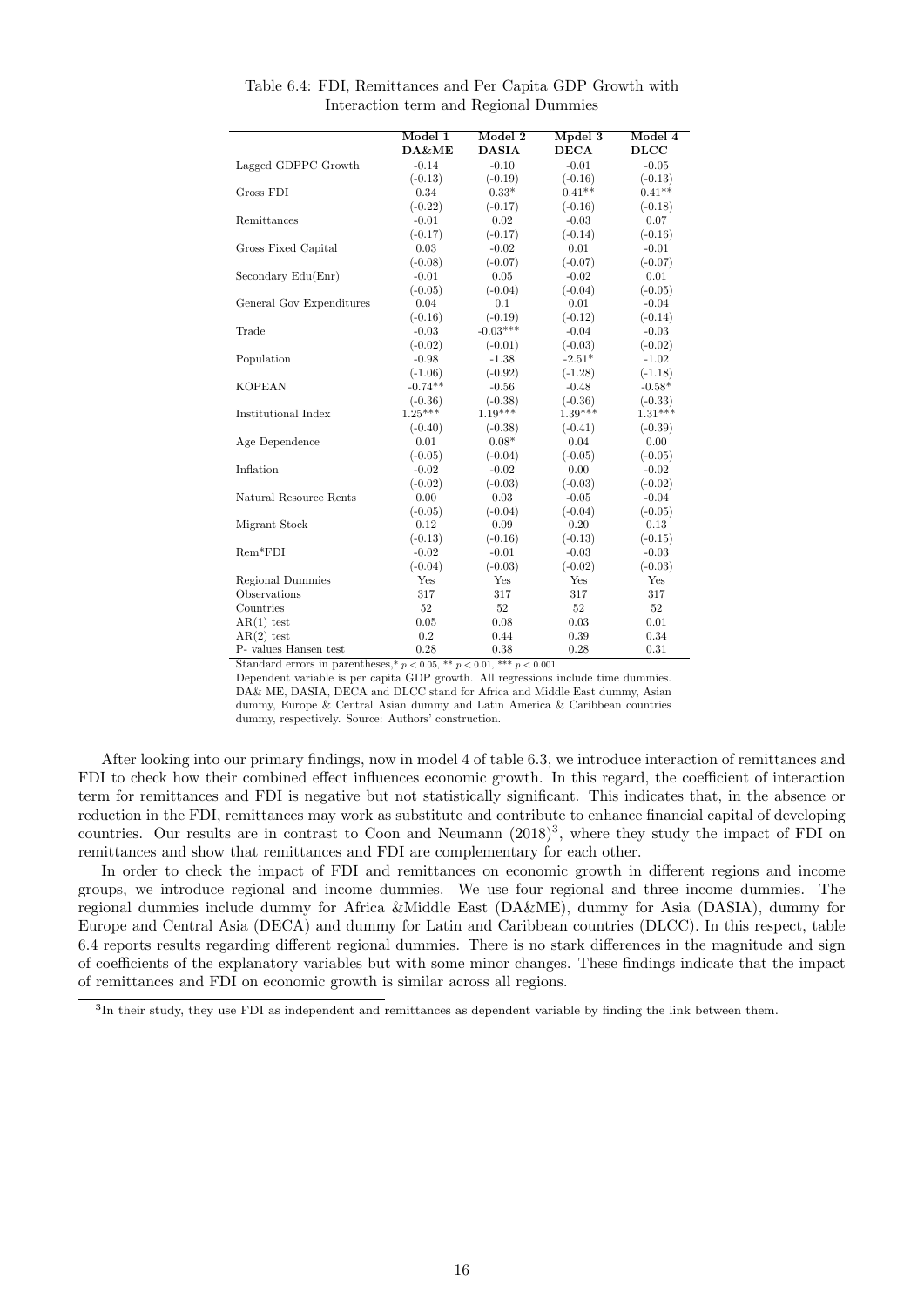|                         | Model 1        | Model 2    | Model 3     |
|-------------------------|----------------|------------|-------------|
|                         | $\mathbf{DLI}$ | <b>DMI</b> | <b>DUMI</b> |
| Lagged GDPPC Growth     | $-0.07$        | $-0.03$    | $-0.01$     |
|                         | $(-0.11)$      | $(-0.11)$  | $(-0.12)$   |
| Gross FDI               | $0.39*$        | $0.36*$    | $0.41**$    |
|                         | $(-0.22)$      | $(-0.19)$  | $(-0.16)$   |
| Remittances             | 0.05           | 0.02       | 0.08        |
|                         | $(-0.20)$      | $(-0.15)$  | $(-0.13)$   |
| Gross Fixed Capital     | 0.03           | 0.04       | $0.04\,$    |
|                         | $(-0.06)$      | $(-0.06)$  | $(-0.06)$   |
| Secondary Edu(Enr)      | 0.00           | 0.01       | 0.03        |
|                         | $(-0.04)$      | $(-0.04)$  | $(-0.03)$   |
| General Gov Expenditure | $-0.02$        | 0.02       | $-0.01$     |
|                         | $(-0.18)$      | $(-0.16)$  | $(-0.16)$   |
| Trade                   | $-0.03$        | $-0.03$    | $-0.03$     |
|                         | $(-0.02)$      | $(-0.02)$  | $(-0.02)$   |
| Population Growth       | $-0.91$        | $-1.23$    | $-0.90$     |
|                         | $(-1.05)$      | $(-0.940)$ | $(-0.67)$   |
| <b>KOPEAN</b>           | $-0.66**$      | $-0.61*$   | $-0.53*$    |
|                         | $(-0.30)$      | $(-0.30)$  | $(-0.31)$   |
| Institutional Index     | $1.21***$      | $1.32***$  | $1.32***$   |
|                         | $(-0.43)$      | $(-0.37)$  | $(-0.35)$   |
| Age Dependence          | $-0.01$        | 0.02       | $-0.01$     |
|                         | $(-0.08)$      | $(-0.05)$  | $(-0.05)$   |
| Inflation               | $-0.01$        | 0.00       | 0.00        |
|                         | $(-0.02)$      | $(-0.02)$  | $(-0.02)$   |
| Natural Resource Rents  | $-0.05$        | $-0.05$    | $-0.04$     |
|                         | $(-0.04)$      | $(-0.04)$  | $(-0.04)$   |
| Migrant Stocks          | 0.14           | 0.13       | 0.12        |
|                         | $(-0.12)$      | $(-0.12)$  | $(-0.12)$   |
| $Rem*FDI$               | $-0.04$        | $-0.03$    | $-0.04$     |
|                         | $(-0.04)$      | $(-0.03)$  | $(-0.02)$   |
| Income Dummies          | Yes            | Yes        | Yes         |
| Observations            | 317            | 317        | 317         |
| Countries               | 52             | 52         | 52          |
| $AR(1)$ test            | 0.01           | 0.01       | 0.01        |
| $AR(2)$ test            | 0.24           | 0.38       | 0.33        |
| P-values Hansen test    | 0.33           | 0.47       | 0.52        |

Table 6.5: FDI, Remittances, Per Capita GDP Growth with Interaction Term and Income Dummies

Standard errors in parentheses,\*  $p < 0.05$ , \*\*  $p < 0.01$ , \*\*\*  $p < 0.001$ .

Dependent variable is per capita GDP growth. All regressions include time dummies. DLI, DMI and DUMI stand for Low income dummy, Lower Middle income and Upper Middle income dummy, respectively. Source: Authors' construction.

Similarly, we also include three income dummies namely dummy for low income countries (DLI), dummy for lower middle income countries (DMI) and dummy for upper middle income countries (DUMI) in order to look for income heterogeneities. In this respect, table 6.5 shows results after including different income dummies in the analysis. We do not find any stark difference in results with our previous findings and all coefficients retain same signs. We can easily infer from these empirical findings that FDI is still main driving force in promotion of economic growth in developing countries. However, behavior of remittances in causing economic growth is still not clear.

After performing empirical analysis regarding the role of FDI and remittances on economic growth, now as next step, we want to identify transmission channel to check whether remittances and FDI have any impact on economic growth. In this regard, recognizing the role of TFP on economic growth, we use TFP as channel through that remittances and FDI may impact economic growth. We use TFP as dependent variables to identify transmission channel with the same set of explanatory variables what we have used in per capita GDP growth equations. In this respect, model 1, table 6.6 shows findings regarding the role of TFP as transmission channel. We do find that TFP is an important channel through which FDI and migrant remittances influence economic growth. The coefficient for FDI is negative and significant. The coefficient implies that a 10 percentage points increase in FDI leads to 0.25 percentage points decrease in the total productivity growth, holding all else constant. Generally, it is viewed that FDI inflows could lead to increase in TFP via knowledge spillovers, technology transfers and fostering linkages with domestic firms depending on the local conditions (Alfaro et al., 2010). In this respect, in the literature, there are several research papers, which show negative link between FDI and TFP (Herzer and Donaubauer, 2018; Li and Tanna, 2019). Our results are line with Herzer and Donaubauer (2018) wherein they show that on average the impact of FDI on TFP is negative in developing countries and reasoning behind such negative association is linked to the fact that higher productivity and higher wages are linked to discourage FDI inflow in developing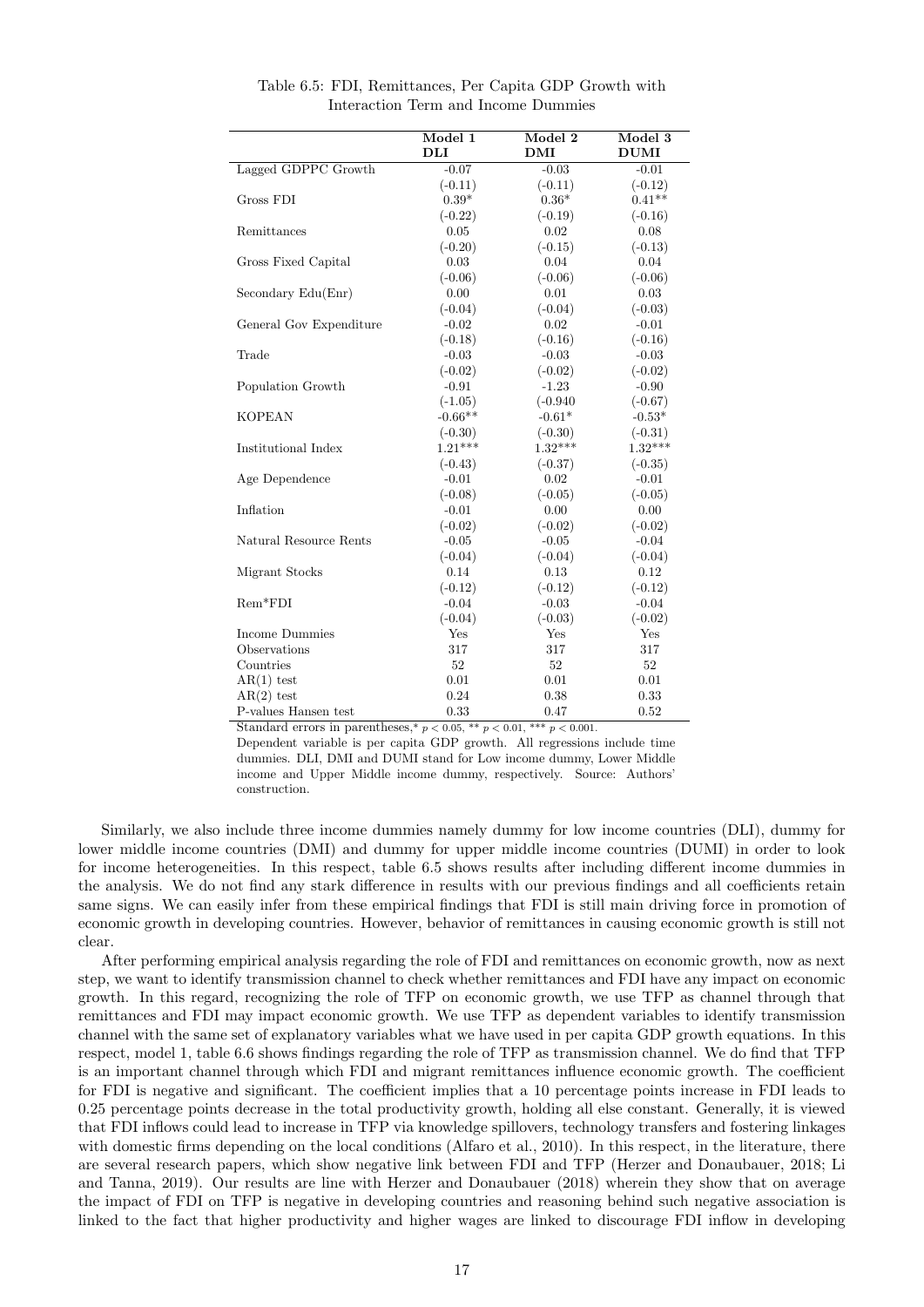countries. In addition to the above, in the empirical findings of Wang and Wong (2009), they show negative link between FDI and TFP. However, the link become positive with minimum threshold of human capital and financial development.

|                          | Model 1   | Model 2   | Model 3      | Model 4     | Model 5     |
|--------------------------|-----------|-----------|--------------|-------------|-------------|
|                          | $Rem*FDI$ | DA&ME     | <b>DASIA</b> | <b>DECA</b> | <b>DLCC</b> |
| Lagged TFP               | $-0.09$   | $-0.15$   | $-0.08$      | $-0.16$     | $-0.10$     |
|                          | $(-0.14)$ | $(-0.14)$ | $-0.14$      | $(-0.16)$   | $(-0.15)$   |
| Gross FDI                | $-0.25*$  | $-0.37**$ | $-0.31**$    | $-0.39**$   | $-0.30$     |
|                          | $(-0.15)$ | $(-0.15)$ | $9-0.15$     | $(-0.18)$   | $(-0.19)$   |
| Remittances              | $-0.13$   | $-0.17$   | $-0.13$      | $-0.15$     | $-0.14$     |
|                          | $(-0.13)$ | $(-0.13)$ | $(-0.11)$    | $(-0.12)$   | $(-0.15)$   |
| Gross Fixed Capital      | $-0.03$   | $-0.01$   | $-0.04$      | $-0.02$     | $-0.04$     |
|                          | $(-0.07)$ | $(-0.08)$ | $(-0.07)$    | $(-0.07)$   | $(-0.08)$   |
| Secondary Edu(Enr)       | $-0.04$   | $-0.04$   | $-0.03$      | $-0.04$     | $-0.03$     |
|                          | $(-0.03)$ | $(-0.03)$ | $(-0.03)$    | $(-0.04)$   | $(-0.04)$   |
| General Gov Expenditures | $-0.09$   | $-0.02$   | $-0.09$      | $-0.12$     | $-0.09$     |
|                          | $(-0.16)$ | $(-0.17)$ | $(-0.16)$    | $(-0.20)$   | $(-0.15)$   |
| Trade                    | 0.00      | $-0.01$   | 0.00         | $-0.01$     | 0.00        |
|                          | $(-0.01)$ | $(-0.01)$ | $(-0.01)$    | $(-0.02)$   | $(-0.01)$   |
| Population Growth        | $-2.40**$ | $-2.51**$ | $-2.97***$   | $-2.42$     | $-2.42*$    |
|                          | $(-1.13)$ | $(-1.12)$ | $(-1.04)$    | $(-1.51)$   | $(-1.27)$   |
| <b>KOPEAN</b>            | $-0.63*$  | $-0.58$   | $-0.35$      | $-0.45$     | $-0.56$     |
|                          | $(-0.34)$ | $(-0.45)$ | $(-0.44)$    | $(-0.53)$   | $(-0.48)$   |
| Institutional Index      | 0.83      | 0.72      | 0.60         | 0.84        | 0.73        |
|                          | $(-0.56)$ | $(-0.56)$ | $(-0.48)$    | $(-0.68)$   | $(-0.58)$   |
| Age Dependence           | 0.07      | $0.09*$   | $0.11**$     | 0.08        | 0.07        |
|                          | $(-0.05)$ | $(-0.05)$ | $(-0.05)$    | $(-0.07)$   | $(-0.06)$   |
| Inflation                | $-0.01**$ | $-0.01**$ | $-0.02***$   | $-0.02**$   | $-0.02***$  |
|                          | $(-0.01)$ | $(-0.01)$ | (0.00)       | $(-0.01)$   | $(-0.01)$   |
| Natural Resource Rents   | 0.03      | 0.05      | 0.08         | 0.02        | 0.03        |
|                          | $(-0.05)$ | $(-0.05)$ | $(-0.06)$    | $(-0.06)$   | $(-0.05)$   |
| Migrant Stocks           | 0.14      | 0.15      | 0.15         | 0.13        | 0.13        |
|                          | $(-0.10)$ | $(-0.10)$ | $(-0.09)$    | $(-0.13)$   | $(-0.11)$   |
| $Rem*FDI$                | $0.02*$   | $0.03**$  | $0.03**$     | $0.03*$     | $0.03*$     |
|                          | $(-0.01)$ | $(-0.01)$ | $(-0.01)$    | $(-0.02)$   | $(-0.01)$   |
| Regional Dummies         | No        | Yes       | Yes          | Yes         | Yes         |
| Observations             | 317       | 317       | 317          | 317         | 317         |
| Countries                | 52        | 52        | 52           | 52          | 52          |
| $AR(1)$ test             | 0.04      | 0.03      | 0.02         | 0.06        | 0.03        |
| $AR(2)$ test             | 0.23      | 0.15      | 0.22         | 0.16        | 0.23        |
| P-values Hansen test     | 0.47      | 0.53      | 0.60         | 0.43        | 0.43        |

Table 6.6: TFP, FDI, Remittances, interaction term and inclusion of regional dummies.

Standard errors in parentheses,  $* p < 0.05, ** p < 0.01, ** p < 0.001$ 

Dependent variable is TFP. All regressions include time dummies. DA&ME, DASIA, DECA and DLCC stand for Africa & Middle East dummy, Asian dummy, Europe & Central Asian dummy and Latin America & Caribbean countries dummy, respectively. Source: Authors' construction.

According to Li and Liu (2005) that a larger technology gaps in developing countries decrease their ability to learn the technology of foreign firms. This ultimately slows down economic growth in the host economies. This could be one of the reasons that why FDI and TFP are negatively associated in our estimation. De Mello (1999) also shows that the impact of the FDI is negative on TFP in non-OECD countries in his sample. He views that FDI reduces TFP growth by increasing producers' capital accumulation, which may cause negative association between FDI and TFP in the technology follower countries. In addition to the above, he further argues that those economies are (i) be less efficient in the use of the new technology embodied (ii) Have difficulty to assimilate capital and technology-intensive improvements or (iii) that the latter are not much more modern or productivity than the ones existing in the recipient economy. In similar lines, Aitken and Harrison (1999), that FDI inflows may negatively affect the productivity of domestic firms through competitions effects as foreign firms exploits their firm specific advantages to acquire a greater market share in the host economy, facing domestic firms to spread their fixed costs over a smaller volume of productivity. They also show that domestic plants in the sectors with more foreign ownership are significantly less productivity than of those in sectors with smaller foreign presence.

Likewise, there are also some other variables, which are statistically significant. The coefficient for the population growth is negative and statistically significant in all specifications. Similarly, the coefficient for inflation is also negative and statistically significant.

Most importantly, the interaction of remittances and FDI is not only positive but also significant which indicates that the combined effect of FDI and remittances supports total factor productivity growth. This is evident from the fact that FDI and remittances bring technological innovation and modern knowledge to recipient countries. This indicates that TFP is an important transmission channel through that remittances and FDI not only influence economic growth but also bring overall economic development. So, it is imperative for policy makers to create opportunities which improve TFP, so that FDI and migrant remittances are used productively in producing desired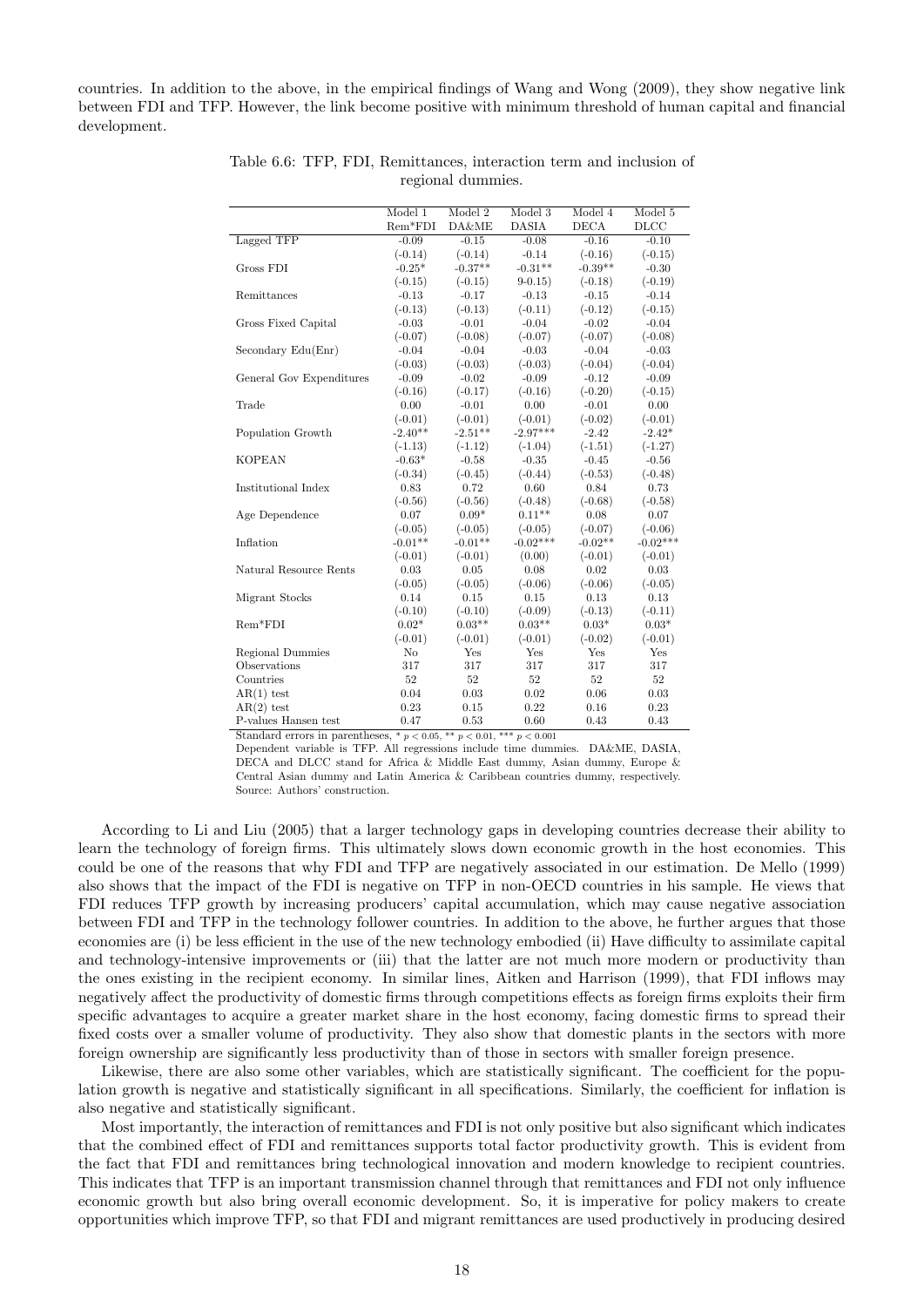outcomes and to bring economic growth and development to the economy. Furthermore, we also include regional and income dummies to check for regional and income heterogeneities. In this respect, we include four regional and three income dummies. Model 2 to 5 show results for regional dummies and there is no stark difference with our previous specification of model 1 of table 6.6. Likewise, we also include income dummies, to check for income heterogeneities in table 6.7. We do find that the coefficient for remittances and FDI interaction is significant only in one specification out of three, although they carry the same positive signs. This indicates that income is an important factor in influencing TFP through the combined effect of remittances and FDI.

|                          | Model 1   | Model 2    | Model 3     |
|--------------------------|-----------|------------|-------------|
| <b>Variables</b>         | DLI       | DMI        | <b>DUMI</b> |
| Lagged TFP               | $-0.05$   | $-0.12$    | $-0.08$     |
|                          | $(-0.17)$ | $(-0.14)$  | $(-0.15)$   |
| gross FDI                | $-0.26$   | $-0.30*$   | $-0.27$     |
|                          | $-0.24$   | $-0.18$    | $-0.21$     |
| Remittances              | $-0.17$   | $-0.16$    | $-0.14$     |
|                          | $(-0.16)$ | $(-0.13)$  | $(-0.13)$   |
| Gross Fixed Capital      | $-0.07$   | $-0.04$    | $-0.05$     |
|                          | $(-0.07)$ | $(-0.07)$  | $(-0.07)$   |
| Seconary Edu(Enr)        | $-0.06$   | $-0.03$    | $-0.03$     |
|                          | $(-0.04)$ | $(-0.03)$  | $(-0.03)$   |
| General Gov Expenditures | $-0.12$   | $-0.08$    | $-0.11$     |
|                          | $(-0.22)$ | $(-0.16)$  | $(-0.16)$   |
| Trade                    | $-0.01$   | 0.00       | 0.00        |
|                          | $-0.02$   | $-0.01$    | $-0.01$     |
| Population Growth        | $-2.77**$ | $-2.51*$   | $-2.47**$   |
|                          | $(-1.08)$ | $(-1.26)$  | $(-1.12)$   |
| <b>KOPEAN</b>            | $-0.78$   | $-0.46$    | $-0.58$     |
|                          | $(-0.50)$ | $(-0.50)$  | $(-0.52)$   |
| Institutional Index      | 0.86      | 0.83       | 0.73        |
|                          | $(-0.54)$ | $(-0.59)$  | $(-0.58)$   |
| Age Dependence           | 0.09      | 0.08       | 0.07        |
|                          | $(-0.07)$ | $(-0.06)$  | $(-0.05)$   |
| Inflation                | $-0.02**$ | $-0.02***$ | $-0.02***$  |
|                          | $(-0.01)$ | $(-0.01)$  | $(-0.01)$   |
| Natural Resource Rents   | 0.04      | 0.03       | 0.04        |
|                          | $(-0.06)$ | $(-0.05)$  | $(-0.06)$   |
| Migrant Stocks           | 0.16      | 0.16       | 0.14        |
|                          | $(-0.11)$ | $(-0.10)$  | $(-0.10)$   |
| $Rem*FDI$                | 0.02      | $0.02*$    | 0.02        |
|                          | $(-0.02)$ | $(-0.01)$  | $(-0.02)$   |
| Income Dummies           | Yes       | Yes        | Yes         |
| Observations             | 317       | 317        | 317         |
| Countries                | 52        | 52         | 52          |
| $AR(1)$ test             | 0.05      | 0.03       | 0.04        |
| $AR(2)$ test             | 0.35      | 0.19       | 0.27        |
| P-values Hansen Test     | 0.45      | 0.48       | 0.41        |

| Table 6.7: TFP, FDI, Remittances, interaction term and inclusion |                   |  |  |
|------------------------------------------------------------------|-------------------|--|--|
|                                                                  | of income dummies |  |  |

Standard errors in parentheses,\*  $p < 0.05$ ,\*\*  $p < 0.01$ ,\*\*\*  $p < 0.001$ .

Dependent variable is TFP. All regressions include time dummies. DLI, DMI and DUMI stand for Low income dummy, Lower Middle income and Upper Middle income dummy, respectively. Source: Authors' construction.

Despite this, we do not find any solid evidence that remittances impact economic growth but remittances are still important and essential financial inflows to developing countries. As explained by Jahjah et al. (2003) that remittances are compensatory in nature. Likewise, Gapen et al. (2009) argue that remittances do not promote growth due to the fact that remittances are primarily intended as social insurance to support day to day affairs of the migrant families rather than to use them for productive investment. Migrant remittances are one of the important sources in reducing poverty across the globe. According to IFAD (2020), households in rural areas receive more than 50 per cent of the remittances where 75 percent of the poor are living. Remittances also improve welfare of households and alleviate credit constraints (Fullenkamp et al., 2008) and increase income of recipient families (Taylor, 1999). Similarly, migrant remittances also help in mitigating poverty in recipient countries. According to Adams and Page (2005), migration and migrant remittances help in reducing the intensity of poverty in developing countries. Likewise, (Imai et al., 2014) consider that remittances are essential for overall economic development as these inflows are helpful in reducing poverty.

In similar pattern, there are several other welfare enhancing attributes associated with the inflow of migrant remittances. According to Ratha (2003), migrant remittances are more stable in nature in comparison with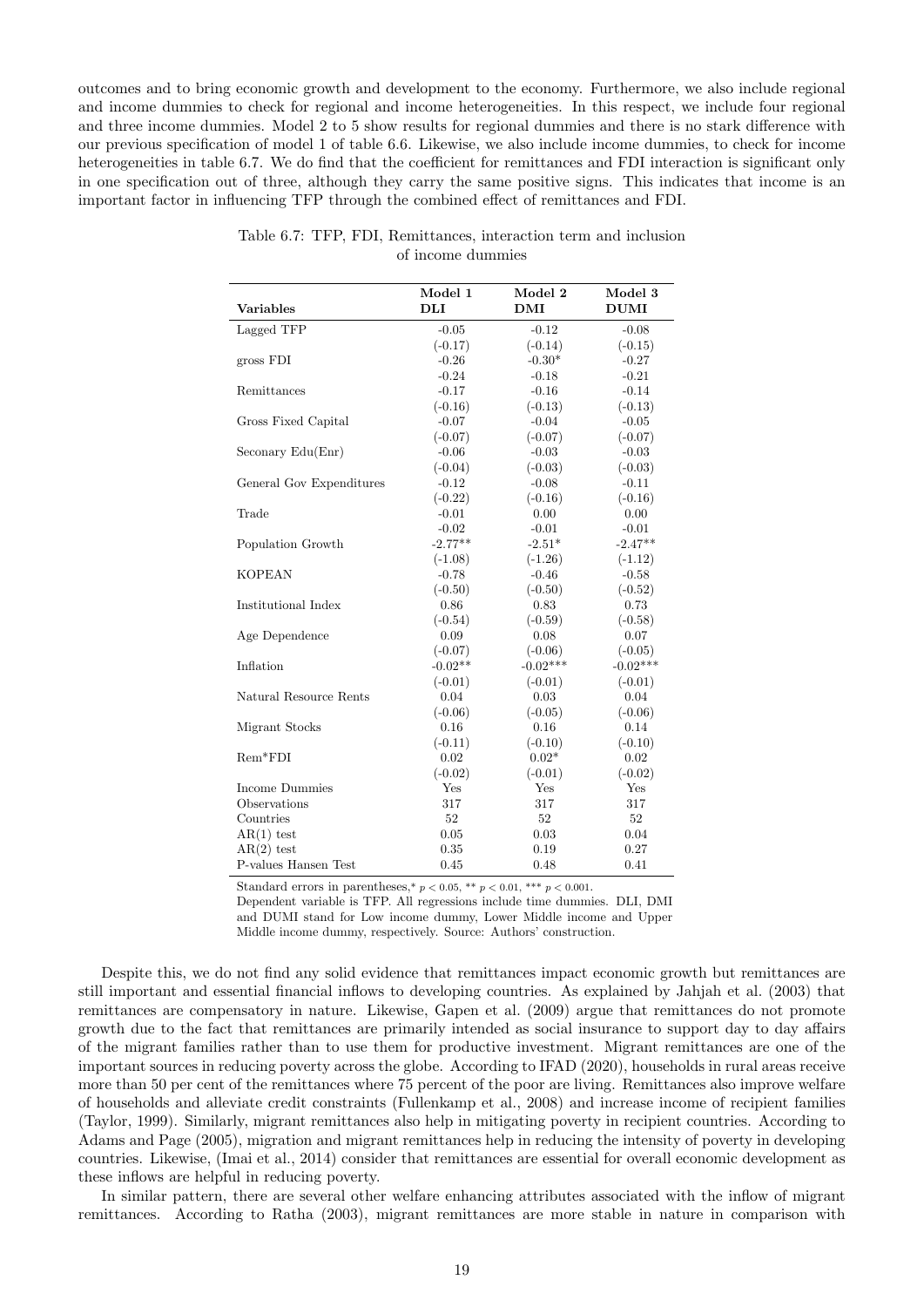other capital inflows. Similarly, it is also evident from empirical findings (Combes and Ebeke, 2011; Pozo, 2006) that remittances ensure consumption against negative shocks and helpful in reducing macroeconomic volatility (Fullenkamp et al., 2008; Jawaid and Raza, 2016). Another most important aspect of migrant remittances is that they are countercyclical in nature (Frankel, 2011; Schiantarelli, 2005). According to Frankel (2011), migrant remittances are countercyclical in respect to income in the countries of migrants and pro-cyclical in the host countries. It is evident from previous studies that migrant remittances are also helping in increasing savings (Richard, 2002; Ziesemer, 2012). In a similar fashion, remittances also enhance investment in physical (Connell and Brown, 1995) as well as human capital (Barguellil et al., 2013). In short, migrant remittances are essentially very important for households as well as for developing countries. It is therefore, through well developed and clear policies, the desired benefits associated with migrant remittances can easily be achieved.

To summarize our findings, we find that FDI has positive impacts on economic growth through accumulation of capital, knowledge transfer and by brining cutting-edge technology to the host countries. These findings are in line with theoretical as well as empirical literature on FDI-led-growth. Whereas, the findings regarding impact of remittances on economic growth is not clear. According to (Jahjah et al., 2003), inflow of migrant remittances may lead to moral hazard problems which are sufficient to reduce economic activity in an economy. Furthermore, we do not find any solid evidence that remittances and FDI supplement each other in our analysis. In addition to the above, we also try to identity the transmission channel through which FDI and migrant remittances jointly contribute to economic growth. In this respect, we use TFP as transmission channel and find that TFP is an important transmission channel through which FDI and remittances jointly promote productivity growth.

# 7 Conclusion

In this paper we try to investigate the impact of FDI and migrant remittances directly and indirectly through TFP as transmission channel on economic growth. For the purpose of empirical estimation, we use panel of 52 developing countries over the period of 1990-2017. We employ GMM estimation methodology proposed by Arellano and Bond (1991), Arellano and Bover (1995) and Blundell and Bond (1998). In this respect, GMM is considered efficient as compared to other econometric techniques in a dynamic panel settings. Most importantly, GMM helps in fixing the problem of endogeneity through the use of internal and external instruments.

Our empirical findings in the growth equation suggest that FDI helps in promotion of economic growth in selected developing countries. These findings are in line with available literature of FDI led growth. Whereas, we do not find any significant link between remittances and economic growth. This could be the fact that remittances are not intended primarily for investment purposes as explained by Jahjah et al. (2003) and Gapen et al. (2009). In order to further examine this link, we use interaction of FDI and remittances in the analysis with intention to check whether these inflows have any combined effect on economic growth. The coefficient for interaction of remittances and FDI show negative sign but that is not statistically significant.

In order to further investigate indirect impact of FDI and migrant remittances, we use TFP as transmission channel. We consider TFP is an important transmission channel through which FDI and migrant remittances might act in impacting economic growth. For this purpose, we use TFP as dependent variable and use interaction of FDI and migrant remittances along with other control variables as explanatory variables. We find that TFP is negatively associated with FDI. There are several plausible reasons available in the literature wherein they show that why the link between FDI and TFP is negative. In addition to this, we introduce the interaction of FDI and remittances in TFP equation. We find that the coefficient for the interaction is not only positive but also statistically significant. The results show strong complementarity between FDI and remittances in promotion of productivity led growth.

Despite the fact that remittances do not have any direct impact on economic growth but the benefits associated with remittances cannot be denied. Remittances are still considered important financial inflows for developing countries. In short, both FDI and migrant remittances are key factors in determining overall economic growth in the recipient economies.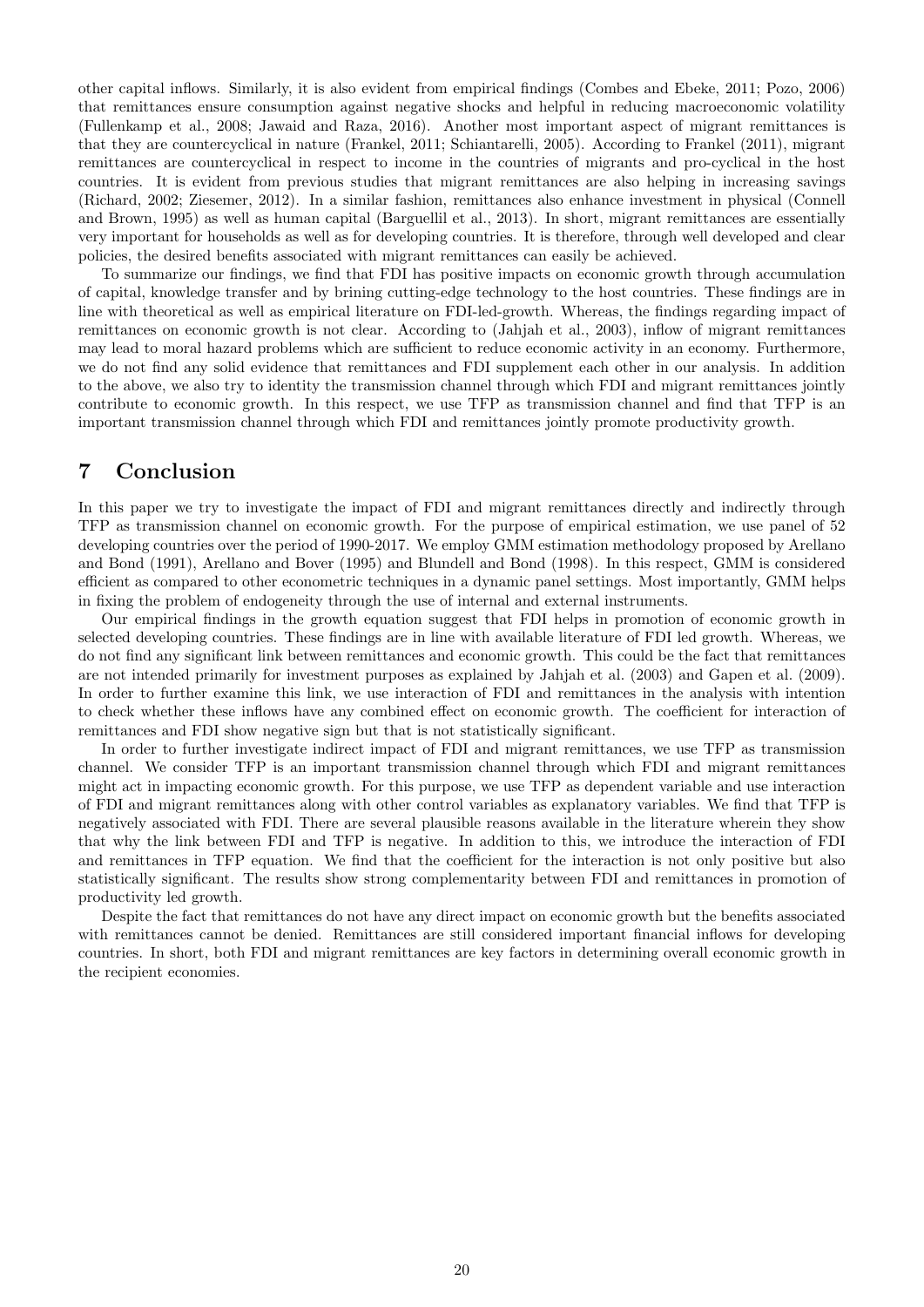# 8 Appendix

| <b>Variables</b>            | Inverse chi-squared      | Inverse normal                                                   | Inverse logit t<br>$L^*$ | Modified inv. chi-squared |
|-----------------------------|--------------------------|------------------------------------------------------------------|--------------------------|---------------------------|
| <b>GDPPPC</b> Growth        | ${\bf P}$<br>364.66      | $\mathbf{Z}% ^{T}=\mathbf{Z}^{T}\times\mathbf{Z}^{T}$<br>$-7.80$ |                          | ${\bf Pm}$                |
|                             | (0.00)                   | (0.00)                                                           | $-11.49$<br>(0.00)       | 18.07<br>(0.00)           |
| Remittances                 | 222.45                   | $-3.40$                                                          | $-5.42$                  | 8.66                      |
|                             | (0.00)                   |                                                                  |                          |                           |
|                             |                          | (0.00)                                                           | (0.00)                   | (0.00)                    |
| Gross FDI                   | $\hphantom{0,\!0}209.12$ | $-6.11$                                                          | $-6.78$                  | $7.50\,$                  |
|                             | (0.00)                   | (0.00)                                                           | (0.00)                   | (0.00)                    |
| General                     | 269.74                   | $-4.43$                                                          | $-6.82$                  | 11.49                     |
| $Ex-$<br>Gov                |                          |                                                                  |                          |                           |
| penditures                  |                          |                                                                  |                          |                           |
|                             | (0.00)                   | (0.00)                                                           | (0.00)                   | (0.00)                    |
| <b>TFP</b>                  | 304.88                   | $-7.60$                                                          | $-9.56$                  | 13.93                     |
|                             | (0.00)                   | (0.00)                                                           | (0.00)                   | (0.00)                    |
| Gross                       | 283.06                   | $-4.20$                                                          | $-7.25$                  | 12.42                     |
| Fixed                       |                          |                                                                  |                          |                           |
| Capital                     |                          |                                                                  |                          |                           |
|                             | (0.00)                   | (0.00)                                                           | (0.00)                   | (0.00)                    |
| Secondary                   | 286.89                   | $-2.10$                                                          | $-8.13$                  | 13.49                     |
| Edu(Enr)                    |                          |                                                                  |                          |                           |
|                             | (0.00)                   | $(-0.02)$                                                        | (0.00)                   | (0.00)                    |
| Population                  | 398.89                   | $-7.94$                                                          | $-12.59$                 | 20.45                     |
| Growth                      |                          |                                                                  |                          |                           |
|                             | (0.00)                   | (0.00)                                                           | (0.00)                   | (0.00)                    |
| Trade                       | 207.93                   | $-2.18$                                                          | $-3.93$                  | $7.21\,$                  |
|                             | (0.00)                   | $(-0.01)$                                                        | (0.00)                   | (0.00)                    |
| Inflation                   | 3188.11                  | $-51.85$                                                         | $-124.40$                | 218.36                    |
|                             | (0.00)                   | (0.00)                                                           | (0.00)                   | (0.00)                    |
| Institutional               | 217.38                   | $-5.25$                                                          | $-5.94$                  | 7.86                      |
| Index                       |                          |                                                                  |                          |                           |
|                             | (0.00)                   | (0.00)                                                           | (0.00)                   | (0.00)                    |
| <b>KOPEAN</b>               | 912.09                   | $-14.83$                                                         | $-32.39$                 | 56.03                     |
|                             | (0.00)                   | (0.00)                                                           | (0.00)                   | (0.00)                    |
| Age Depen-                  | 503.71                   | $-5.95$                                                          | $-12.75$                 | 27.71                     |
| dence                       |                          |                                                                  |                          |                           |
|                             | (0.00)                   | (0.00)                                                           | (0.00)                   | (0.00)                    |
| Migrant                     | 655.26                   | $-12.41$                                                         | $-21.15$                 | 38.22                     |
| Stocks                      |                          |                                                                  |                          |                           |
|                             | (0.00)                   | (0.00)                                                           | (0.00)                   | (0.00)                    |
| Natural                     | 169.23                   | $-1.68$                                                          | $-2.77$                  | $4.52\,$                  |
| Resource                    |                          |                                                                  |                          |                           |
| Rents                       |                          |                                                                  |                          |                           |
|                             | (0.00)                   | $(-0.05)$                                                        | (0.00)                   | (0.00)                    |
| D volues are in perenthesis |                          |                                                                  |                          |                           |

Table A1: Fisher type panel unit root test at Level

P-values are in parenthesis

# References

Abdih, Yasser, Ralph Chami, Jihad Dagher, and Peter Montiel (2012) "Remittances and institutions: Are remittances a curse?" World Development, Vol. 40, No. 4, pp. 657–666.

Acemoglu, Daron, Simon Johnson, and James A Robinson (2001) "The colonial origins of comparative development: An empirical investigation," American economic review, Vol. 91, No. 5, pp. 1369–1401.

- Acemoglu, Daron and James Robinson (2010) "The role of institutions in growth and development," Leadership and growth, Vol. 135.
- Acosta, Pablo A, Emmanuel KK Lartey, and Federico S Mandelman (2009) "Remittances and the Dutch disease," Journal of international economics, Vol. 79, No. 1, pp. 102–116.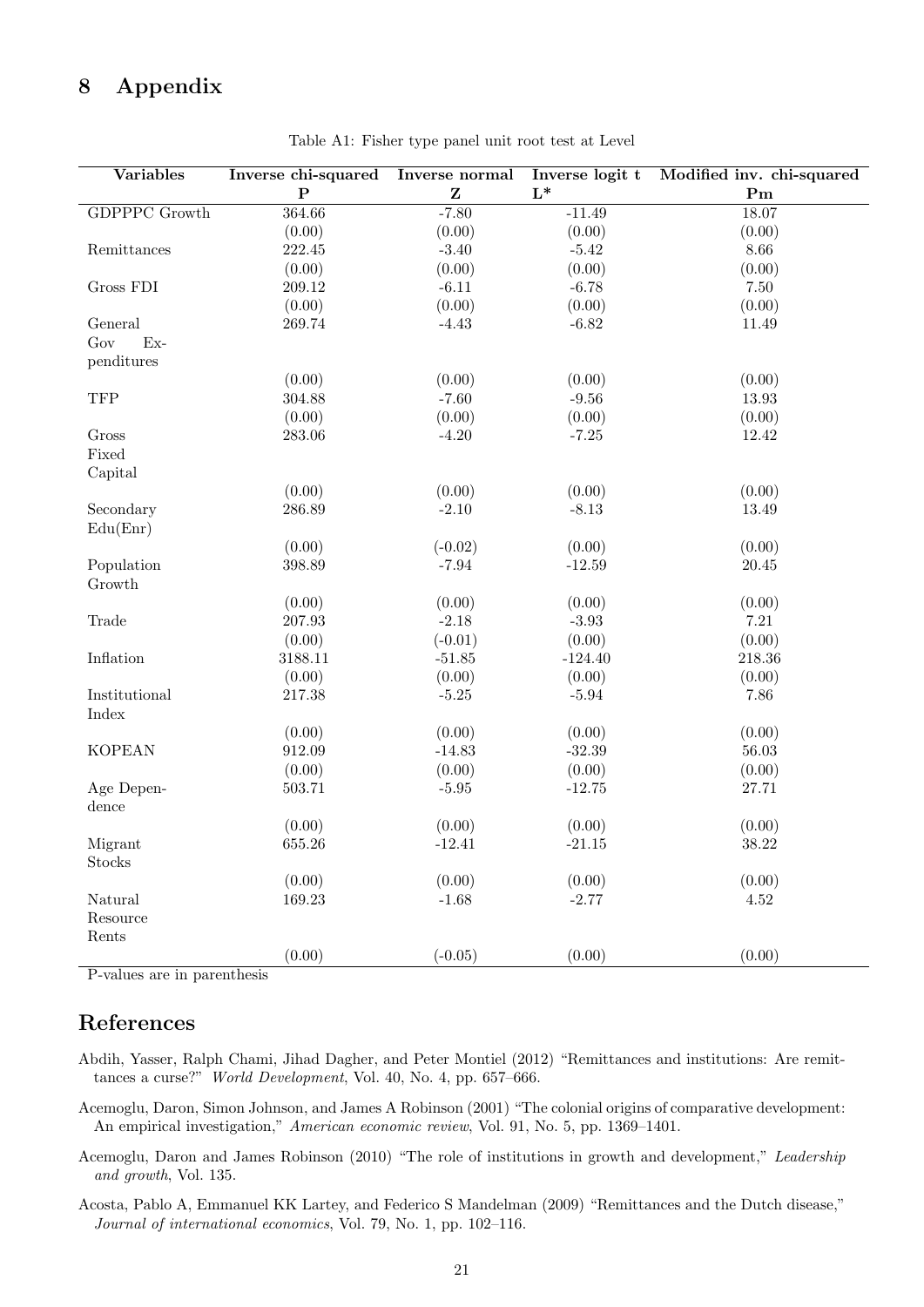- Adams Jr, Richard H and John Page (2005) "Do international migration and remittances reduce poverty in developing countries?" World development, Vol. 33, No. 10, pp. 1645–1669.
- Adams, Samuel (2009) "Foreign direct investment, domestic investment, and economic growth in Sub-Saharan Africa," Journal of policy modeling, Vol. 31, No. 6, pp. 939–949.
- Adams, Samuel and Edem Kwame Mensah Klobodu (2016) "Remittances, regime durability and economic growth in Sub-Saharan Africa (SSA)," Economic Analysis and Policy, Vol. 50, pp. 1–8.
- Aghion, Philippe and Peter Howitt (1992) "A MODEL OF GROWTH THROUGH CREATIVE DESTRUCTION," Econometrica, Vol. 60, No. 2, pp. 323–351.
- Aghion, Philippe, Peter Howitt, and David Mayer-Foulkes (2005) "The effect of financial development on convergence: Theory and evidence," The quarterly journal of economics, Vol. 120, No. 1, pp. 173–222.
- Agosin, Manuel R and Roberto Machado (2005) "Foreign investment in developing countries: does it crowd in domestic investment?" Oxford Development Studies, Vol. 33, No. 2, pp. 149–162.
- Aitken, Brian J and Ann E Harrison (1999) "Do domestic firms benefit from direct foreign investment? Evidence from Venezuela," American economic review, Vol. 89, No. 3, pp. 605–618.
- Alfaro, Laura, Areendam Chanda, Sebnem Kalemli-Ozcan, and Selin Sayek (2004) "FDI and economic growth: the role of local financial markets," Journal of international economics, Vol. 64, No. 1, pp. 89–112.
- (2010) "Does foreign direct investment promote growth? Exploring the role of financial markets on linkages," Journal of Development Economics, Vol. 91, No. 2, pp. 242–256.
- Almfraji, Mohammad Amin and Mahmoud Khalid Almsafir (2014) "Foreign direct investment and economic growth literature review from 1994 to 2012," Procedia-Social and Behavioral Sciences, Vol. 129, pp. 206–213.
- Alvarado, Rafael, Maria Iniguez, and Pablo Ponce (2017) "Foreign direct investment and economic growth in Latin America," Economic Analysis and Policy, Vol. 56, pp. 176–187.
- Arellano, Manuel and Stephen Bond (1991) "Some tests of specification for panel data: Monte Carlo evidence and an application to employment equations," The review of economic studies, Vol. 58, No. 2, pp. 277–297.
- Arellano, Manuel and Olympia Bover (1995) "Another look at the instrumental variable estimation of errorcomponents models," Journal of econometrics, Vol. 68, No. 1, pp. 29–51.
- Azman-Saini, Wan Ngah Wan, Siong Hook Law et al. (2010) "FDI and economic growth: New evidence on the role of financial markets," Economics letters, Vol. 107, No. 2, pp. 211–213.
- Balasubramanyam, Venkataraman N, Mohammed Salisu, and David Sapsford (1996) "Foreign direct investment and growth in EP and IS countries," The economic journal, Vol. 106, No. 434, pp. 92–105.
- Barguellil, Achouak, Mohamed Hédi Zaiem, and Mourad Zmami (2013) "Remittances, education and economic growth a panel data analysis," Journal of Business Studies Quarterly, Vol. 4, No. 3, p. 129.
- Barro, Robert J (1991) "Economic growth in a cross section of countries," The quarterly journal of economics, Vol. 106, No. 2, pp. 407–443.
- (1997) "Determinants of economic growth."
- $-$  (2001) "Human capital and growth," *American economic review*, Vol. 91, No. 2, pp. 12–17.
- Barro, Robert Joseph, Robert J Barro, Xavier Sala-i Martin, I Xavier et al. (2004) Economic growth: MIT press.
- Benmamoun, Mamoun and Kevin Lehnert (2013) "Financing growth: comparing the effects of FDI, ODA, and international remittances," Journal of Economic Development, Vol. 38, No. 2, p. 43.
- Bettin, Giulia and Alberto Zazzaro (2012) "Remittances and financial development: substitutes or complements in economic growth?" Bulletin of Economic Research, Vol. 64, No. 4, pp. 509–536.
- Bevan, Alan, Saul Estrin, and Klaus Meyer (2004) "Foreign investment location and institutional development in transition economies," International business review, Vol. 13, No. 1, pp. 43–64.
- Bitzer, Jürgen and Holger Görg (2009) "Foreign direct investment, competition and industry performance," World Economy, Vol. 32, No. 2, pp. 221–233.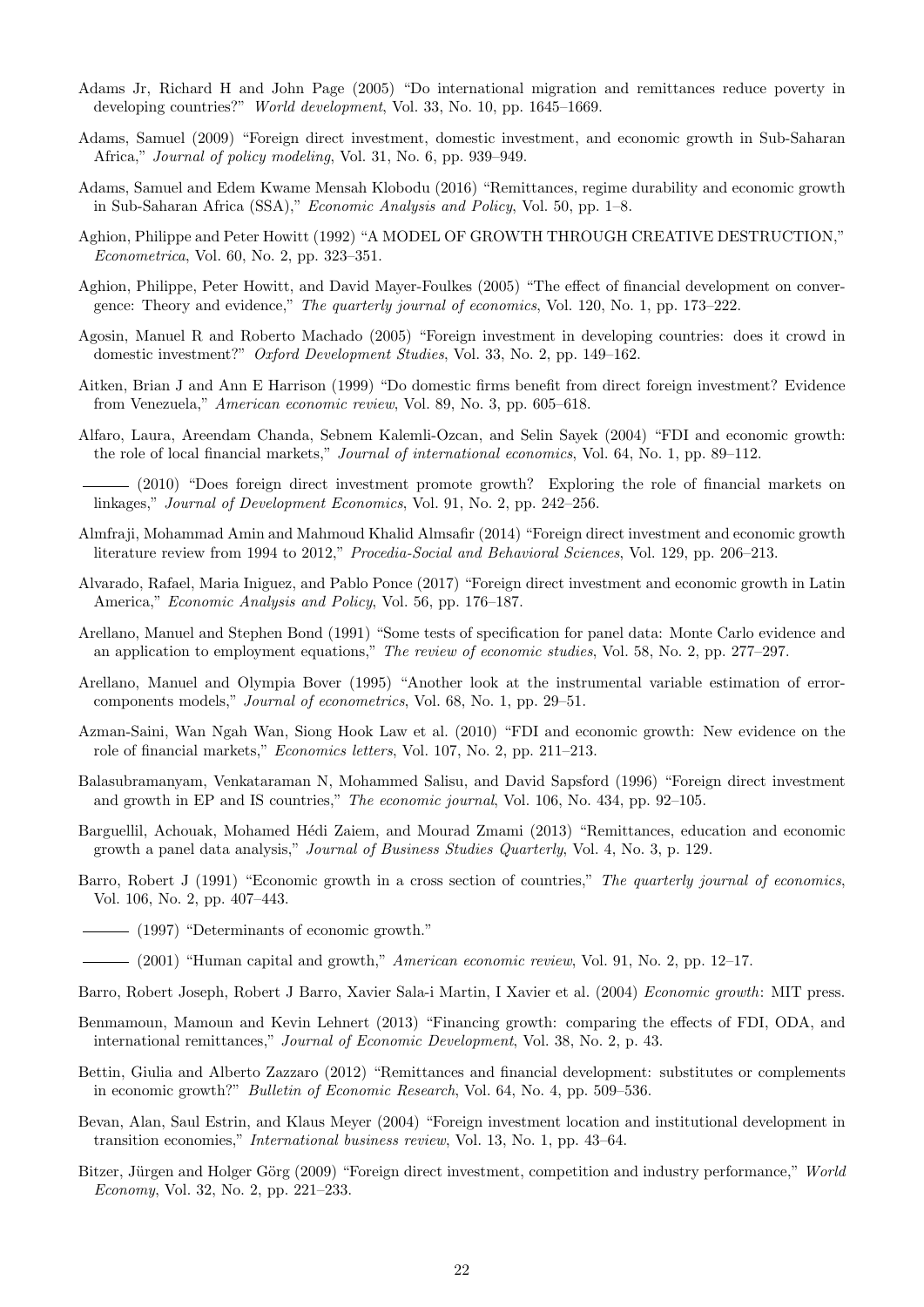- Blomström, Magnus, Ari Kokko, and Jean-Louis Mucchielli (2003) "The economics of foreign direct investment incentives," in Foreign direct investment in the real and financial sector of industrial countries: Springer, pp. 37–60.
- Blundell, Richard and Stephen Bond (1998) "Initial conditions and moment restrictions in dynamic panel data models," Journal of econometrics, Vol. 87, No. 1, pp. 115–143.
- Borensztein, Eduardo, Jose De Gregorio, and Jong-Wha Lee (1998) "How does foreign direct investment affect economic growth?" Journal of international Economics, Vol. 45, No. 1, pp. 115–135.
- Burnside, Craig and David Dollar (2000) "Aid, policies, and growth," American economic review, Vol. 90, No. 4, pp. 847–868.
- Carkovic, Maria and Ross Levine (2005) "Does foreign direct investment accelerate economic growth?" Does foreign direct investment promote development, Vol. 195.
- Caselli, Francesco (2005) "Accounting for cross-country income differences," Handbook of economic growth, Vol. 1, pp. 679–741.
- Catrinescu, Natalia, Miguel Leon-Ledesma, Matloob Piracha, and Bryce Quillin (2009) "Remittances, institutions, and economic growth," World Development, Vol. 37, No. 1, pp. 81–92.
- Chinn, Menzie D and Hiro Ito (2006) "What matters for financial development? Capital controls, institutions, and interactions," Journal of development economics, Vol. 81, No. 1, pp. 163–192.
- Chowdhury, Murshed (2016) "Financial development, remittances and economic growth: Evidence using a dynamic panel estimation," Margin: The Journal of Applied Economic Research, Vol. 10, No. 1, pp. 35–54.
- Combes, Jean-Louis and Christian Ebeke (2011) "Remittances and household consumption instability in developing countries," World Development, Vol. 39, No. 7, pp. 1076–1089.
- Comes, Calin-Adrian, Elena Bunduchi, Valentina Vasile, and Daniel Stefan (2018) "The impact of foreign direct investments and remittances on economic growth: A case study in Central and Eastern Europe," Sustainability, Vol. 10, No. 1, p. 238.
- Connell, John and Richard PC Brown (1995) "Migration and remittances in the South Pacific: Towards new perspectives," Asian and Pacific Migration Journal, Vol. 4, No. 1, pp. 1–33.
- Coon, Michael and Rebecca Neumann (2018) "Follow the money: Remittance responses to FDI inflows," Journal of Globalization and Development, Vol. 8, No. 2.
- Córdova, J Ernesto López (2006) Globalization, migration and development: the role of Mexican migrant remittances (Working Paper ITD= Documento de Trabajo ITD; n. 20), Vol. 20: BID-INTAL.
- Curwin, Kevin D and Matthew C Mahutga (2014) "Foreign direct investment and economic growth: New evidence from post-socialist transition countries," Social Forces, Vol. 92, No. 3, pp. 1159–1187.
- Davies, Ronald B and Annie Voy (2009) "The effect of FDI on child labor," Journal of Development Economics, Vol. 88, No. 1, pp. 59–66.
- De Mello, Luiz R (1999) "Foreign direct investment-led growth: evidence from time series and panel data," Oxford economic papers, Vol. 51, No. 1, pp. 133–151.
- Denault, Jeffrey (2011) "A Comparative Analysis of Development: Foreign Direct Investment and Remittances in Latin America," Bryant Economic Research Paper, Vol. 4, No. 3, pp. 22–35.
- Driffield, Nigel and Chris Jones (2013) "Impact of FDI, ODA and migrant remittances on economic growth in developing countries: A systems approach," The European Journal of Development Research, Vol. 25, No. 2, pp. 173–196.
- Durham, J Benson (2004) "Absorptive capacity and the effects of foreign direct investment and equity foreign portfolio investment on economic growth," European economic review, Vol. 48, No. 2, pp. 285–306.
- Dzeha, Gloria Clarissa O, Festus Ebo Turkson, Elikplimi Komla Agbloyor, and Joshua Yindenaba Abor (2018) "Total factor productivity growth and human development: the role of remittances in Africa," African Journal of Economic and Sustainable Development, Vol. 7, No. 1, pp. 47–72.
- Easterly, William and Ross Levine (2002) It's not factor accumulation: stylized facts and growth models: Banco Central de Chile.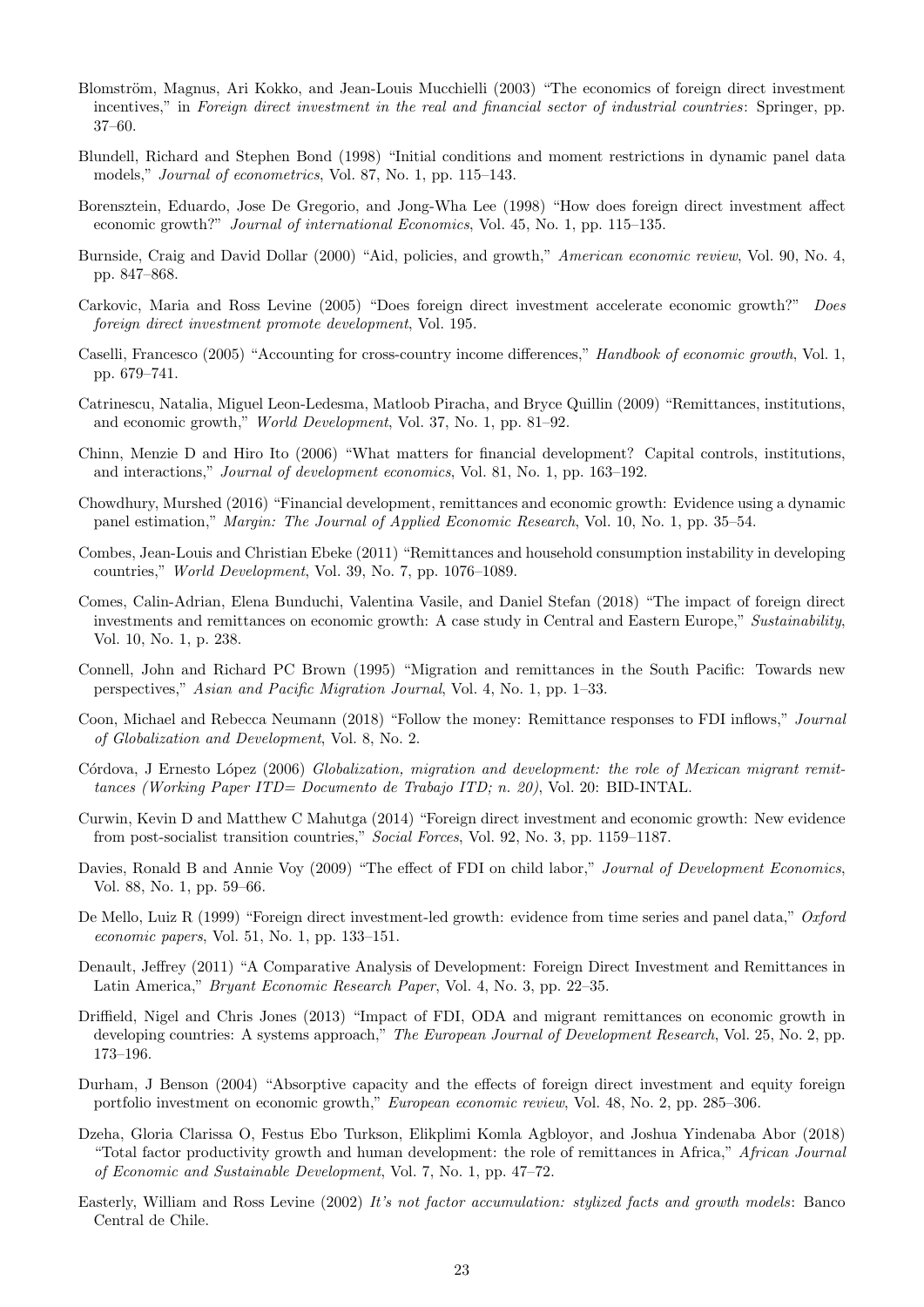- Eaton, Jonathan and Samuel Kortum (2001) "Trade in capital goods," European Economic Review, Vol. 45, No. 7, pp. 1195–1235.
- Edwards, Alejandra Cox and Manuelita Ureta (2003) "International migration, remittances, and schooling: evidence from El Salvador," Journal of development economics, Vol. 72, No. 2, pp. 429–461.
- Elboiashi, Hosein AT (2011) The effect of FDI and other foreign capital inflows on growth and investment in developing economies Ph.D. dissertation, University of Glasgow.
- Escaleras, Monica and Charles A Register (2011) "Natural disasters and foreign direct investment," Land Economics, Vol. 87, No. 2, pp. 346–363.
- Etowa, Egbe BASSEY, Noble J Nweze, and Chukwuemeka J Arene (2014) "Effects of Migrant Remittances on Farm Household Welfare in Nigeria," Review of Agricultural and Applied Economics (RAAE), Vol. 18, No. 395-2016-24341, pp. 3–10.
- Feeny, Simon, Sasi Iamsiraroj, and Mark McGillivray (2014a) "Growth and foreign direct investment in the Pacific Island countries," Economic Modelling, Vol. 37, pp. 332–339.

 $-$  (2014b) "Remittances and economic growth: larger impacts in smaller countries?" The journal of development studies, Vol. 50, No. 8, pp. 1055–1066.

- Ferdaous, Jannatul (2016) "Impact of remittances and FDI on economic growth: A panel data analysis," Journal of Business Studies Quarterly, Vol. 8, No. 2, p. 58.
- Frankel, Jeffrey (2011) "Are bilateral remittances countercyclical?" Open Economies Review, Vol. 22, No. 1, pp. 1–16.
- Fullenkamp, Connel, Mr Thomas F Cosimano, Michael T Gapen, Mr Ralph Chami, Mr Peter Montiel, and Mr Adolfo Barajas (2008) Macroeconomic consequences of remittances, No. 259: International Monetary Fund.
- Gapen, Michael T, Mr Ralph Chami, Mr Peter Montiel, Mr Adolfo Barajas, and Connel Fullenkamp (2009) Do workers' remittances promote economic growth?, No. 9-153: International Monetary Fund.
- Giuliano, Paola and Marta Ruiz-Arranz (2009) "Remittances, financial development, and growth," Journal of Development Economics, Vol. 90, No. 1, pp. 144–152.
- Globerman, Steven and Daniel M Shapiro (1999) "The impact of government policies on foreign direct investment: The Canadian experience," Journal of International Business Studies, Vol. 30, No. 3, pp. 513–532.
- Glytsos, Nicholas P (1993) "Measuring the income effects of migrant remittances: A methodological approach applied to Greece," Economic Development and Cultural Change, Vol. 42, No. 1, pp. 131–168.
- Golitsis, Petros, Kushtrim Avdiu, and Leslie T Szamosi (2018) "Remittances and FDI effects on economic growth: A VECM and GIRFs for the case of Albania," Journal of East-West Business, Vol. 24, No. 3, pp. 188–211.
- Gopalan, Sasidaran and Ramkishen S Rajan (2009) Remittances as a source of external financing in South Asia: Institute of South Asian Studies, National University of Singapore.
- Gossel, Sean Joss (2018) "FDI, democracy and corruption in Sub-Saharan Africa," Journal of Policy Modeling, Vol. 40, No. 4, pp. 647–662.
- Grossman, Gene M and Elhanan Helpman (1991) Innovation and growth in the global economy: MIT press.
- H Greene, William (2002) "Econometric analysis."
- Haddad, Mona and Ann Harrison (1993) "Are there positive spillovers from direct foreign investment?: Evidence from panel data for Morocco," Journal of development economics, Vol. 42, No. 1, pp. 51–74.
- Hall, Robert E and Charles I Jones (1999) "Why do some countries produce so much more output per worker than others?" The quarterly journal of economics, Vol. 114, No. 1, pp. 83–116.
- Hansen, Henrik and John Rand (2006) "On the causal links between FDI and growth in developing countries," World Economy, Vol. 29, No. 1, pp. 21–41.
- Hansen, Henrik and Finn Tarp (2001) "Aid and growth regressions," Journal of development Economics, Vol. 64, No. 2, pp. 547–570.
- Harrison, Ann (1996) "Openness and growth: A time-series, cross-country analysis for developing countries," Journal of development Economics, Vol. 48, No. 2, pp. 419–447.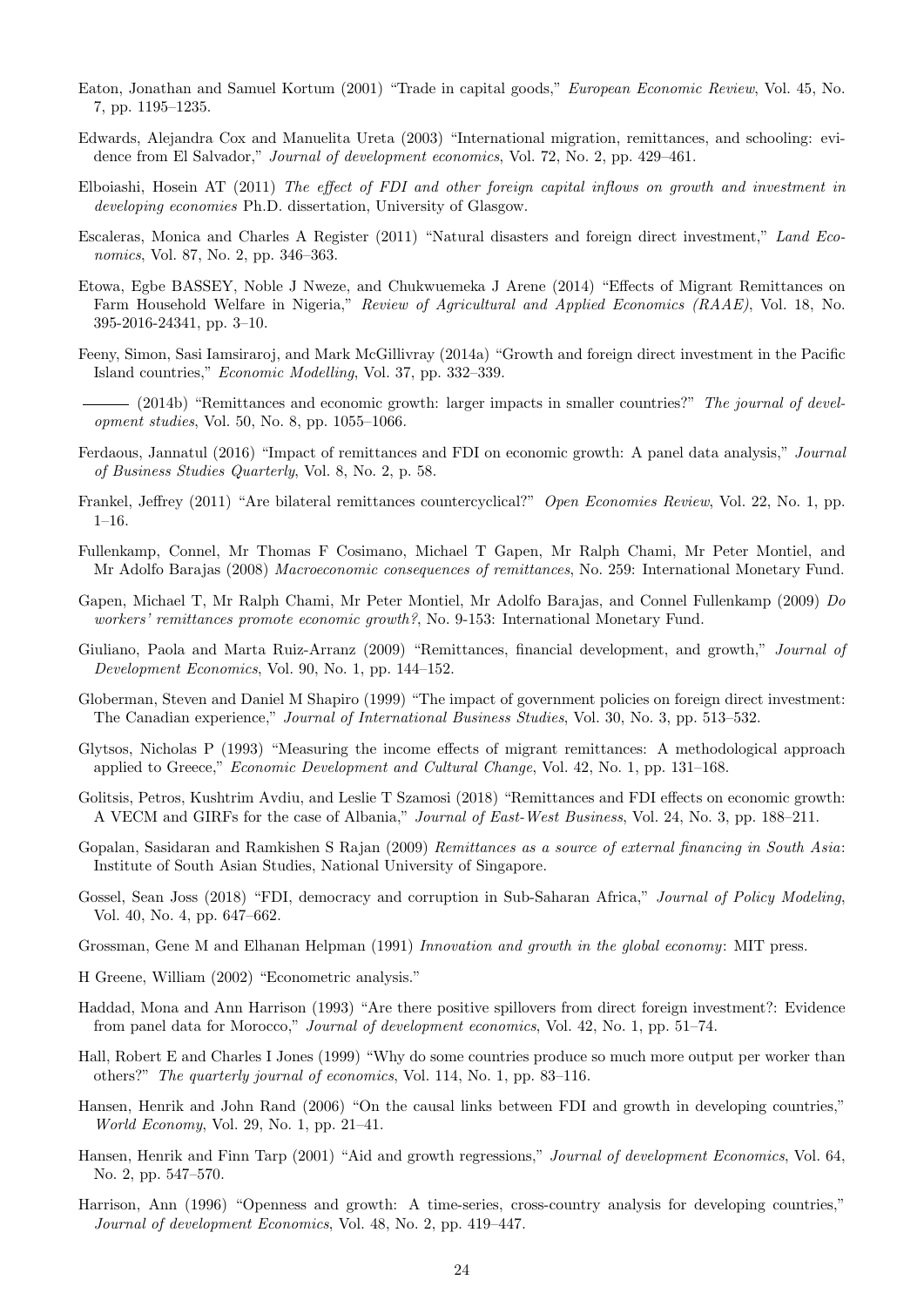- Hassan, Gazi M, Mamta Chowdhury, and Mohammed Bhuyan (2016) "Growth effects of remittances in Bangladesh: Is there a U-shaped relationship?" International Migration, Vol. 54, No. 5, pp. 105–121.
- Hayakawa, Kazuhiko et al. (2009) "First difference or forward orthogonal deviation-Which transformation should be used in dynamic panel data models?: A simulation study," Economics Bulletin, Vol. 29, No. 3, pp. 2008–2017.
- Herzer, Dierk and Julian Donaubauer (2018) "The long-run effect of foreign direct investment on total factor productivity in developing countries: a panel cointegration analysis," Empirical economics, Vol. 54, No. 2, pp. 309–342.
- Iamsiraroj, Sasi and Mehmet Ali Ulubaşoğlu (2015) "Foreign direct investment and economic growth: A real relationship or wishful thinking?" Economic Modelling, Vol. 51, pp. 200–213.
- Imai, Katsushi S, Raghav Gaiha, Abdilahi Ali, and Nidhi Kaicker (2014) "Remittances, growth and poverty: New evidence from Asian countries," *Journal of Policy Modeling*, Vol. 36, No. 3, pp. 524–538.
- Inoue, Takeshi (2018) "Financial development, remittances, and poverty reduction: Empirical evidence from a macroeconomic viewpoint," Journal of Economics and Business, Vol. 96, pp. 59–68.
- Jahjah, Samir, Ralph Chami, and Connel Fullenkamp (2003) "Are Immigrant Remittance Flows a Source of Capital for Development?"Technical report, International Monetary Fund.
- Javorcik, Beata S, Çağlar Özden, Mariana Spatareanu, and Cristina Neagu (2011) "Migrant networks and foreign direct investment," Journal of development economics, Vol. 94, No. 2, pp. 231–241.
- Jawaid, Syed Tehseen and Syed Ali Raza (2016) "Effects of workers' remittances and its volatility on economic growth in South Asia," International Migration, Vol. 54, No. 2, pp. 50–68.
- Joshi, Nikhil (2016) "The Effect of Foreign Direct Investment, Foreign Aid and International Remittance on Economic Growth in South Asian Countries."
- Kathuria, Vinish (2001) "Foreign firms, technology transfer and knowledge spillovers to Indian manufacturing firms: a stochastic frontier analysis," Applied Economics, Vol. 33, No. 5, pp. 625–642.
- King, Robert G and Ross Levine (1993) "Finance and growth: Schumpeter might be right," The quarterly journal of economics, Vol. 108, No. 3, pp. 717–737.
- Klenow, Peter J and Andres Rodriguez-Clare (1997) "The neoclassical revival in growth economics: Has it gone too far?" NBER macroeconomics annual, Vol. 12, pp. 73–103.
- Kosack, Stephen and Jennifer Tobin (2006) "Funding self-sustaining development: The role of aid, FDI and government in economic success," International organization, pp. 205–243.
- Kottaridi, Constantina and Thanasis Stengos (2010) "Foreign direct investment, human capital and non-linearities in economic growth," Journal of Macroeconomics, Vol. 32, No. 3, pp. 858–871.
- Kratou, Hajer and Kaouthar Gazdar (2018) "Do institutions and financial development determine the remittancesgrowth nexus in Africa?" Mondes en developpement, No. 3, pp. 91–112.
- Kumar, Ronald Ravinesh, Peter Josef Stauvermann, Nikeel N Kumar, and Syed Jawad Hussain Shahzad (2018) "Revisiting the threshold effect of remittances on total factor productivity growth in South Asia: a study of Bangladesh and India," Applied Economics, Vol. 50, No. 26, pp. 2860–2877.
- Kunz, Rahel (2008) "'Remittances are beautiful'? Gender implications of the new global remittances trend," Third World Quarterly, Vol. 29, No. 7, pp. 1389–1409.
- La Porta, Rafael, Florencio Lopez-de Silanes, Andrei Shleifer, and Robert W Vishny (1997) "Legal determinants of external finance," The journal of finance, Vol. 52, No. 3, pp. 1131–1150.
- Le, Thanh (2009) "Trade, remittances, institutions, and economic growth," International Economic Journal, Vol. 23, No. 3, pp. 391–408.
- Le, Thanh and Philip M Bodman (2011) "Remittances or technological diffusion: which drives domestic gains from brain drain?" Applied Economics, Vol. 43, No. 18, pp. 2277–2285.
- Li, Chengchun and Sailesh Tanna (2019) "The impact of foreign direct investment on productivity: New evidence for developing countries," Economic Modelling, Vol. 80, pp. 453–466.
- Li, Xiaoying and Xiaming Liu (2005) "Foreign direct investment and economic growth: an increasingly endogenous relationship," World development, Vol. 33, No. 3, pp. 393–407.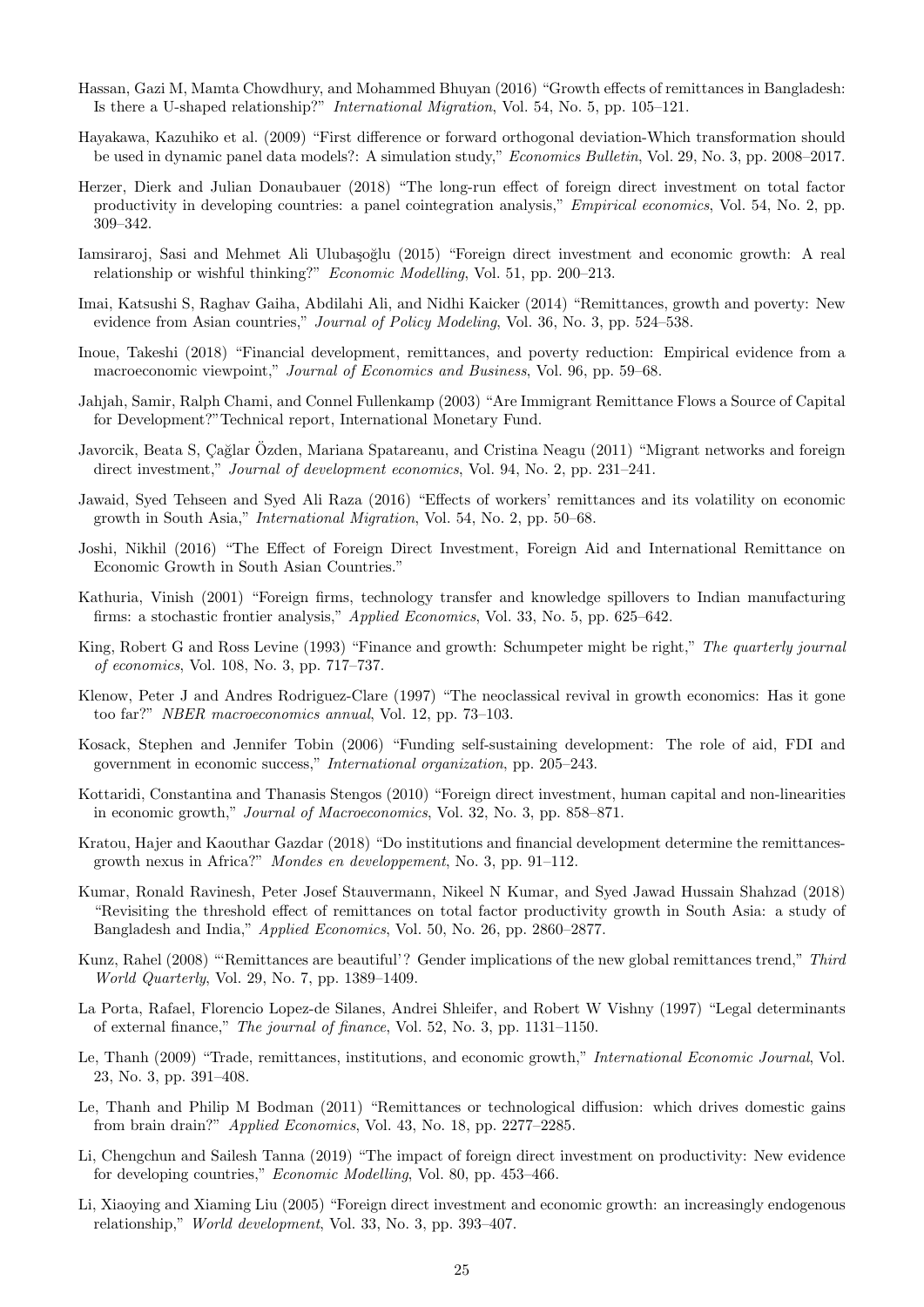- Lim, Mr Ewe-Ghee (2001) Determinants of, and the relation between, foreign direct investment and growth: a summary of the recent literature, No. 1-175: International Monetary Fund.
- Lipton, Michael (1980) "Migration from rural areas of poor countries: the impact on rural productivity and income distribution," World development, Vol. 8, No. 1, pp. 1–24.
- Liu, Xiaohui and Chenggang Wang (2003) "Does foreign direct investment facilitate technological progress?: Evidence from Chinese industries," Research policy, Vol. 32, No. 6, pp. 945–953.
- Lucas Jr, Robert E (1988) "On the mechanics of economic development," Journal of monetary economics, Vol. 22, No. 1, pp. 3–42.
- Lueth, Erik and Marta Ruiz-Arranz (2006) A gravity model of workers' remittances, No. 2006-2290: International Monetary Fund.
- Lutz, Helma (2010) "Gender in the migratory process," *Journal of ethnic and migration studies*, Vol. 36, No. 10, pp. 1647–1663.
- Makiela, Kamil and Bazoumana Ouattara (2018) "Foreign direct investment and economic growth: Exploring the transmission channels," Economic Modelling, Vol. 72, pp. 296–305.
- Makki, Shiva S and Agapi Somwaru (2004) "Impact of foreign direct investment and trade on economic growth: Evidence from developing countries," American journal of agricultural economics, Vol. 86, No. 3, pp. 795–801.
- Makun, Keshmeer Kanewar (2018) "Imports, remittances, direct foreign investment and economic growth in Republic of the Fiji Islands: An empirical analysis using ARDL approach," Kasetsart Journal of Social Sciences, Vol. 39, No. 3, pp. 439–447.
- Malikane, Christopher and Prosper Chitambara (2017) "Foreign direct investment, democracy and economic growth in southern Africa," African Development Review, Vol. 29, No. 1, pp. 92–102.
- Mankiw, N Gregory, David Romer, and David N Weil (1992) "A contribution to the empirics of economic growth," The quarterly journal of economics, Vol. 107, No. 2, pp. 407–437.
- Mencinger, Jože (2003) "Does foreign direct investment always enhance economic growth?" Kyklos, Vol. 56, No. 4, pp. 491–508.
- Mustafa, Riduanul and SM Rakibul Anwar (2017) "Effects of Remittances and FDI on the economic growth of Bangladesh," International Journal of Economics, Business and Management Research, Vol. 1, No. 5, pp. 497–504.
- Narayan, Paresh Kumar, Seema Narayan, and Sagarika Mishra (2011) "Do remittances induce inflation? Fresh evidence from developing countries," Southern Economic Journal, Vol. 77, No. 4, pp. 914–933.
- Nelson, Richard R and Edmund S Phelps (1966) "Investment in humans, technological diffusion, and economic growth," The American economic review, Vol. 56, No. 1/2, pp. 69–75.
- Neuhaus, Marco (2006) The impact of FDI on economic growth: an analysis for the transition countries of Central and Eastern Europe: Springer Science & Business Media.
- Ng, Thiam Hee (2006) "Foreign direct investment and productivity: evidence from the East Asian economies," UNIDO, Staff working paper, Vol. 3, p. 2006.
- Nickell, Stephen (1981) "Biases in dynamic models with fixed effects," Econometrica: Journal of the econometric society, pp. 1417–1426.
- Nsiah, Christian and Bichaka Fayissa (2013) "Remittances and economic growth in Africa, Asia, and Latin American-Caribbean countries: a panel unit root and panel cointegration analysis," Journal of Economics and Finance, Vol. 37, No. 3, pp. 424–441.
- Pegkas, Panagiotis (2015) "The impact of FDI on economic growth in Eurozone countries," The Journal of Economic Asymmetries, Vol. 12, No. 2, pp. 124–132.
- Pozo, Susan (2006) "Remittances as insurance: Evidence from Mexican migrants," in Journal of Population Economics, Citeseer.
- Pradhan, Gyan, Mukti Upadhyay, and Kamal Upadhyaya (2008) "Remittances and economic growth in developing countries," The European journal of development research, Vol. 20, No. 3, pp. 497–506.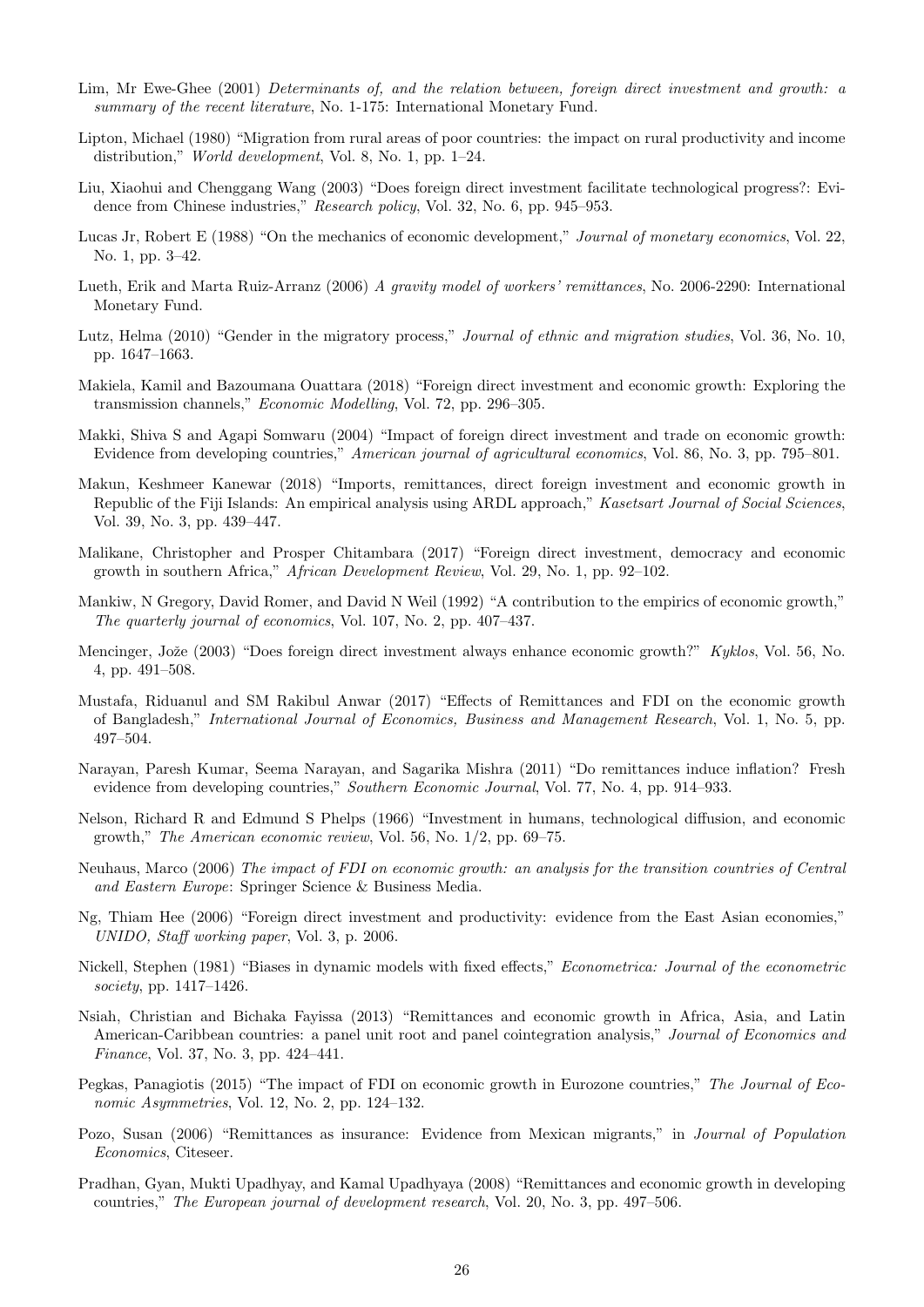- Prescott, Edward C (1998) "Lawrence R. Klein lecture 1997: Needed: A theory of total factor productivity," International economic review, pp. 525–551.
- Rao, B Bhaskara and Gazi Mainul Hassan (2011) "A panel data analysis of the growth effects of remittances," Economic modelling, Vol. 28, No. 1-2, pp. 701–709.
- Ratha, Dilip (2003) "Workers' Remittances: An Important and Stable Source of External Development Finance," Global Development Finance.
- Richard, Adams H Jr (2002) Precautionary saving from different sources of income: evidence from rural Pakistan: The World Bank.
- Rodrik, Dani, Arvind Subramanian, and Francesco Trebbi (2004) "Institutions rule: the primacy of institutions over geography and integration in economic development," Journal of economic growth, Vol. 9, No. 2, pp. 131–165.
- Romer, Paul (1990) "Endogenous Technological Change," Journal of Political Economy, Vol. 98, No. 5, pp. S71– 102.
- Romer, Paul M (1986) "Increasing returns and long-run growth," *Journal of political economy*, Vol. 94, No. 5, pp. 1002–1037.
- Roodman, David (2009) "How to do xtabond2: An introduction to difference and system GMM in Stata," The stata journal, Vol. 9, No. 1, pp. 86–136.
- Rothgeb Jr, John M (1988) "Direct foreign investment in mining and manufacturing in underdeveloped states," The Social Science Journal, Vol. 25, No. 1, pp. 21–43.
- Russell, Sharon Stanton (1986) "Remittances from international migration: A review in perspective," World development, Vol. 14, No. 6, pp. 677–696.
- Sachs, Jeffrey D, Andrew Warner, Anders Åslund, and Stanley Fischer (1995) "Economic reform and the process of global integration," Brookings papers on economic activity, Vol. 1995, No. 1, pp. 1–118.
- Sadik, Ali T and Ali A Bolbol (2001) "Capital flows, FDI, and technology spillovers: evidence from Arab countries," world Development, Vol. 29, No. 12, pp. 2111–2125.
- Samargandi, Nahla, Jan Fidrmuc, and Sugata Ghosh (2015) "Is the relationship between financial development and economic growth monotonic? Evidence from a sample of middle-income countries," World development, Vol. 68, pp. 66–81.
- Schiantarelli, Fabio (2005) Global economic prospects 2006: economic implications of remittances and migration: The World Bank.
- Shahid, Fatima, Sarfraz Hassan, Khuda Bakhsh, and Nazia Tabasam (2013) "Role of Foreign Direct Investment and Remittances in the Economic Growth of Pakistan," Forman Journal of Economic Studies, Vol. 9.
- Smarzynska Javorcik, Beata (2004) "Does foreign direct investment increase the productivity of domestic firms? In search of spillovers through backward linkages," American economic review, Vol. 94, No. 3, pp. 605–627.
- Sodu, K (2002) "Foreign Direct Investment for Development. Maximizing Benefits Minimizing Costs."
- Solow, Robert M (1956) "A contribution to the theory of economic growth," The quarterly journal of economics, Vol. 70, No. 1, pp. 65–94.
- Tahir, Muhammad, Mario Arturo Ruiz Estrada, and Muhammad Asim Afridi (2019) "Foreign inflows and economic growth: An emiprical study of the SAARC region," Economic Systems, Vol. 43, No. 3-4, p. 100702.
- Tahir, Muhammad, Imran Khan, and Afzal Moshadi Shah (2015) "Foreign remittances, foreign direct investment, foreign imports and economic growth in Pakistan: a time series analysis," Arab Economic and Business Journal, Vol. 10, No. 2, pp. 82–89.
- Taylor, Edward J (1999) "The new economics of labour migration and the role of remittances in the migration process," International migration, Vol. 37, No. 1, pp. 63–88.
- Temple, Jonathan (1999) "The new growth evidence," Journal of economic Literature, Vol. 37, No. 1, pp. 112–156.
- Tiwari, Aviral Kumar and Mihai Mutascu (2011) "Economic growth and FDI in Asia: A panel-data approach," Economic analysis and policy, Vol. 41, No. 2, pp. 173–187.